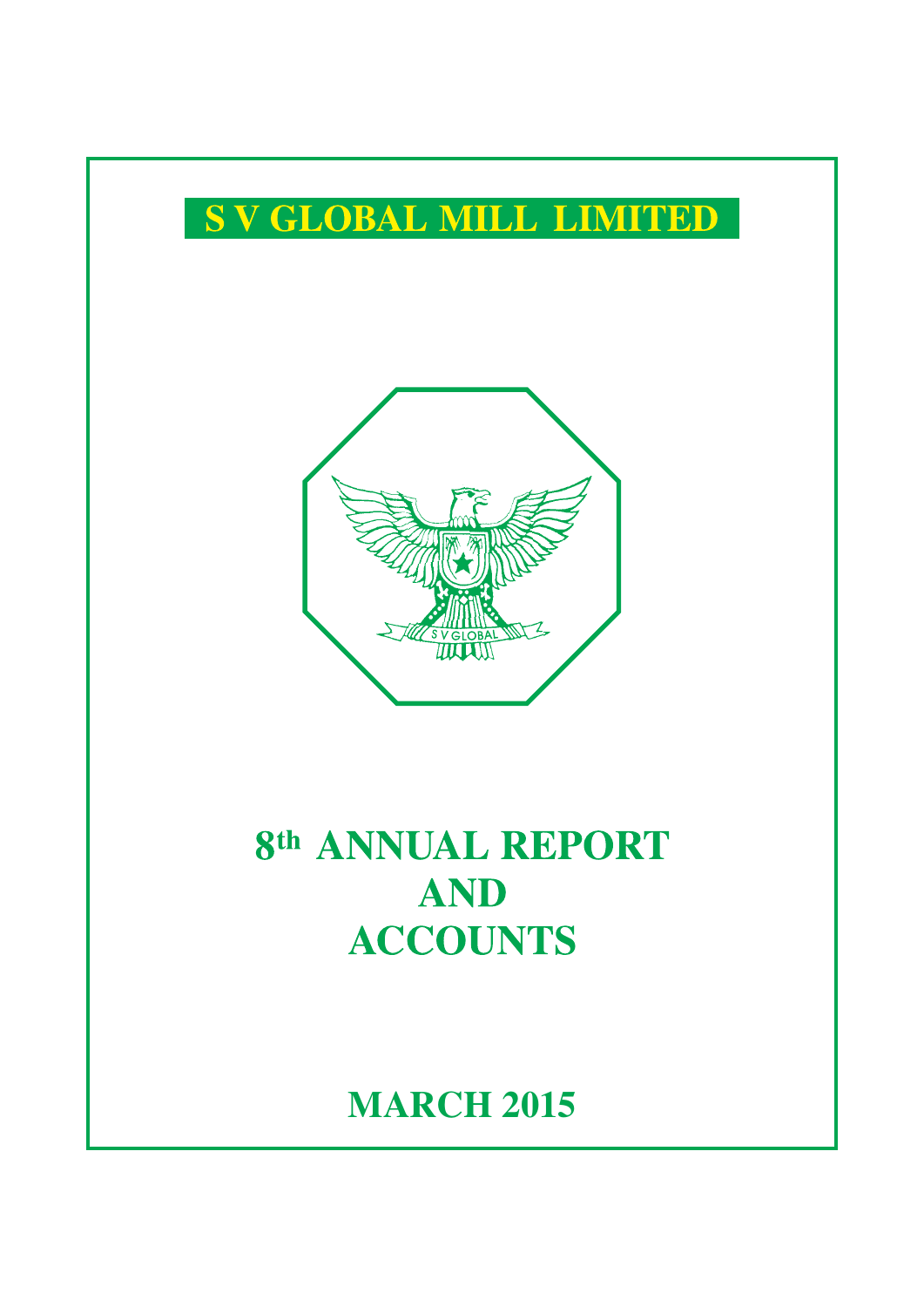### **FINANCIAL RESULTS**

### **Rs.in lacs**

| For the year ended                                  | <b>March</b><br>31,2015 | <b>March</b><br>31,2014 | <b>March</b><br>31,2013 | <b>March</b><br>31,2012 | <b>March</b><br>31,2011 |
|-----------------------------------------------------|-------------------------|-------------------------|-------------------------|-------------------------|-------------------------|
| <b>Other income</b>                                 | 333.33                  | 11.28                   | 2.53                    | 4.36                    | 0.73                    |
| <b>Profit before exceptional items and Taxation</b> | 81.58                   | (86.10)                 | $-34.14$                | $-23.99$                | $-18.64$                |
| <b>Provision for Taxation</b>                       | 15,55                   | ۰                       | $\mathbf{0}$            | $\mathbf{0}$            | 0                       |
| Net profit before exceptional items after taxation  | 66.02                   | (86.10)                 | $-34.14$                | $-23.99$                | $-18,64$                |
| <b>Exceptional item</b>                             | 14,255.61               |                         | $\Omega$                | $\Omega$                | $\mathbf{0}$            |
| Net Profit after exceptional item                   | 14,321.63               | (86.10)                 | $-34.14$                | $-23.99$                | $-18,64$                |
| <b>Balance of profit brought forward</b>            | (169.78)                | (83.68)                 | $-49.54$                | $-25.55$                | $-6.91$                 |
| Profit available for appropriation                  | 14,151.85               | (169.78)                | $-83.68$                | $-49.54$                | $-25.55$                |
| <b>Appropriations</b>                               | m.                      |                         | $\mathbf{0}$            | $\mathbf{0}$            | 0                       |
| <b>Preference Dividend</b>                          | 874.73                  |                         | $\mathbf{0}$            | $\mathbf{0}$            | n                       |
| <b>Transfer to General reserve</b>                  | 13,277.12               | (169.78)                | $-83.68$                | $-49.54$                | $-25.55$                |
| <b>Transfer to Debenture redemption reserve</b>     | m.                      |                         | $\mathbf{0}$            | $\Omega$                | $\mathbf{0}$            |
| <b>Balance carried toward to Balance sheet</b>      | 13,277,12               | (169.78)                | $-83.68$                | $-49.54$                | $-25.55$                |

**Note : The Registered office of the Company was shifted to Old No. 3/1, (New No. 5/1), 6th Cross Street, C.I.T. Colony, Mylapore, Chennai - 600 004 on 18th August 2015.**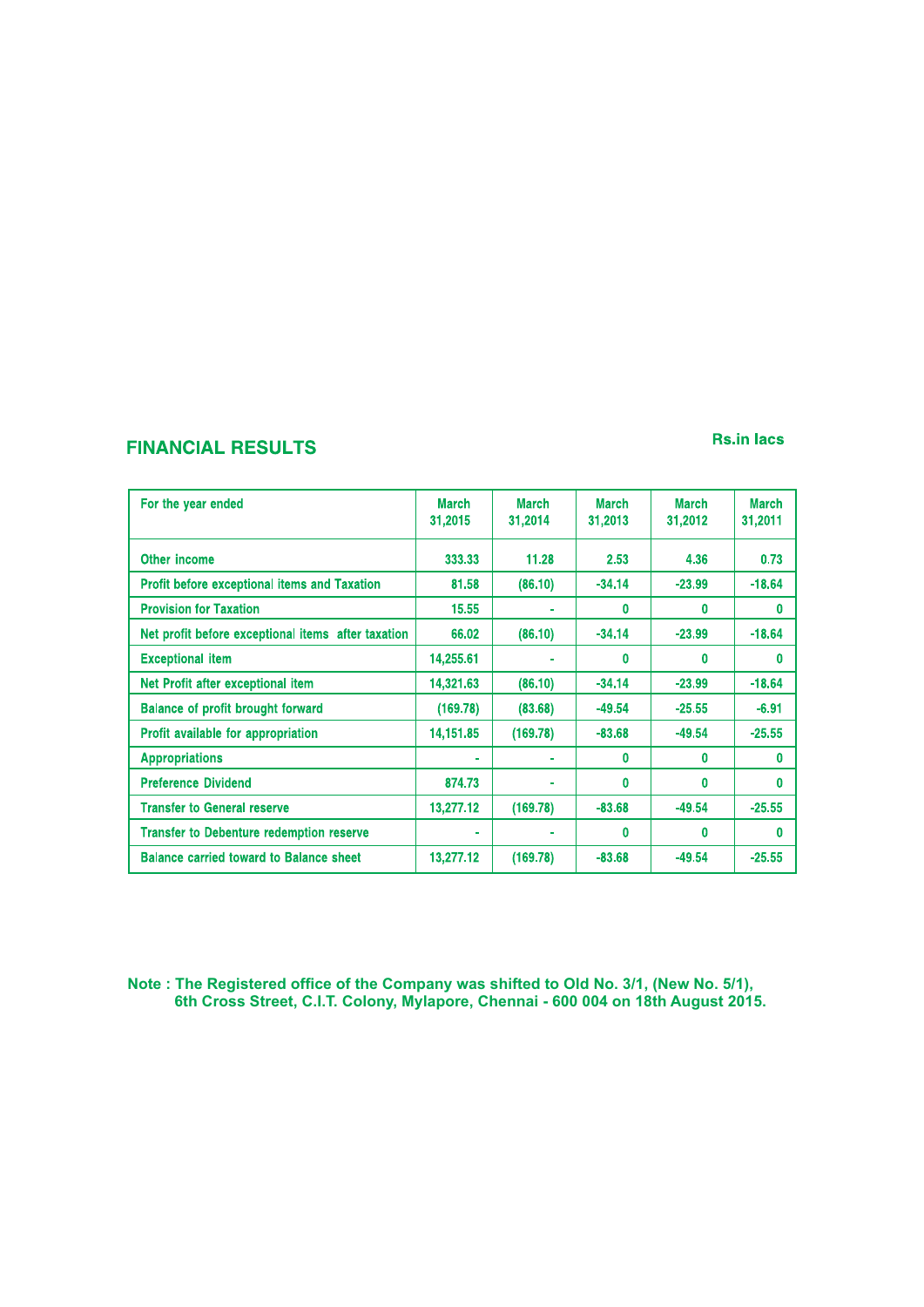## **S V Global Mill Limited**

8th ANNUAL REPORT MARCH - 2015 CIN : L17100TN2007PLC065226

| <b>DIRECTORS</b>               | M. Ethiraj<br>Chairman                                                                                                                     |
|--------------------------------|--------------------------------------------------------------------------------------------------------------------------------------------|
|                                | E. Shanmugam<br><b>Managing Director</b>                                                                                                   |
|                                | S. Valli<br>Mr. P.S. Pandyan (IAS Retd)<br>R. Narayanan<br>(Resigned w.e.f 13.07.2015)<br>Y. Satyajit Prasad<br>Dr. K.Shivaram Selvakkumar |
| <b>AUDITORS</b>                | Messers M. Kuppuswamy PSG & Co., LLP<br><b>Chartered Accountants,</b><br>Vellore $-632601$ .                                               |
| <b>BANKERS</b>                 | M/S. City Union Bank Limited<br>G.T. Branch, Chennai - 600 001.                                                                            |
| <b>COMPANY SECRETARY</b>       | S.S. Arunachalam                                                                                                                           |
| <b>CHIEF FINANCIAL OFFICER</b> | V. Krishnan                                                                                                                                |
| <b>REGISTERED OFFICE</b>       | Old No. 3/1 (New No. 5/1), 6th Cross Street,<br>CIT Colony, Mylapore, Chennai 600 004.<br>Tamilnadu*                                       |

\*Shifted with effect from August 18, 2015

| <b>CONTENTS</b><br>Page   |    |                               |    |
|---------------------------|----|-------------------------------|----|
| <b>Board of Directors</b> |    | <b>Balance Sheet</b><br>5.    | 38 |
| <b>Notice to Members</b>  |    | Profit and Loss Account<br>6. | 39 |
| Directors' Report<br>3.   |    | <b>Cash Flow Statement</b>    | 40 |
| Auditors' Report<br>4.    | 35 | Notes forming part of<br>8.   |    |
|                           |    | <b>Financial Statements</b>   |    |
|                           |    |                               |    |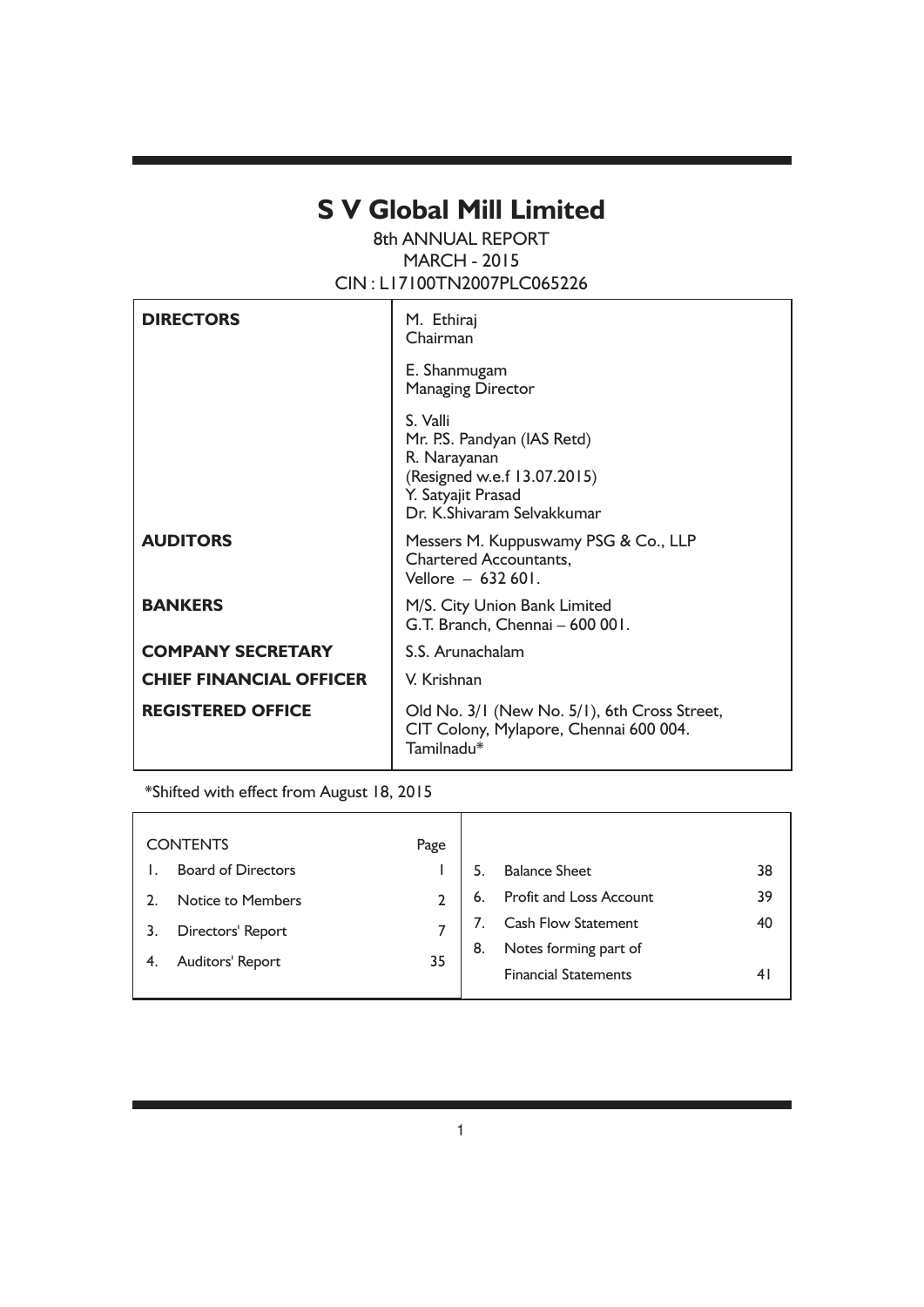#### **NOTICE**

Notice is hereby given that the 8th Annual General Meeting (AGM) of S V Global Mill Limited will be held at 10.30 A.M. on Wednesday the 23rd September, 2015 at the Registered office of the Company, Old No. 3/1 (New No. 5/1), 6th Cross Street, CIT Colony, Mylapore, Chennai 600 004. Tamilnadu

#### **ORDINARY BUSINESS:**

1. Adoption of Financial Statements

To receive, consider and adopt the Financial Statements of the Company for the year ended March 31, 2015 including the Audited Balance Sheet as on that date, the Statement of Profit and Loss, and the reports of the Board of Directors and Auditors thereon.

2. To appoint a Director in place of Sri. M. Ethiraj, who retires by rotation and being eligible offers himself for reappointment.

#### **SPECIAL BUSINESS:**

3. To consider and, if thought fit, to pass with or without modification(s), the following resolution as an Ordinary Resolution:

"RESOLVED THAT pursuant to the provisions of Section 139(8) and other applicable provisions, if any, of the Companies Act, 2013 as amended from time to time or any other law for the time being in force (including any statutory modification or amendment thereto or re-enactment thereof for the time being in force), M/s. P B Vijayaraghavan & Co Chartered Accountants, Chennai be and are hereby appointed as Statutory Auditors of the Company to fill the casual vacancy caused by the resignation of M/s. M. Kuppuswamy PSG & Co., LLP, Chartered Accountants, Vellore.

RESOLVED FURTHER THAT M/s. P B Vijayaraghavan & Co Chartered Accountants, Chennai be and are hereby appointed as Statutory Auditors of the Company from this Annual General Meeting and that they shall hold the office of the Statutory Auditors of the Company from the conclusion of this meeting until the conclusion of the ensuing Annual General Meeting and that they shall conduct the Statutory Audit for the period ended 31st March, 2016 on such remuneration as may be fixed by the Board of Directors in consultation with them."

4. To consider and if thought fit, to pass with or without modification(s), the following resolution as a Special Resolution :

"RESOLVED that Ms. S. Valli (DIN 00468218), who was appointed as an Additional Director of the Company by the Board of Directors with effect from 04.03.2015, in terms of Section 161(1) of the Companies Act, 2013 and Article 98 of the Articles of Association of the Company and whose term of office expires at the Annual General Meeting and in respect of whom the Company has received a notice in writing from a member proposing her candidature for the office of Director, be and is hereby appointed as a Director of the Company whose period of office shall be liable to determination by retirement of directors by rotation."

On Behalf of the Board

Place : Chennai **M. ETHIRAJ** Date : 13h July, 2015

**CHAIRMAN DIN: 00041996**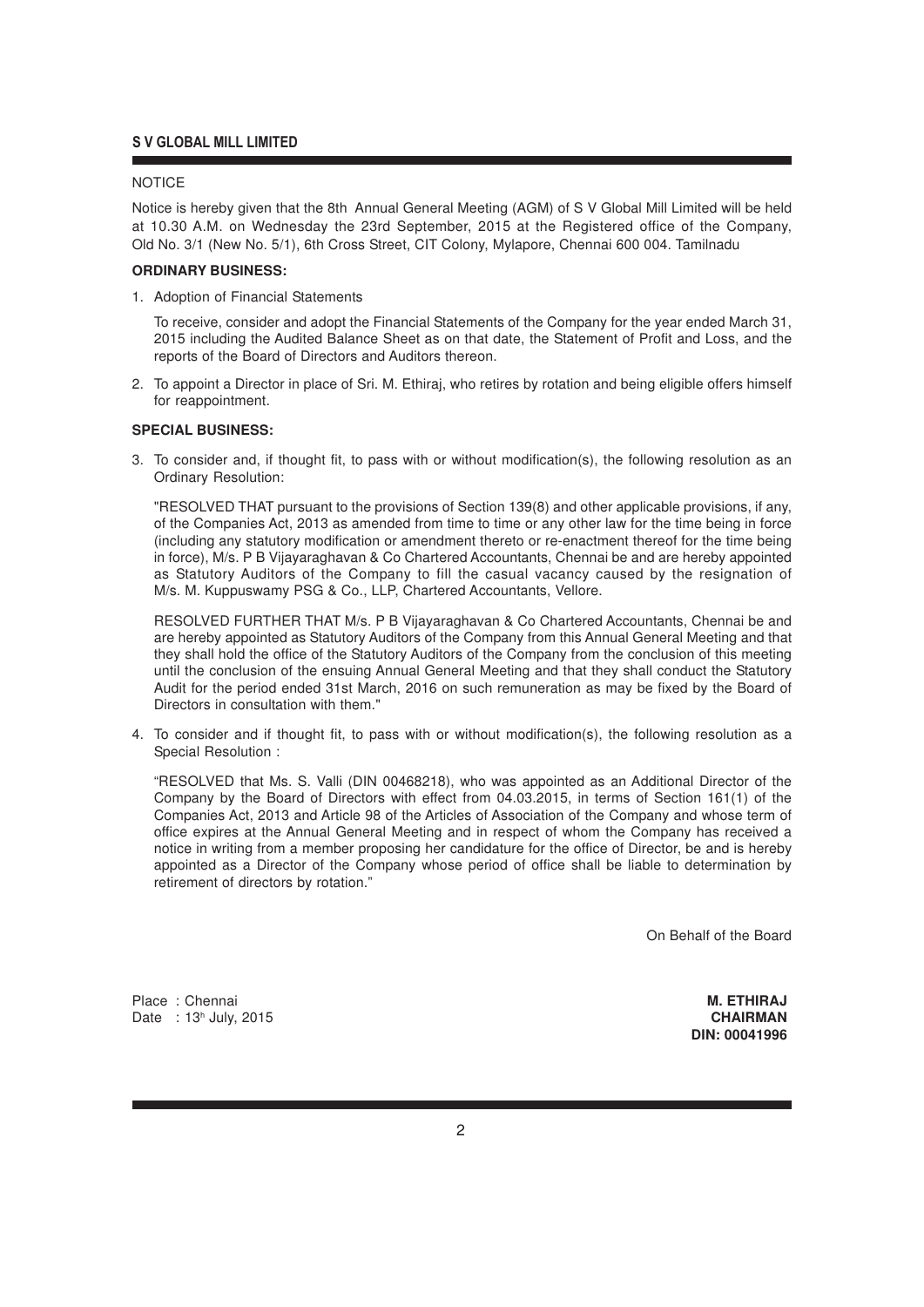### **NOTES:**

- 1. The Explanatory Statement pursuant to Section 102(1) of the Companies Act, 2013 with respect to the Special business set out in the Notice is annexed.
- 2. A MEMBER ENTITLED TO ATTEND AND VOTE AT THE AGM IS ENTITLED TO APPOINT A PROXY TO ATTEND AND VOTE IN THE AGM INSTEAD OF HIMSELF/HERSELF AND THAT THE PROXY NEED NOT BE A MEMBER OF THE COMPANY.
- 3. Proxy Form, in order to be effective, must be deposited at the Registered Office of the company not later than 48 hours before the commencement of the meeting.
- 4. Members / Proxies are requested to bring the attendance slip sent herewith, duly filled in, for attending the meeting and their copy of the Annual Report to the meeting.
- 5. Members who hold shares in dematerialized form are requested to write their Client ID and DP ID numbers and those who hold shares in physical form are requested to write their Folio Number in the Attendance Slip for attending the Meeting.
- 6. In case of joint holders attending the meeting, only such joint holder who is higher in the order of names will be entitled to vote.
- 7. Members may also note that the Notice of the AGM will be available on the Company's Website, www.svgml.com.
- 8. Members holding shares in physical form can now avail nomination facility for the shares held by them. Members desirous of availing this facility may send in their nominations in Form 2B duly filled and send to the Registrar and Share Transfer Agent of the Company viz., Cameo Corporate Services Ltd., 'Subramanian Building', 5<sup>th</sup> Floor, No: 1, Club House Road, Chennai - 600 002. Phone: 044 – 2846 0390 to 2846 0395.
- 9. M/s. Cameo Corporate Services Ltd., 'Subramanian Building', 5<sup>th</sup> Floor, No: 1, Club House Road, Chennai – 600 002. Phone: 044 – 2846 0390 to 2846 0395 is the Company's **Registrar and Share Transfer Agent** for physical transfer of shares and all correspondence may be addressed directly to them. In respect of shares held in Demat form, members may send requests or correspond through their respective Depository Participants.
- 10. Corporate Members intending to send their authorised representatives are requested to send a duly certified copy of the Board resolution authorising their representatives to attend and vote at the General Meeting.
- 11. Members who have multiple folios in identical names in the same order are requested to send all the Share Certificates either to the Company addressed to the Registered Office or to the Company's Registrar and Share Transfer Agent for consolidation of such folios into one to facilitate better services.
- 12. According to section 108 of Companies Act, 2013, read with Rule 20 of Companies (Management and Administration) Rules, 2014 e-voting is mandatory for all listed Companies or Companies having Shareholders not less than one thousand, the Company providing e-voting facility and the members who are not able to cast their vote through e-voting facility is entitled to attend and vote at the AGM and is entitled to appoint a proxy to attend and vote in the AGM instead of himself/herself and that the proxy need not be a member of the company.
- 13. Pursuant to the provision of Section 108 of the Companies Act, 2013 read with Rule 20 of the Companies (Management and Administration) Rules, 2014, the Company is offering e-voting facility to its members in respect of the business to be transacted at the AGM scheduled to be held on Wednesday, September 23, 2015 at 10.30 a.m. with a request to follow the instructions for voting electronically as under:-

The voting period begins on 19<sup>th</sup> September 2015 at 9.00 a.m. and ends on 21<sup>st</sup> September 2015 at 5.00 p.m. During this period the shareholders of the Company, holding shares either in physical form (or) in dematerialized form as on the cut-off date (record date of  $17<sup>th</sup>$  September 2015) may cast their vote electronically. The e-voting module shall be disabled by CDSL for voting thereafter.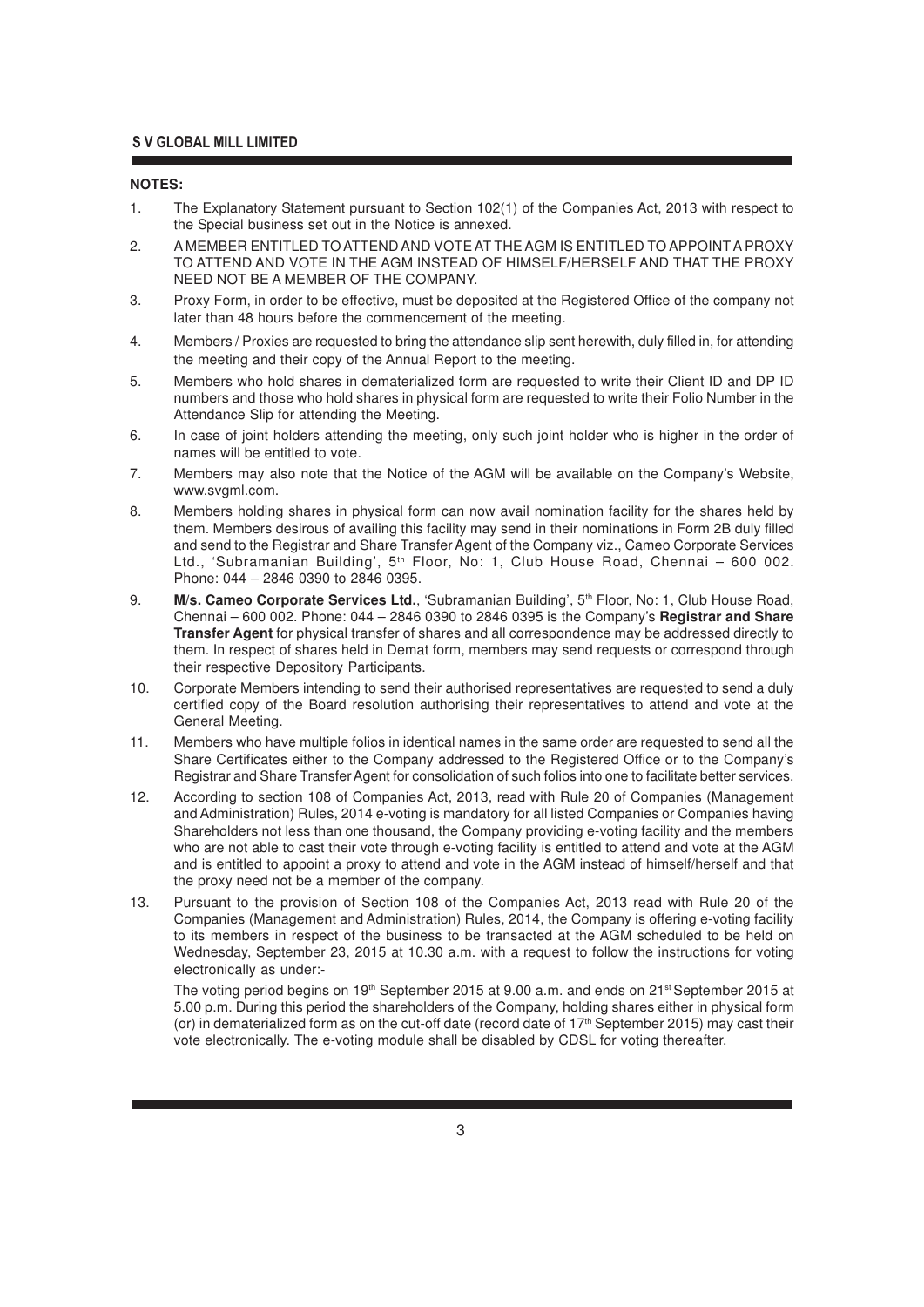- In case of member receiving email
- i. Log on to the e-voting website www.evotingindia.com during the voting period.
- ii. Click on "Shareholders"
- iii. Now, select "S V GLOBAL MILL LIMITED" from the drop down menu and click on "SUBMIT"
- iv. Now Enter your User ID
	- a) For CDSL: 16 digits beneficiary ID.
	- b) For NSDL: 8 Character DP ID followed by 8 Digits Client ID
	- c) Members holding shares in Physical form should enter Folio Number registered with the Company.
- v. Next enter the image Verification as displayed and Click on Login.
- vi. If you are holding shares in demat form and had logged on to www.evotingindia.com and voted on an earlier voting of any Company, then your existing password is to be used.
- vii. If you are a first time use follow the steps given below:

|                                  | For Members holding shares in Demat Form and Physical Form                                                                                                                                                                                                                                                                                                                             |
|----------------------------------|----------------------------------------------------------------------------------------------------------------------------------------------------------------------------------------------------------------------------------------------------------------------------------------------------------------------------------------------------------------------------------------|
| <b>PAN</b>                       | Enter your 10 digit alpha-numeric "PAN issued by Income Tax Department (Applicable<br>for both Demat shareholders as well as physical shareholders)"<br>Members who have not updated their PAN with the Company Depository Participant<br>enter their name and the last 8 digits of the demat account/folio number in the PAN<br>field.                                                |
|                                  | In case the folio number is less than 8 digits, enter the applicable number of 0's<br>before the number after the first two characters of the name in CAPITAL letters. Eg.<br>If your name is Ramesh Kumar with folio number 100 then enter RA00000100 in the<br>PAN field.                                                                                                            |
| DOB#                             | Enter the Date of Birth as recorded in your Demat account or in the Company records<br>for the said demat account of folio in dd/mm/yyyy format.                                                                                                                                                                                                                                       |
| <b>Dividend</b><br>Bank Details# | Enter the Dividend Bank Details as recorded in your Demat account or in the<br>company records for the said demat account or folio.# Please enter the DOB or<br>Dividend Bank Details in order to login. If the details are not recorded with the<br>depository or company please enter the number of shares held by you as on the cut<br>off date in the Dividend Bank details field. |

- viii. After entering these details appropriately, click on "SUBMIT" tab.
- ix. Members holding shares in physical form will then reach directly the EVSN selection screen. However, members holding shares in demat form will now reach 'Password Creation' menu wherein they are required to mandatorily enter their login password in the new password field. Kindly note that this password is to be also used by the Demat holders for voting for resolutions of any other Company on which they are eligible to vote, provided that Company opts they are eligible to vote provided that Company opts for e-voting through CDSL platform. It is strongly recommended not to share your password with any other person and take utmost care to keep your password confidential.
- iii. For members holding shares in physical form the details can be used only for e-voting on the resolutions contained in this Notice.
- iv. Click on the **EVSN** of "**S V GLOBAL MILL LIMITED**" on which you choose to vote.
- v. On the voting page, you will see Resolution Description and against the same the option "YES/NO" for voting Select the option YES or NO as desired. The option YES implies that you assent to the Resolution and option NO implies that you dissent to the Resolution.
- vi. Click on the "RESOLUTIONS FILE LINK" if you wish to view the entire Resolution details.
- vii. After selecting the resolution you have decided to vote on click on "SUBMIT". A confirmation box will be displayed. If you wish to confirm your vote, click on 'OK' else to change your vote, click on "CANCEL" and accordingly modify your vote.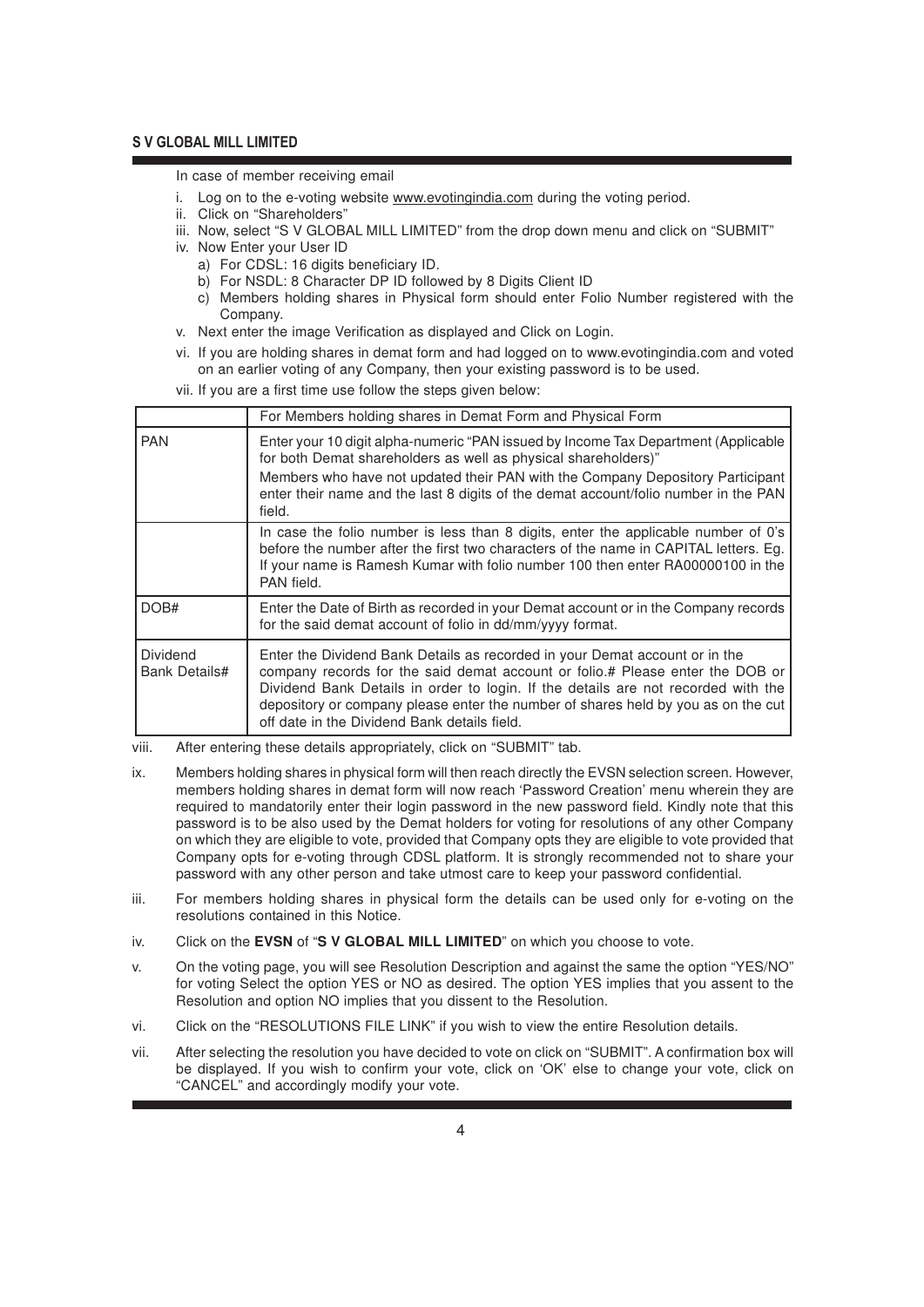- viii. Once you "CONFIRM" your vote on the resolution, you will not be allowed to modify your vote.
- ix. You can also take out print of the voting done by you by clicking on "click here to print' option on the Voting page.
- x. If Demat account holder has forgotten the password then enter the User ID and the image verification code and click on Forgot Password & enter the details as prompted by the system.
- xi. Note for institutional Shareholders
- Institutional shareholders (i.e. other than individuals, HUF, NRI etc.) are required to log on to https:/ /www.evotingindia.co.in and register themselves as Corporates.
- A scanned copy of Registration Form bearing the stamp and sign of the entity should be emailed to helpdesk.evoting@cdslindia.com
- After receiving the login details they have to create a Corporate user who would be able to link the account(s) for which they wish to vote on.
- The list of accounts should be mailed to helpdesk evoting@cdslindia.com and on approval of the accounts they would be able to cast their vote.
- A scanned copy of the Board Resolution and Power of Attorney (POA) which they have issued in favour of the Custodian, if any, should be uploaded in PDF format in the system for the scrutinizer to verify the same.
- In case you have any queries or issues regarding e-voting you may refer the Frequently Asked Questions ("FAQ") and e-voting manual available at www.evotingindia.co.in under help section or write an email to helpdesk.evoting@cdslindia.com

### **The Company has appointed Mr.R.Kannan, Practicing Company Secretary, Chennai (C.P. No. 3363) to act as scrutinizer for conducting the electronic voting process in a fair and transparent manner.**

In case of members receiving the physical copy, please follow all steps as above to cast vote.

The voting rights of the shareholders shall be in proportion to their shares of the paid up equity share capital of the Company as on the cut-off date (record date) of  $17<sup>th</sup>$  September 2015.

The Scrutinizer shall within a period not exceeding three (3) working days from the conclusion of the e-voting period unblock the votes in the presence of at least two (2) witness not in the employment of the Company and make a Scrutinizer's Report of the votes cast in favour or against, if any, forthwith to the Chairman.

### **Explanatory Statement in respect of the Special Business Pursuant to Section 102 of the Companies Act, 2013**

#### **Item No.3**

Explanatory Statement under Section 102(1) of the Companies Act, 2013:

M/s. M. Kuppuswamy PSG & Co., LLP, Chartered Accountants, Vellore have tendered their resignation from the position of Statutory Auditors due to health reasons, resulting into a casual vacancy in the office of Statutory Auditors of the company as envisaged by section 139(8) of the Companies Act, 2013 ("Act"). Casual vacancy caused by the resignation of auditors can only be filled up by the Company in general meeting. Board proposes that M/s. P B Vijayaraghavan& Co Chartered Accountants, Chennai, be appointed as the Statutory Auditors of the Company to fill the casual vacancy caused by the resignation of M/s. M. Kuppuswamy PSG & Co., LLP, Chartered Accountants, Vellore.

M/s. P B Vijayaraghavan& Co Chartered Accountants, Chennai, have conveyed their consent to be appointed as the Statutory Auditors of the Company along with a confirmation that, their appointment, if made by the members, would be within the limits prescribed under the Companies Act, 2013.

Accordingly, Ordinary Resolution is commended to the meeting for the consideration and approval of members.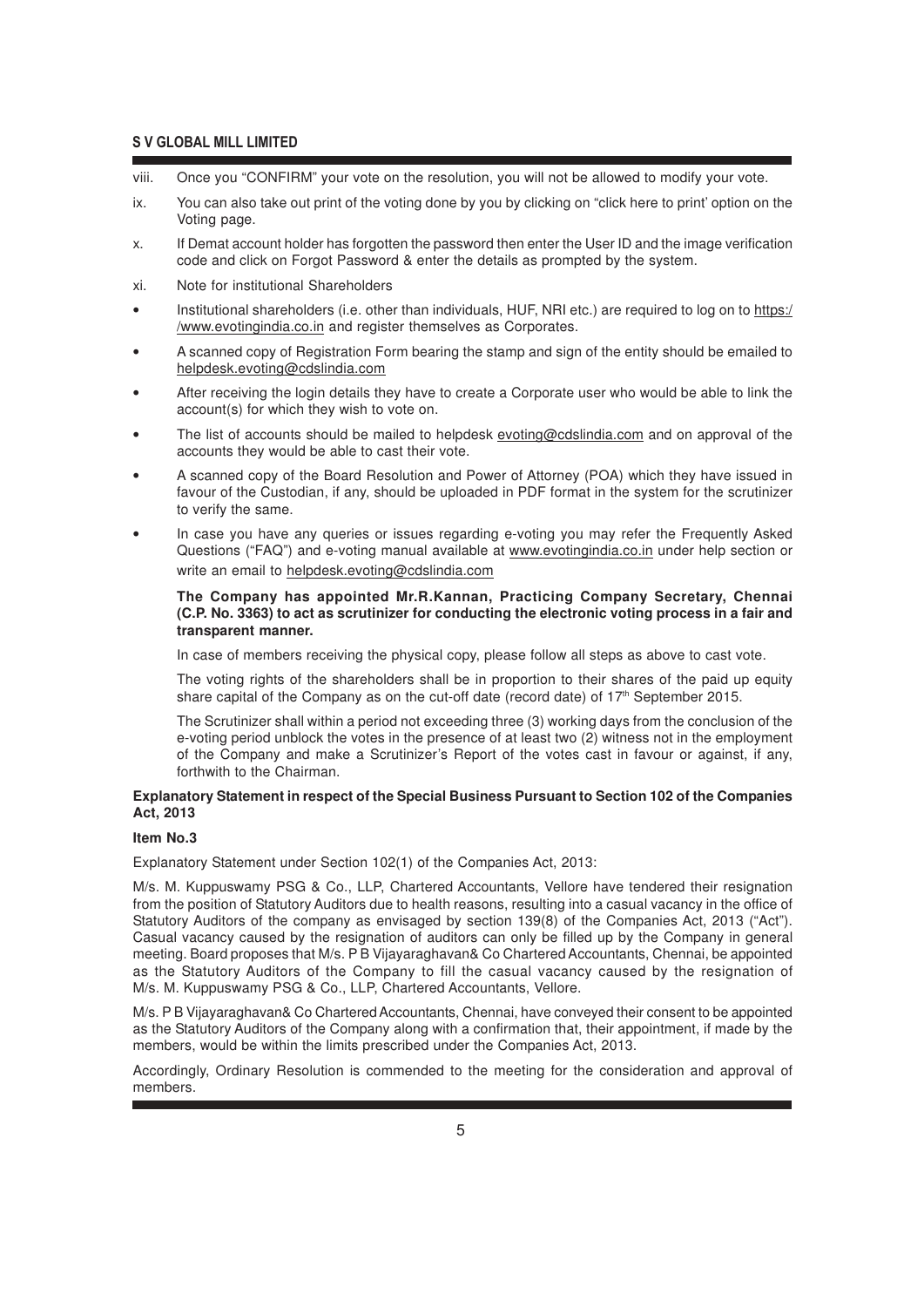None of the Directors, Key Managerial Persons or their relatives, in any way, concerned or interested in the said resolution

#### **Item No. 4**

Ms. S. Valli has been appointed as an Additional Director of the Company with effect from 4th March 2015. Under Section 161(1) of the Companies Act, 2013 read with article 98 of the Articles of Association of the Company, Ms. S. Valli holds office only up to the date of this Annual General Meeting of the Company. A notice has been received from a member proposing Ms. S. Valli as a candidate for the office of Director of the Company. She has over 2 decades of rich experience in varied industries like sugar, textile, financing and Real Estate. The Board considers that the appointment of Ms. S. Valli as a Director of the Company would be of immense benefit to the Company. Accordingly, the Board of Directors recommends her appointment as a Director of the Company whose period of office is liable to determination by retirement of directors by rotation.

Except Ms. S. Valli, Mr. M. Etiraj and Mr. E. Shanmugam, none of the Directors and Key Managerial Personnel of the Company and their relatives are concerned or interested, financial or otherwise, in the resolution set out at Item No. 4. This Explanatory Statement may also be regarded as a disclosure under Clause 49 of the Listing agreement with the Stock Exchange.

On behalf of the Board

Place : Chennai **M. ETHIRAJ** Date : July 13, 2015 **Chairman** 

DIN 00041996

### **ANNEXURE**

### **Details of Directors seeking Appointment / Reappointment at the Annual General Meeting (Pursuant to Clause 49 of Listing Agreement)**

| Name of the Director                                                                                       | Sri M. Ethirai                                                                                                                                                                                                                                                                                                                     | Ms. S. Valli                                                                                                               |
|------------------------------------------------------------------------------------------------------------|------------------------------------------------------------------------------------------------------------------------------------------------------------------------------------------------------------------------------------------------------------------------------------------------------------------------------------|----------------------------------------------------------------------------------------------------------------------------|
| Date of Birth                                                                                              | 21.01.1934                                                                                                                                                                                                                                                                                                                         | 06.12.1963                                                                                                                 |
| Date of Appointment                                                                                        | 30.10.2007                                                                                                                                                                                                                                                                                                                         | 04.03.2015                                                                                                                 |
| Expertise in Specific functional areas                                                                     | He has over 3 decades of<br>rich entrepreneurial<br>experience in varied industries<br>like Sugar, Textile,<br>and real estate.                                                                                                                                                                                                    | She has over 2 decades of<br>rich experience in varied<br>industries like Sugar,<br>Textile, Financing<br>and real estate. |
| Chairmanship / Directorship of<br>other companies (excluding Foreign<br>Companies and Section 25 Companies | The Thirumagal Mills Limited<br>a)<br>Artha Farms Limited<br>b)<br>Thirumagal Enterprise Limited<br>C)<br>S V Technology Solutions<br>d)<br>Private Limited<br>e) Tiger Farms and Enterprise<br><b>Private Limited</b><br>Sriraj Mills Private Limited<br>f)<br>Srinidhi Finance Private Limited<br>g)<br>Ethiraj Foundation<br>h) | a) Solan Minerals &<br>Metals Pyt. Ltd.                                                                                    |
| Committee position held in other<br>companies                                                              | NIL                                                                                                                                                                                                                                                                                                                                | <b>NIL</b>                                                                                                                 |
| Shareholding (No. of shares)                                                                               | 2014920                                                                                                                                                                                                                                                                                                                            | 18800                                                                                                                      |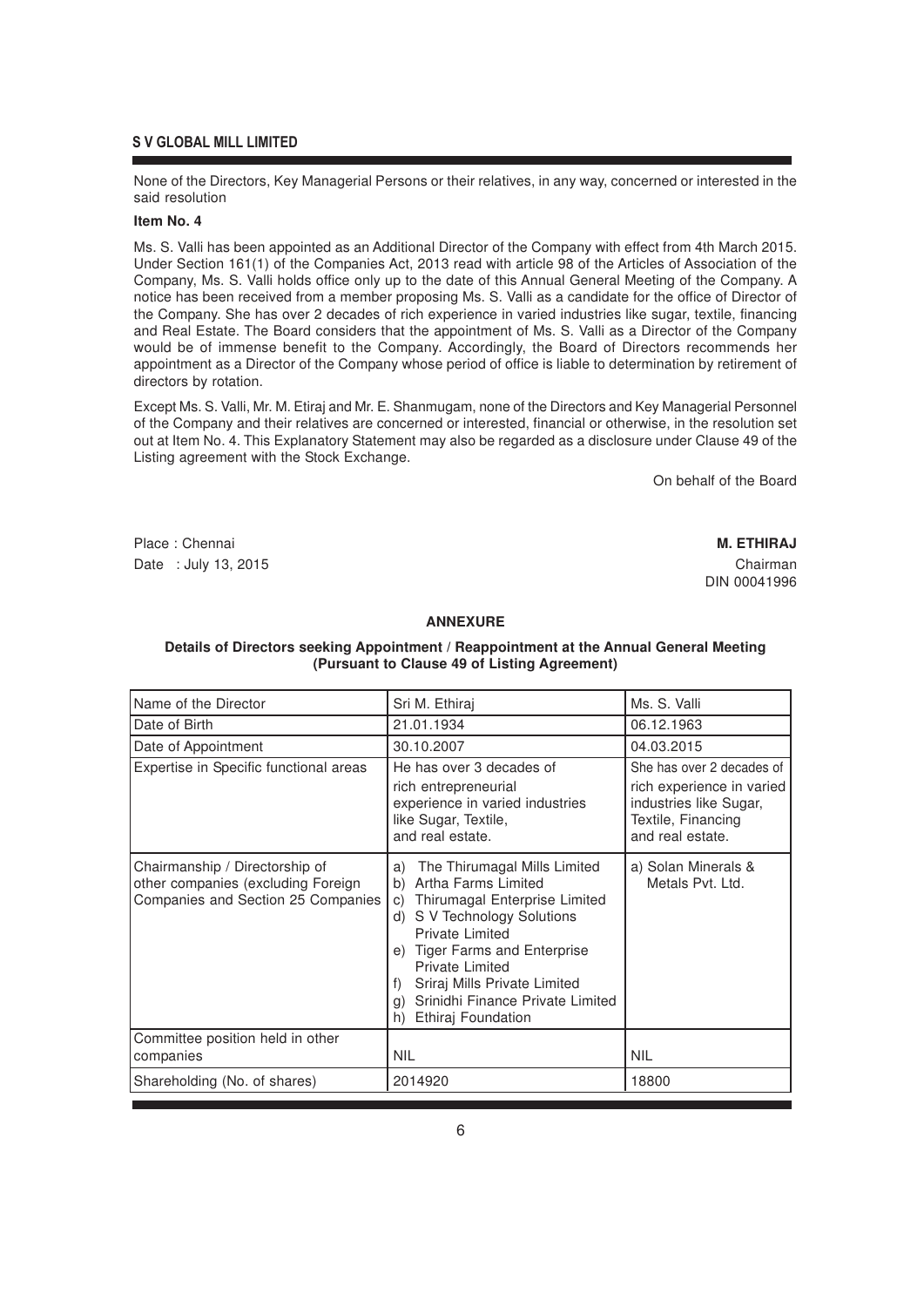#### **S V Global Mill Limited Directors' Report for FY - 2014-15**

To,

The Members,

Your Directors have pleasure in presenting their 8thAnnual Report on the business and operations of the Company and the accounts for the Financial Year ended March 31, 2015.

### **1. Financial summary or highlights/Performance of the Company (Standalone)**

|                                  | Rs. in Crores |         |  |
|----------------------------------|---------------|---------|--|
|                                  | 2014-15       | 2013-14 |  |
| Profit before Depreciation & Tax | 143.61        | (0.80)  |  |
| Depreciation                     | 0.24          | (0.06)  |  |
| Profit before tax                | 143.37        | (0.86)  |  |
| Profit after tax                 | 143.22        | (0.86)  |  |

2. Dividend

The Board in order to conserve the funds for future operations does not recommend any dividend for this Financial Year.

3. Reserves

The Board had proposed to carry Rs.134.47Crs to Reserves during the year.

- 4. Brief description of the Company's working during the year/State of affairs
	- The Company operates in one segment ie., Real Estate business only.
- 5. Change in the nature of business, if any

NIL

6. Material changes and commitments, if any, affecting the financial position of the company which have occurred between the end of the financial year of the company to which the financial statements relate and the date of the report

The Company redeemed 2,39,02,516 9% Cumulative Preference shares along with dividend due and payable on May 12, 2015 Respective tax on Dividend was also paid during this period.

- 7. Details of significant and material orders passed by the regulators or courts or tribunals impacting the going concern status and company's operations in future NIL
	-
- 8. Details in respect of adequacy of internal financial controls with reference to the Financial Statements.

The Company has an internal control system, commensurate with the size, scale and complexity of its operations. The scope and authority of the Internal Audit function is determined by the Audit committee. The Internal Audit function reports to the Chairman of the Audit Committee of the Board, who is an independent director to maintain its objectivity and independence.

The Company has engaged the services of an independent Chartered Accountants firm, M/s. Kalayana Sundaram & Associates to carry out the internal audit and ensure that recording and reporting are adequate and proper, the internal controls exist in the system and that sufficient measures are taken to update the internal control system, exercises for safeguarding assets and protection against unauthorized use are undertaken from time to time.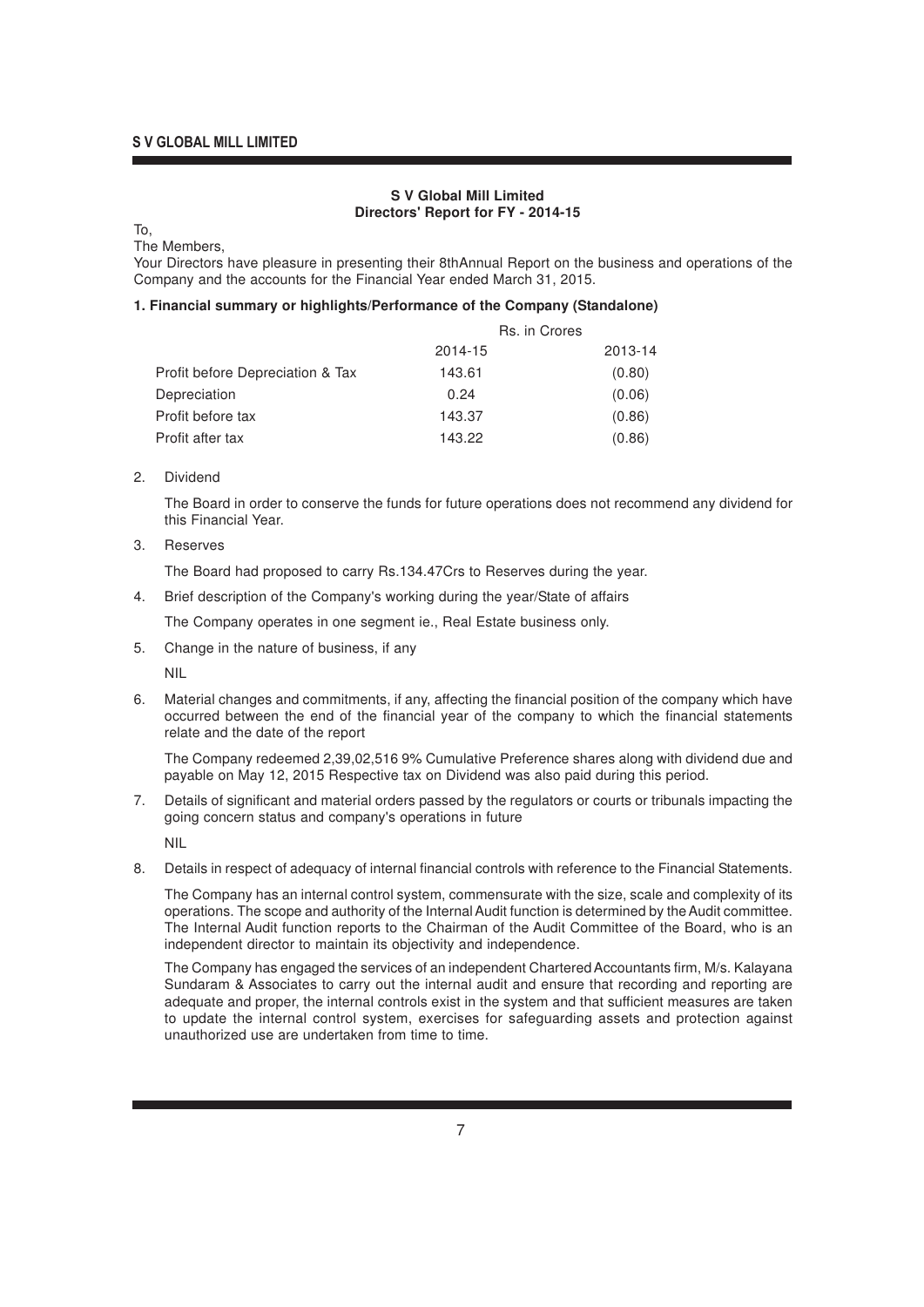The system also seeks to ensure that transactions are appropriately authorised, recorded, reported in financial statements and exceptions identified and are reported. The Internal Audit team monitors and evaluates the efficacy and adequacy of internal control system in the Company, its compliance with operating systems, accounting procedures and policies at all locations of the Company from time to time. Based on the report of internal audit function, process owners undertake corrective action in their respective areas and thereby strengthen the controls. Significant audit observations and recommendations along with corrective actions thereon are presented to the Audit Committee

9. Risk management

Audit Committee and the Board reviews the risk assessment and minimization procedures on regular intervals during its respective meetings. Accordingly the Management is getting advice of the Audit Committee and the Board Members on mitigating the risk involved in the business.

- 10. Details of Subsidiary/Joint Ventures/Associate Companies
- The Company does not have any Subsidiary,Joint venture or Associate Company
- 11. Performance and financial position of each of the subsidiaries, associates and joint venture companies included in the consolidated financial statement.
	- Not applicable as there are no subsidiary, associates and joint venture companies.
- 12. Deposits

The Company has not accepted Deposits.

13. Statutory Auditors

M/s. M. Kuppuswamy PSG & Co., LLP, (Firm Regn. No.001616S) Chartered Accountants, Vellore retire at the conclusion of this Annual General Meeting. However they have expressed that due to their health reason they are not in a position to continue the audit from the conclusion of this Annual General Meeting onwards.

Accordingly, on the recommendation of the Audit Committee, the Board at its meeting held on July 13, 2015 appointed M/s. P.B. Vijayaraghavan & Co, Chartered Accountants (Firm Regn. No:004721S) subject to the approval of the shareholders. The Board had commended the appointment of M/s. P. B. Vijayaraghavan& Co., to the Shareholders to carry on audit from the conclusion of this Annual General Meeting for FY 2015-16.

14. Auditors' Report

There are no observation made in the Auditors' Report read together with relevant notes thereon, are self-explanatory and hence, do not call for any further comments under Section 134 of the Companies Act, 2013.

- 15. Share Capital
	- **A) Issue of equity shares with differential rights**

The Company has not issued any equity shares with differential rights during the year under review.

**B) Issue of sweat equity shares**

The Company has not issued any Sweat Equity Shares during the year under review.

**C) Issue of employee stock options**

The Company has not provided any Stock Option Scheme to the employees.

**D) Provision of money by company for purchase of its own shares by employees or by trustees for the benefit of employees**

The Company has not bought back any of its securities during the year under review.

16. Extract of the annual return

The extract of the annual return in Form No. MGT-9 shall form part of the Board's report (Annexure - E)

17. Conservation of energy, technology absorption and foreign exchange earnings and outgo The provisions of Section 134(m) of the Companies Act, 2013 are not applicable. There was no foreign exchange inflow or Outflow during the year under review.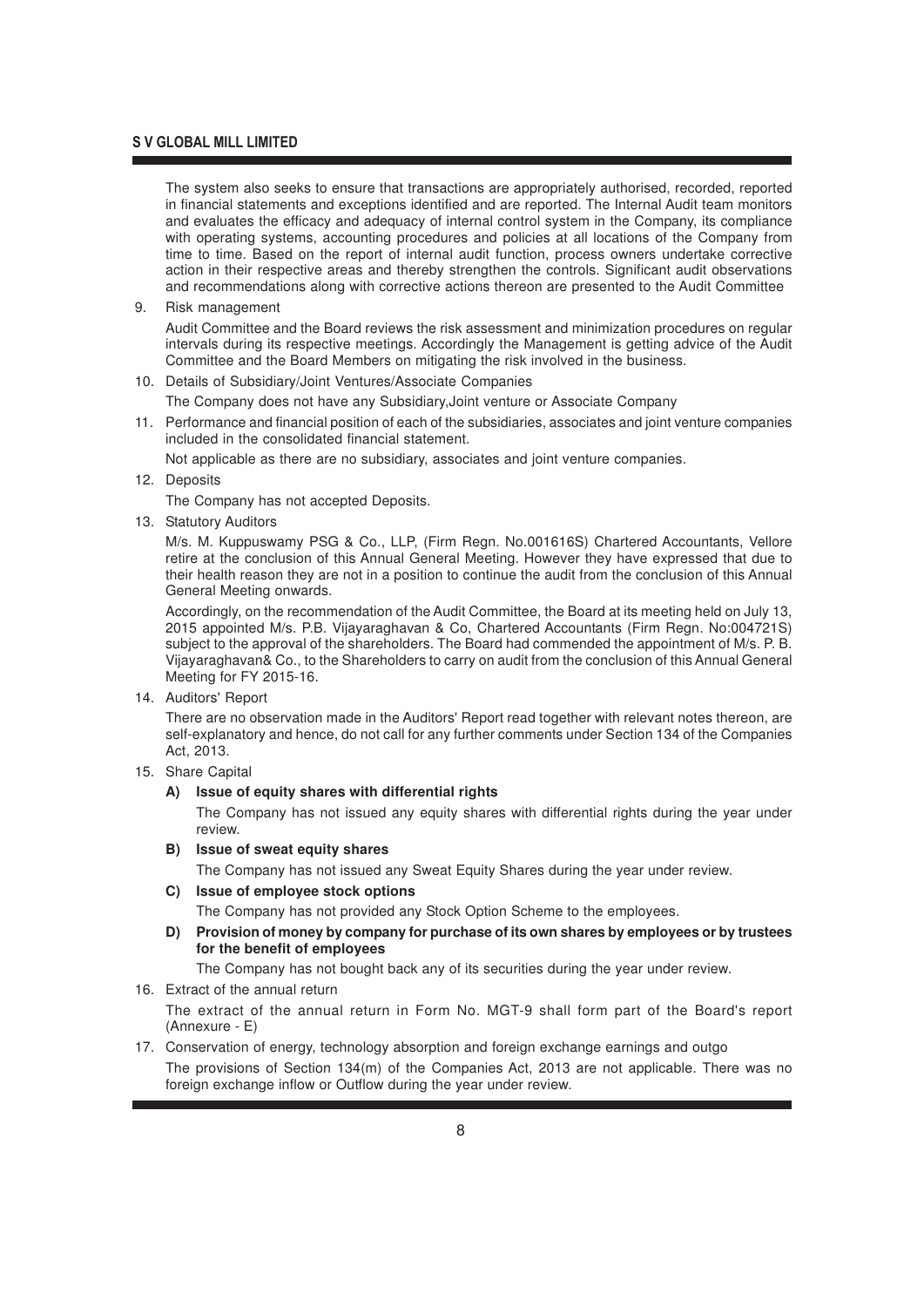18. Corporate Social Responsibility (CSR)

Your company has traditional trait of caring the needy, "to improve the quality of life of the communities it serve through long term value creation for all stakeholders", which is in alignment with the Company's core purpose.

Section 135 of the Companies Act, 2013 is applicable during the current financial year. Accordingly, the Board at its meeting held on July 13, 2015 appointed CSR Committee of the Board with the following members.

Mr.M. Ethiraj - Non-Executive, Non-Independent Chairman Mr. E. Shanmugam - Executive, Non-independent - Member Mr.P.S. Pandyan (IAS Retd.) - Member Dr. K. Shivaram Selvakkumar - Member

The annual report as required by the Act, on CSR activities is annexed herewith as Annexure A

#### **19. Directors:**

Since Independent/Additional/Managing Directors' are not liable to retire by rotation, Mr. M. Ethiraj, Chairman will be liable to retire by rotation and being eligible offer himself for reappointment.

Ms. S. Valli (DIN 00468218), who was appointed as an Additional Director of the Company by the Board of Directors with effect from 04.03.2015, in terms of Section 161(1) of the Companies Act, 2013 and Article 98 of the Articles of Association of the Company and whose term of office expires at the Annual General Meeting be and is hereby appointed as a Director of the Company whose period of office shall be liable to determination by retirement of directors by rotation."

### **A) Changes in Directors and Key Managerial Personnel**

During the year your Company has appointed Mrs. S. Valli, Women Director Mr.S.S. Arunachalam, Company Secretary Mr.V. Krishnan, Chief Financial Officer

During the year the following persons have resigned Mr.K.Venkatesan, Company Secretary Mr.R.Sugumaran, Company Secretary

### **B)Declaration by an Independent Director(s) and re- appointment, if any**

The Independent Directors have submitted their disclosures to the Board that they fulfill all the requirements as stipulated in Section 149(6) of the Companies Act, 2013 so as to qualify themselves to be appointed as Independent Directors under the provisions of the Companies Act, 2013 and the relevant rules.

#### **C) Formal Annual Evaluation of the Board**

Company conducts its operations under the directions of Board of Directors within the framework laid down by various statutes, more particularly by the Companies Act, 2013, the Articles of Association, Listing Agreement with stock exchanges and Code of Conduct and policies formulated by the Company for its internal execution.

The Company's Board of Directors is dedicated to act in good faith; exercise their judgment on an informed basis, in the best interest of the company and its stakeholders.

Accordingly, Board's evaluation policy was adopted by the Board of your Company. The present policy for performance evaluation is being put into place in accordance with the requirements of section 178 of the Companies Act, 2013 which provides for the a policy to be formulated and recommended to the Board, setting the criteria, based on which the performance of each and every director including the performance of the Board as a whole shall be assessed by the Board of Directors of the Company. Such an evaluation procedure will provide a fine system of checks and balances on the performance of the directors and will ensure that they exercise their powers in a rational manner.

Following are some of the criteria which was used for evaluation the performance of the Members of the Board & its Committees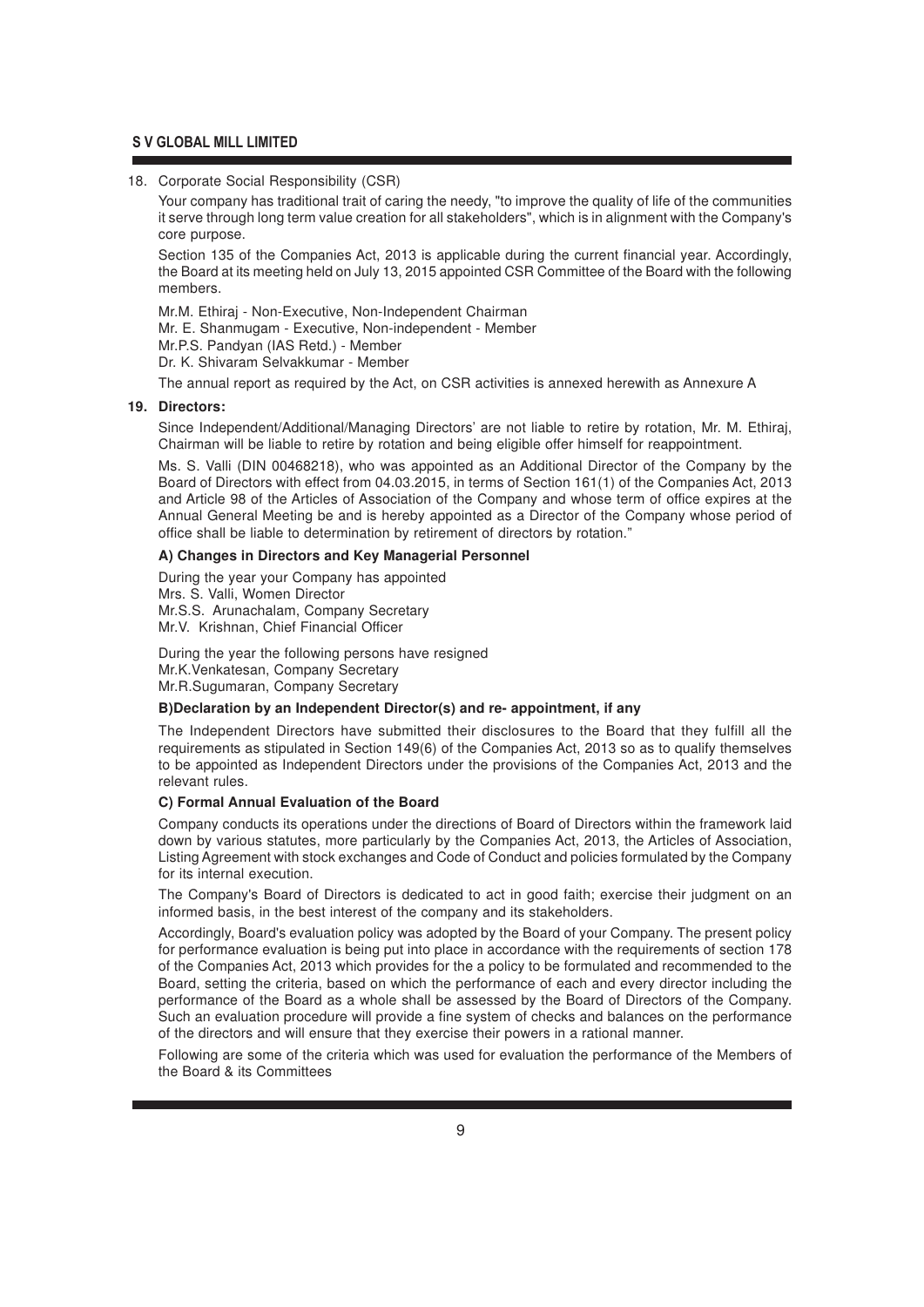### **BOARD OF DIRECTORS**

Some of the specific issues and questions that should be considered in a performance evaluation of the entire Board by Independent Directors are set out below:

|                | <b>Assessment Criteria</b>                                                                                                                                                                 |
|----------------|--------------------------------------------------------------------------------------------------------------------------------------------------------------------------------------------|
| 1              | The Board of Directors of the company is effective in decision making.                                                                                                                     |
| $\overline{2}$ | The Board of Directors is effective in developing a corporate governance structure that allows and<br>encourages the Board to fulfill its responsibilities.                                |
| 3              | The Company's systems of control are effective for identifying material risks and reporting material<br>violations of policies and law.                                                    |
| 4              | The Board reviews the organization's performance in carrying out the stated mission on a regular<br>basis.                                                                                 |
| 5              | The Board of Directors is effective in providing necessary advice and suggestions to the company's<br>management.                                                                          |
| 6              | Is the board as a whole up to date with latest developments in the regulatory environment and the<br>market?                                                                               |
| $\overline{7}$ | The information provided to directors prior to Board meetings meets your expectations in terms of<br>length and level of detail.                                                           |
| 8              | Board meetings are conducted in a manner that encourages open communication, meaningful<br>participation, and timely resolution of issues.                                                 |
| 9              | The Board Chairman effectively and appropriately leads and facilitates the Board meetings and<br>the policy and governance work of the board.                                              |
| 10             | The Board appropriately considers internal audit reports, management's responses, and steps<br>towards improvement.                                                                        |
| 11             | The Board oversees the role of the independent auditor from selection to termination and has an<br>effective process to evaluate the independent auditor's qualifications and performance. |
| 12             | The board considers the independent audit plan and provides recommendations.                                                                                                               |

### **COMMITTEES OF BOARD**

The Board has constituted the following committees:

- i. Audit Committee;
- ii. Nomination and Remuneration Committee; and
- iii. Stakeholders Relationship Committee
- iv. Corporate Social Responsibility Committee;

For evaluating the performance of each committee, the Board of Directors shall pay regards to the following aspects as set out in the annexure below:

| -S  | Assessment Criteria of various Committees                                                                                                    |
|-----|----------------------------------------------------------------------------------------------------------------------------------------------|
| No. |                                                                                                                                              |
|     | Committee meetings are conducted in a manner that encourages open communication,<br>meaningful participation and timely resolution of issues |
| 2   | Timely inputs on the minutes of the meetings                                                                                                 |
|     |                                                                                                                                              |

### **KEY MANAGERIAL PERSONNEL AND SENIOR EXECUTIVES**

For evaluating the performance of Key Managerial Personnel and other Senior Executives, the Board of Directors shall pay regards to the following aspects as set out below: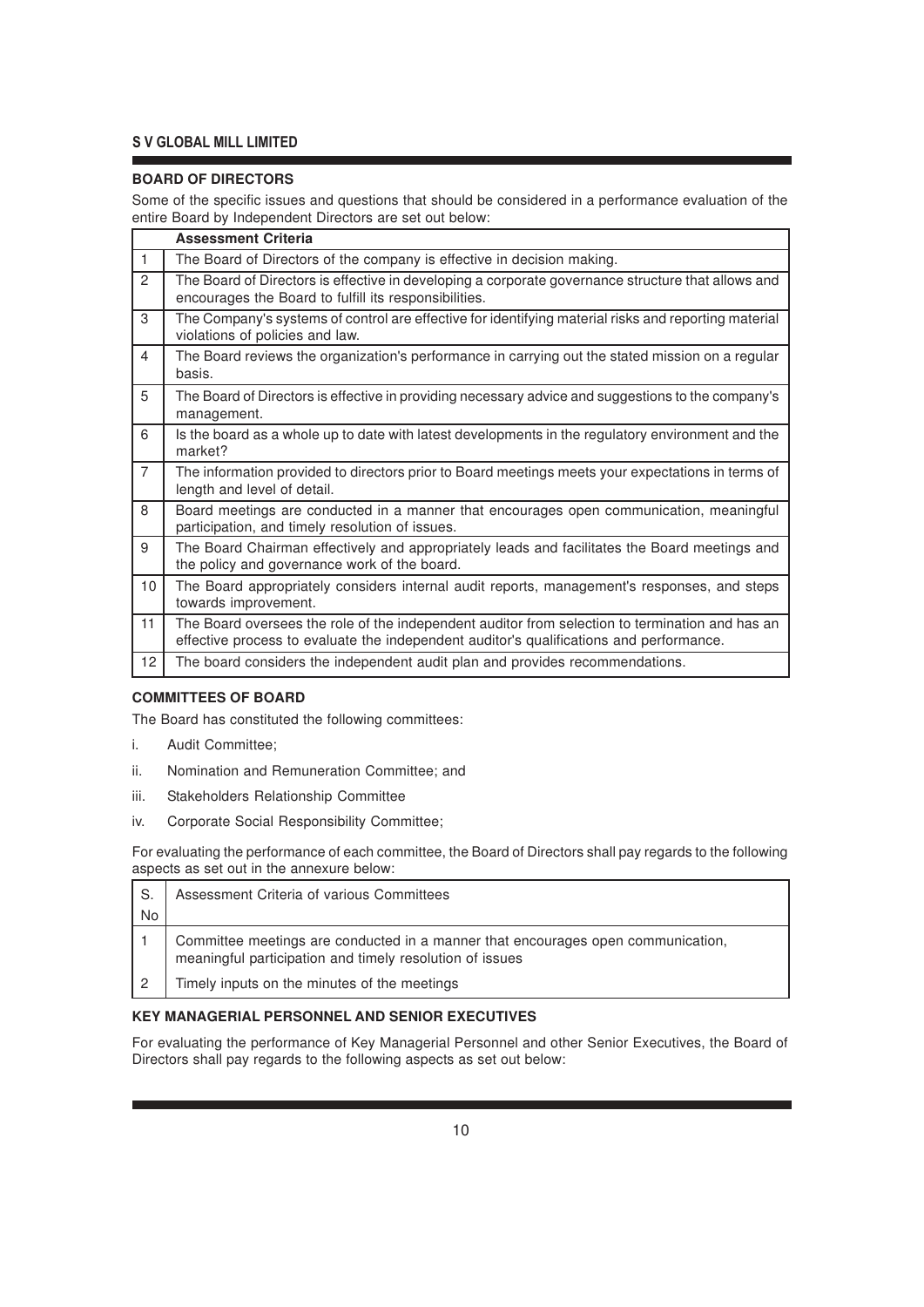| S.<br>No.      | Assessment Criteria                                                                     |
|----------------|-----------------------------------------------------------------------------------------|
|                | Abidance and behavior in accordance with ethical standards & code of conduct of Company |
| $\overline{2}$ | Interpersonal and communication skills                                                  |
| 3              | Compliance with policies of the Company, ethics, code of conduct, etc.                  |
| $\overline{4}$ | Safeguarding interest of whistle-blowers under vigil mechanism                          |
| 5              | Team work attributes                                                                    |
| 6              | Safeguard of confidential information                                                   |

#### 20. Number of meetings of the Board of Directors:

- a. Board Meetings: 7 28/05/2014, 04/08/2014, 29/09/2014, 10/11/2014, 07/01/2015, 30/01/2015&04/03/2015
- b. Audit Committee Meetings : 4 28/05/2014, 04/08/2014, 10/11/2014 &30/01/2015,
- c. Nomination and Remuneration Committee :3 29/09/2014, 07/01/2015&04/03/2015
- d. Stake Holders Relationship Committee Meeting : 34 The intervening gap between the Meetings was within the period prescribed under the Companies Act, 2013.

### **21. Audit Committee**

The Company is covered by section 177 of the Companies Act 2013 and Nomination and Remuneration Committee has been constituted consisting of four directors with two independent directors.

- Mr.R. Narayanan, Chairman
- Mr.E. Shanmugam, Member
- Mr.Y. Satyajit Prasad, Member

Dr.K. Shivaram Selvakkumar, Member [appointed during the year]

The above composition of the Audit Committee consists of independent Directors viz., Mr. Y. Satyajit Prasad and Dr.K. Shivaram Selvakkumar who form the majority.

### **22. Details of establishment of vigil mechanism for directors and employees**

The Company has established a vigil mechanism and oversee through the committee, the genuine concerns expressed by the employees and other Directors. The Company has also provided adequate safeguards against victimization of employees and Directors who express their concerns. The Company has also provided direct access to the chairman of the Audit Committee on reporting issues concerning the interests of co employees and the Company.

### **23. Nomination and Remuneration Committee**

The Company is covered by section 178(1) of the Companies Act 2013 and Nomination and Remuneration Committee has been constituted consisting of three directors with one independent director. The Committee is in the process of framing the Company's policy on directors' appointment and remuneration including criteria for determining for qualifications, positive attributes, independence of a director, and senior management and their remuneration.

#### **24. Particulars of loans, guarantees or investments under section 186**

The company has not given any loans or guarantees covered under the provisions of section 186 of the Companies Act, 2013 read with rule 11(1) of Companies (Meetings of Board and its Powers) Rules 2014.

### **25. Particulars of contracts or arrangements with related parties:**

As per Annexure B which is forming part of this Report.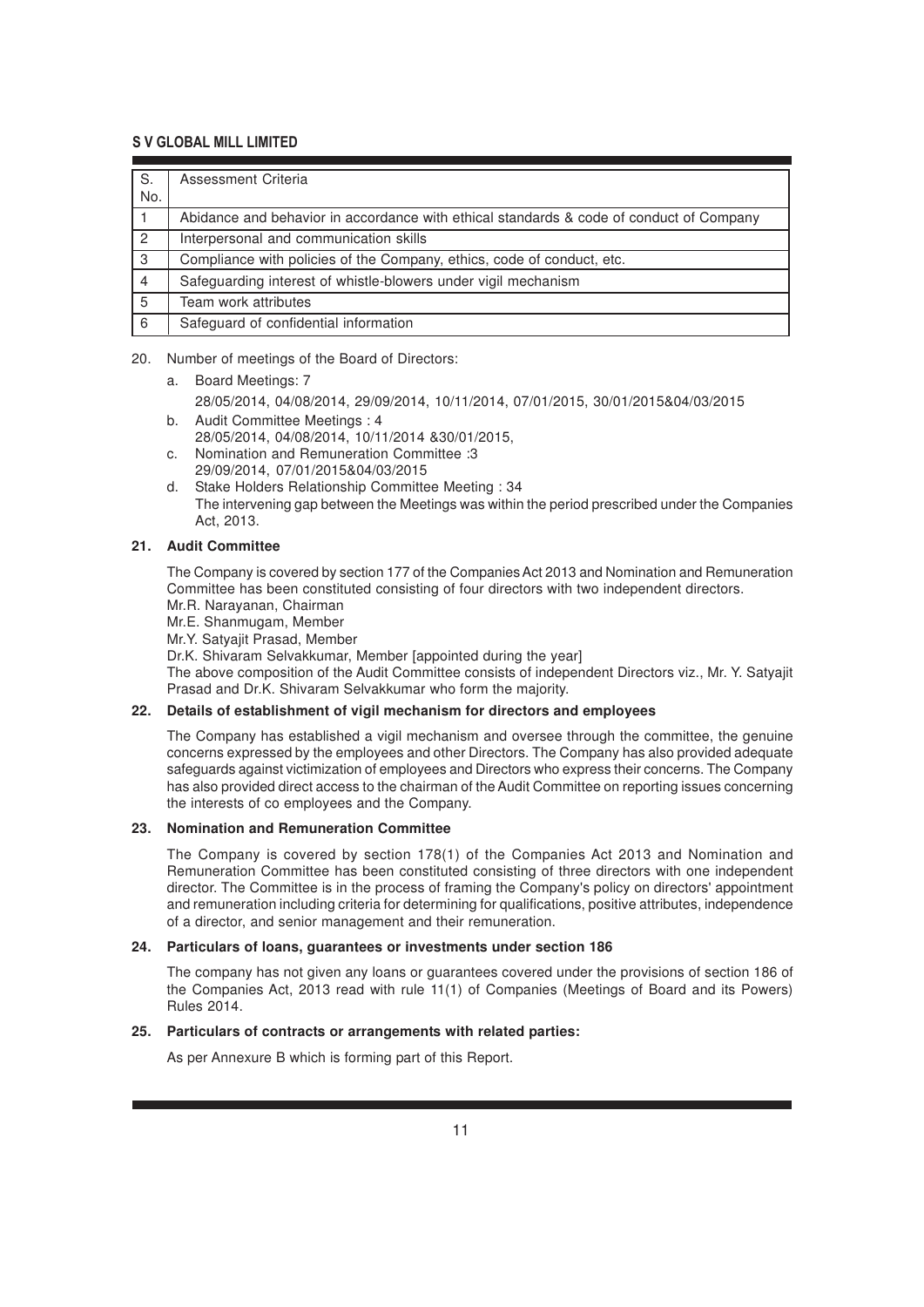### **26. Managerial Remuneration:**

| $5(1)$ (i) |       | The ratio of the remuneration of<br>each Director to the median<br>remuneration of the employees of<br>the Company for the financial year;                                                                                                                                                                                                                                                                                                                                                                                                                                       |    | No remuneration was paid to Directors<br>except sitting fee to non-executive<br>Directors to attend the Board Meeting<br>Managing Director is paid a<br>remuneration of Rs. 48,000/- p.a.<br>Accordingly the ratio is 0.41 : 1 |
|------------|-------|----------------------------------------------------------------------------------------------------------------------------------------------------------------------------------------------------------------------------------------------------------------------------------------------------------------------------------------------------------------------------------------------------------------------------------------------------------------------------------------------------------------------------------------------------------------------------------|----|--------------------------------------------------------------------------------------------------------------------------------------------------------------------------------------------------------------------------------|
|            | (ii)  | The percentage increase in<br>remuneration of each Director,<br>Chief Financial Officer, Chief<br>Executive Officer, Company<br>Secretary or Manager, if any,<br>in the financial year;                                                                                                                                                                                                                                                                                                                                                                                          |    | Company Secretary: 18%<br>Others not applicable                                                                                                                                                                                |
|            | (iii) | The percentage increase in the<br>median remuneration of employees<br>in the financial year;                                                                                                                                                                                                                                                                                                                                                                                                                                                                                     | t  | 15%                                                                                                                                                                                                                            |
|            | (iv)  | The number of permanent employees<br>on the rolls of company                                                                                                                                                                                                                                                                                                                                                                                                                                                                                                                     | ÷. | 19 (of which 10 were Employed for<br>part of the year)                                                                                                                                                                         |
|            | (v)   | The explanation on the relationship<br>between average increase in<br>remuneration and company<br>performance                                                                                                                                                                                                                                                                                                                                                                                                                                                                    |    | Not applicable since the Company's<br>performance is not measurable                                                                                                                                                            |
|            | (vi)  | Comparison of remuneration of the<br>key managerial personnel against the<br>performance of the Company                                                                                                                                                                                                                                                                                                                                                                                                                                                                          |    | As above                                                                                                                                                                                                                       |
|            | (vii) | Variations in the market capitalisation<br>of the company, price earnings ratio<br>as at the closing date of the current<br>financial year and previous financial<br>year and percentage increase (or)<br>decrease in the market quotations<br>of the shares of the Company in<br>comparison to the rate at which the<br>company came out with the last public<br>offer in case of listed companies, and<br>in case of unlisted companies, the<br>variations in the net worth of the<br>company as at the close of the current<br>financial year and previous<br>financial year; |    | 2015<br>2014<br>Market Capitalisation<br>3232M 1312M<br>Price earning ratio<br>2.40<br>Nagative                                                                                                                                |
|            |       | (viii) Average percentile increase already<br>made in the salaries of employees<br>other than the managerial personnel<br>in the last financial year and its<br>comparison with the percentile increase<br>in the managerial remuneration and<br>justification thereof and point out if<br>there are any exceptional circumstance<br>for increase in the managerial<br>remuneration and justification thereof<br>and point out if there are any<br>exceptional circumstances for increase<br>in the managerial remuneration;                                                     |    | Average percentile increase in salaries of<br>non managerial Employees - 2.98%<br>Average percentile increase in salaries of<br>Managerial Employees - Nil                                                                     |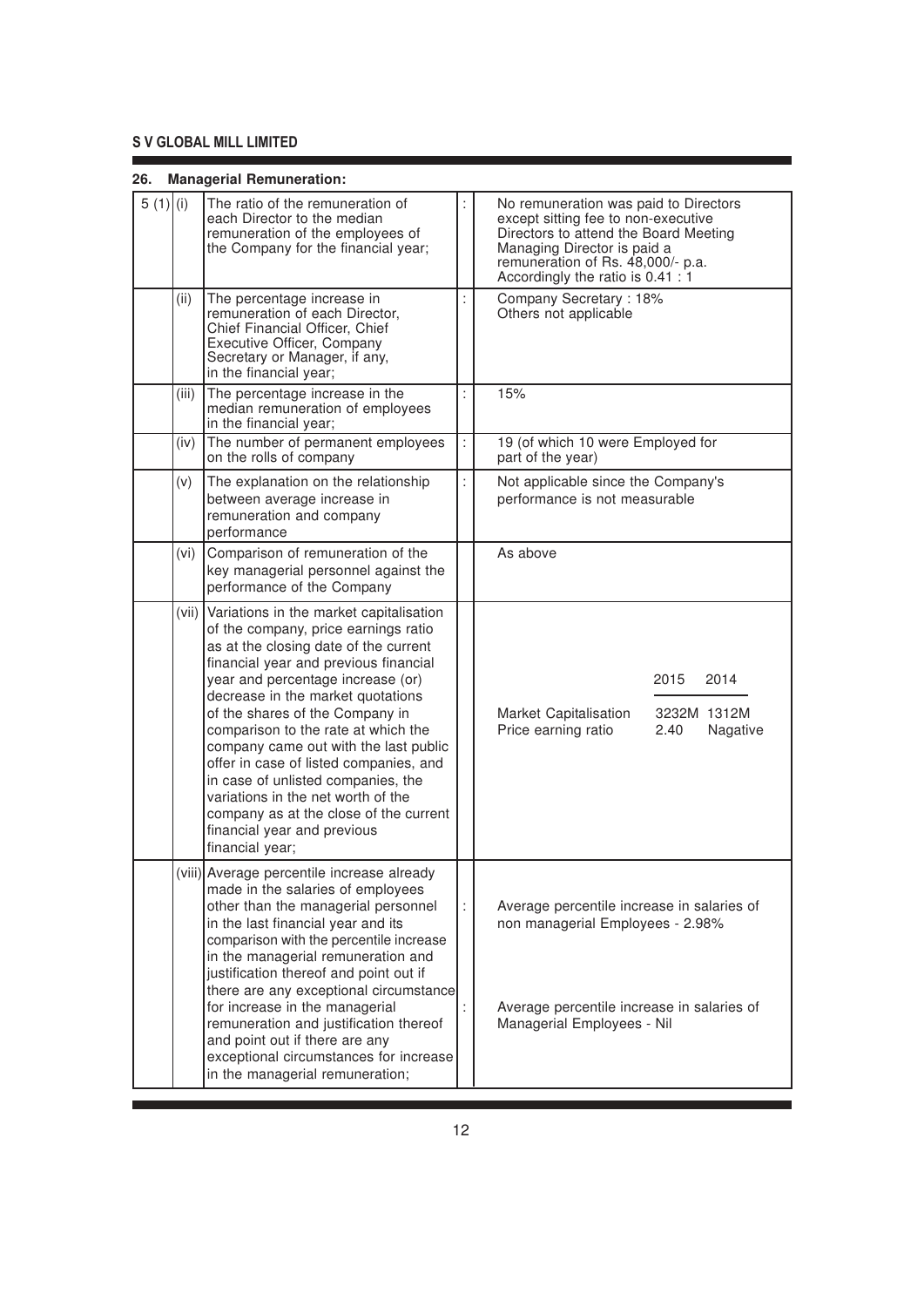| (ix)  | Comparison of the each remuneration<br>of the Key Managerial Personnel<br>against the performance of the<br>company                                                                                      | ٠<br>$\sim$ | refer clause (v) |
|-------|----------------------------------------------------------------------------------------------------------------------------------------------------------------------------------------------------------|-------------|------------------|
| (x)   | The key parameters for any variable<br>component of remuneration availed<br>by the Directors                                                                                                             |             | N.A              |
| (xi)  | The ratio of remuneration of the<br>highest paid director to that of the<br>employees who are not directors but<br>receive remuneration in excess of the<br>highest paid director during<br>the year and | ٠           | N.A              |
| (xii) | l Affirmation that the remuneration<br>is as per the remuneration policy<br>of the company                                                                                                               |             | Yes              |

### **27. Secretarial Audit Report**

The Company appointed M/s R. Kannan & Associates, Practicing Company Secretary Firm, to conduct Secretarial audit pursuant to provisions of section 204 of the Companies Act, 2013 and the Companies (Appointment and Remuneration of Managerial Personnel) Rules, 2014 to undertake the Secretarial Audit of the Company for FY 2014-15. The Secretarial Audit report is annexed herewith as Annexure D.

### **28. Corporate Governance Certificate**

The report on Corporate Governance forms part of an integral part of this Report. The requisite certificates from the Auditors of the Company confirming compliance with the conditions of Corporate Governance is attached to the report on Corporate Governance.

29. Directors' Responsibility Statement

In accordance with the provisions of Section 134(5) of the Companies Act, 2013 the Board hereby submit its responsibility Statement:-

- (a) in the preparation of the annual accounts, the applicable accounting standards had been followed along with proper explanation relating to material departures;
- (b) the directors had selected such accounting policies and applied them consistently and made judgments and estimates that are reasonable and prudent so as to give a true and fair view of the state of affairs of the company at the end of the financial year and of the profit and loss of the company for that period;
- (c) the directors had taken proper and sufficient care for the maintenance of adequate accounting records in accordance with the provisions of this Act for safeguarding the assets of the company and for preventing and detecting fraud and other irregularities;
- (d) the directors had prepared the annual accounts on a going concern basis; and
- (e) the directors, had laid down policies and procedures adopted by the Company for internal financial controls for ensuring orderly and efficient conduct of its business including adherence to company's policies, the safeguarding of its assets, the prevention and detection of frauds and errors, the accuracy and completeness of the accounts records and the timely preparation of reliable financial information and that such internal financial controls are adequate and were operating effectively.
- (f) the directors had devised proper systems to ensure compliance with the provisions of all applicable laws and that such systems were adequate and operating effectively.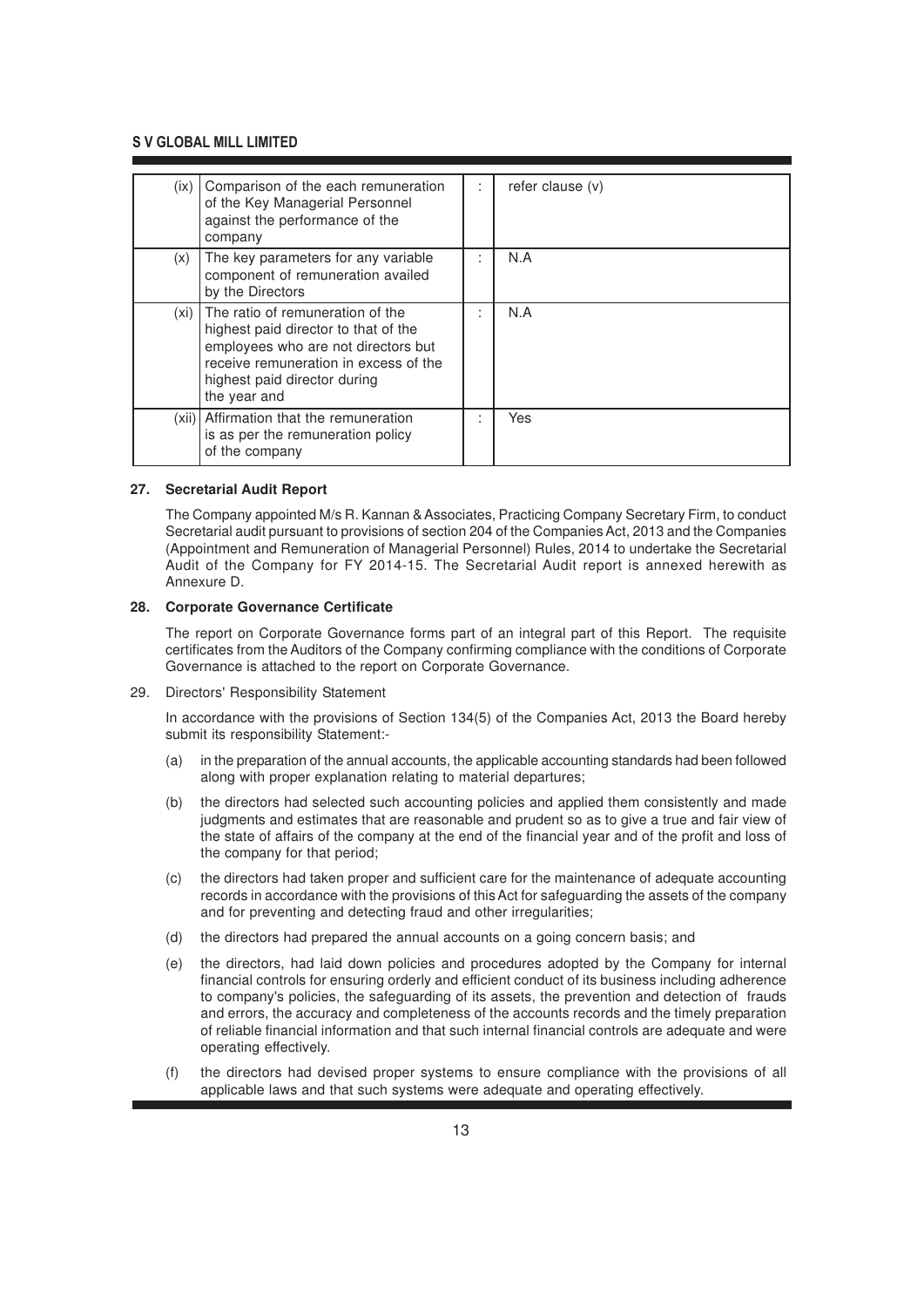#### **30. Acknowledgements**

Your Directors acknowledge the cooperation and assistance extended by the Government of India, Government of Tamil Nadu and Government of Karnataka and place on record their appreciation and gratitude to them. The Directors also thank the shareholders and employees for their continued cooperation.

Regd. Office

By Order of the Board

13thJuly 2015 **M. ETHIRAJ E. SHANMUGAM** Chairman Managing Director

### **Annexure A to the Report of Board of Directors ANNUAL REPORT ON CORPORATE SOCIAL RESPONSIBILITY (CSR) ACTIVITIES**

A brief outline of the Company's CSR policy, including overview of projects or programmes proposed to be undertaken and a reference to the web-link to the CSR policy and projects or programmes.

#### **1. Composition of CSR committee**

The Company has constituted during the year, Corporate Social Responsibility Committee (CSR) of the Board consisting of 3 directors, including 2 independent directors.

### **2. CSR Policy**

The CSR Committee is in the process of formulating and recommends to the Board, the Social Responsibility Policy for the Company the activities that are to be undertaken by the company as specified in Schedule VII to the Companies Act 2013 (Act). The Company has not spend 2% of average net profits in pursuance of its CSR activities, since the Company incurred operating cash losses until FY 2013-14. The Company is hopeful that the operating profits are generated in coming years and the Company is firmly committed to spend in CSR activities as envisaged in the Act

- 3. Average net profit of the company for last three financial years: NIL
- 4. Prescribed CSR Expenditure (2% of the amount as in item 3 above): NIL
- 5. Details of CSR spend for the financial year :
	- a) Total amount spent for the financial year : N.A.
	- b) Amount unspent if any :NA
	- c) Manner in which the amount spent during the financial year is detailed below: N.A.

| S.No. | Projects/<br><b>Activities</b> | Sector | Location | Amount<br>spent on<br>the project<br>or<br>programme | Amount<br>spent on<br>the project<br>or<br>programme | Cumulative<br>expenditure<br>upto reporting<br>period | Amount<br>spent<br>Director /<br>through<br>implementting<br>agency * |
|-------|--------------------------------|--------|----------|------------------------------------------------------|------------------------------------------------------|-------------------------------------------------------|-----------------------------------------------------------------------|
|       |                                |        |          | <b>NIL</b>                                           |                                                      |                                                       |                                                                       |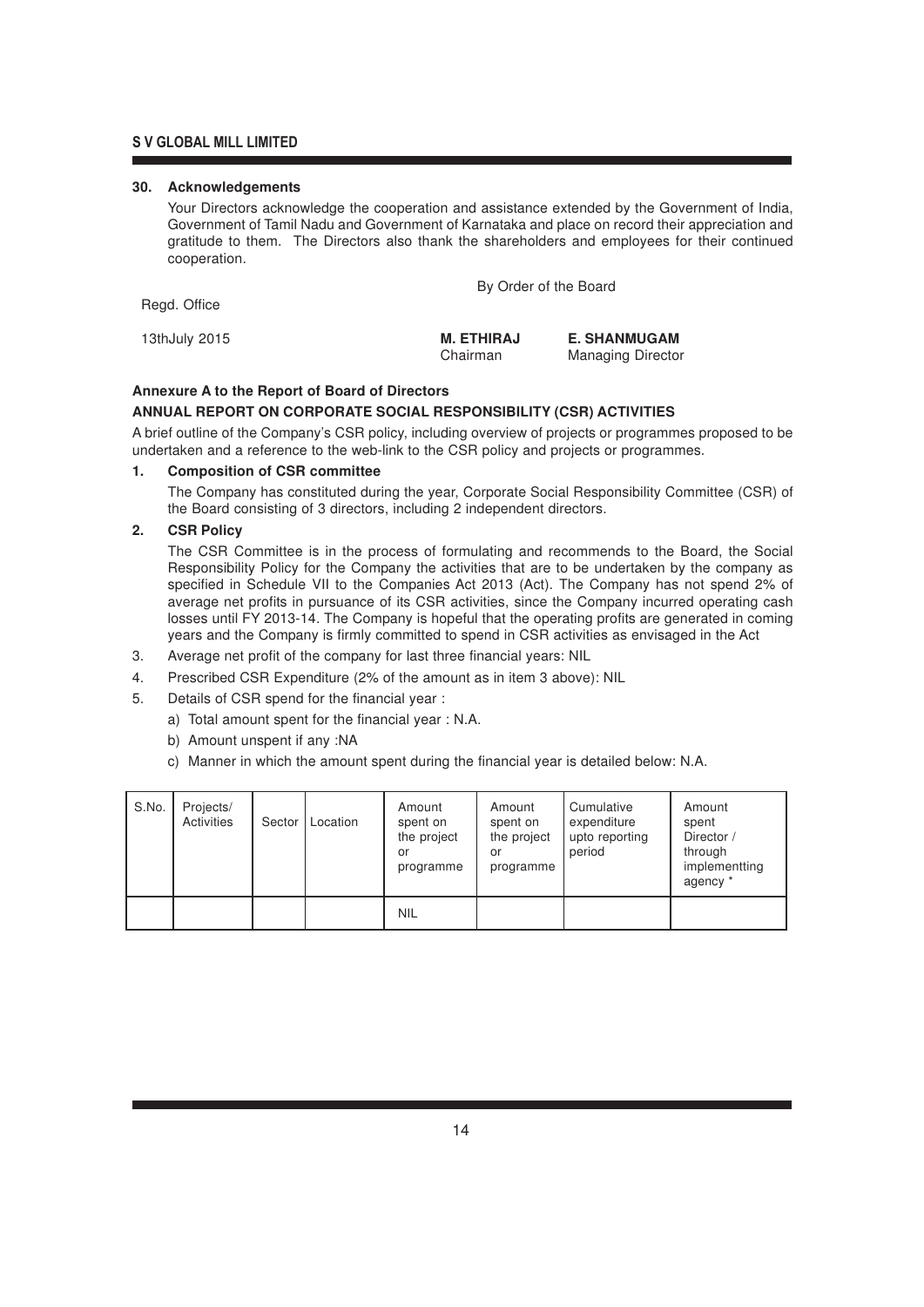### **Annexure B to the Report of Board of Directors Form No. AOC-2**

### **(Pursuant to clause (h) of sub-section (3)of section 134 of the Act and Rule 8(2) of the Companies(Accounts) Rules, 2014)**

Form for disclosure of particulars of contracts/arrangements entered into by the company with related parties referred to in sub-section (1) of section 188 of the Companies Act, 2013 including certain arms length transactions under third proviso thereto

1. Details of contracts or arrangements or transactions not at arm's length basis

All transactions entered into by the Company during the year with related parties were at arm's length basis.

2. Details of material contracts or arrangement or transactions at arm's length basis.

The transactions entered into by the Company during the year with related parties were on an arm's length basis and were not material in nature.

By Order of the Board

Regd. Office

13th July 2015 **M. ETHIRAJ E. SHANMUGAM Chairman Managing Director**

#### **Annexure C to the Report of Board of Directors**

#### **Report on Corporate Governance**

Pursuant to clause 49 of the Listing Agreement, a Report on Corporate Governance is given below.

### **1. Company's philosophy on Code of Governance**

The Company's philosophy of Corporate Governance is proactively meeting its obligations to its Shareholders and creating goodwill with all its Stakeholders.

S V Global Mill Limited believes to enhance the long-term Shareholders value and maximize interest of other Stakeholders through various measures of good governance and further this endeavor, strives to conduct its business with integrity, fairness, accountability, and transparency in all its dealings with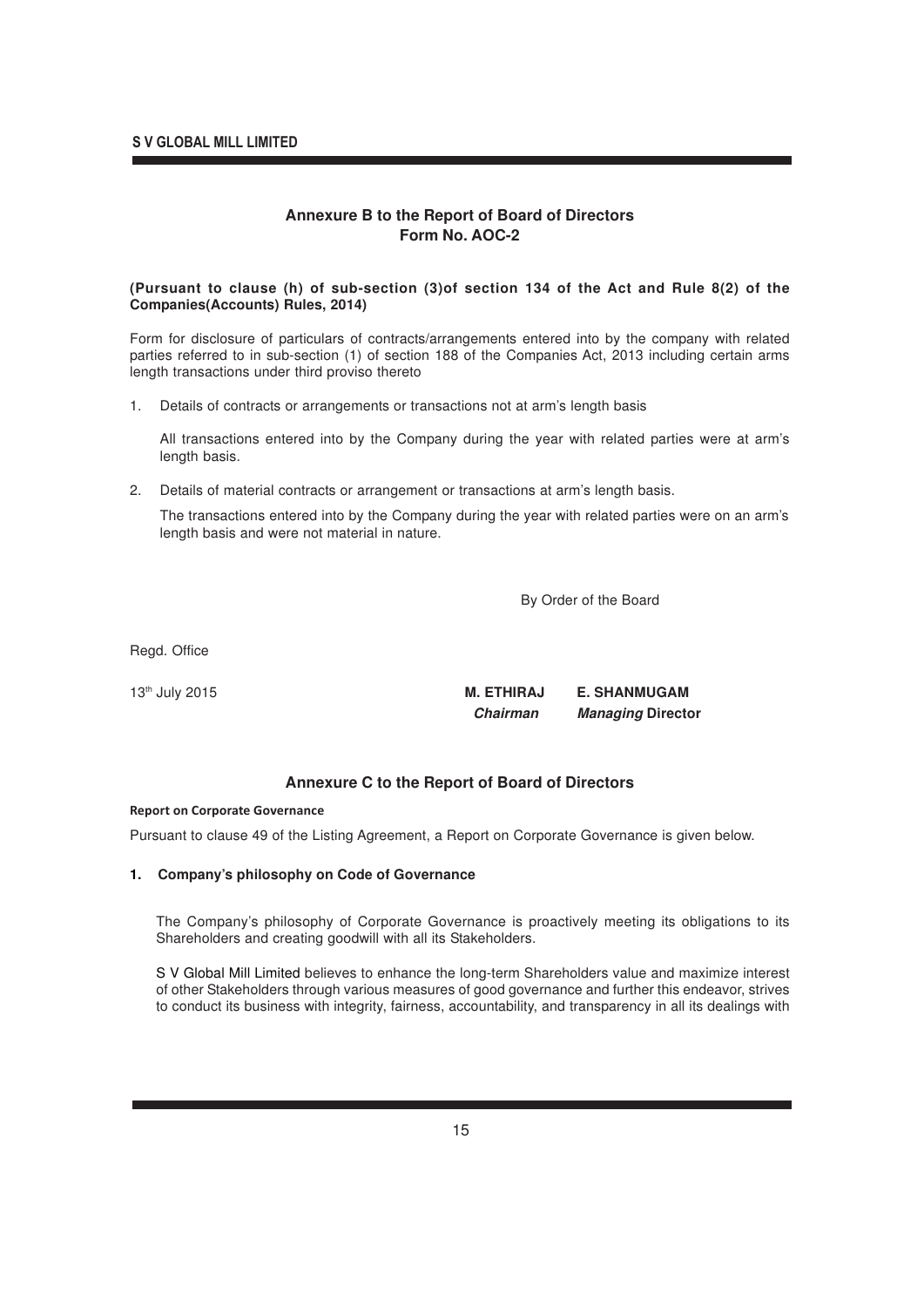Stakeholders and regulatory authorities. We have always believed that a sound Corporate Governance practice is the cornerstone of any enterprise and thus forms an integral part of its business policy. Even before the standards were made mandatory, S V Global Mill Limited has been continuously gearing itself to surpass these. The results of good Corporate Governance practices are reflected in confidence reposed by various Stakeholders.

### **2. Board of Directors**

Composition: The present strength of the Board as on the date of this report is 7 Directors. The Board comprises a combination of Executive and Non-executive Directors.

Composition of Board of Directors (as on last date of Financial Year), their other Directorships and Committee-ships is depicted hereunder:

| SI.No. | Name of the Director    | Promoters /<br>Executive /<br><b>Non-Executive</b><br>Independent /<br><b>Promoter</b> | No. of<br>other<br><b>Companies</b><br>in which<br>Director* | No. of<br><b>Committees</b><br>(other than<br><b>SV</b> Global<br><b>Mill Limited)</b><br>in which he<br>is Member<br>or chairman** | <b>Attendance</b><br>at last AGM<br>(Yes/No) |
|--------|-------------------------|----------------------------------------------------------------------------------------|--------------------------------------------------------------|-------------------------------------------------------------------------------------------------------------------------------------|----------------------------------------------|
|        | M. Ethiraj              | Promoters                                                                              | 3                                                            |                                                                                                                                     | Yes                                          |
| 2      | E. Shanmugam            | Executive Director & M.D.                                                              | 3                                                            |                                                                                                                                     | Yes                                          |
| 3      | S Valli                 | Non. Executive Director                                                                | $\Omega$                                                     |                                                                                                                                     | <b>No</b>                                    |
| 4      | R. Narayanan            | Independent Director                                                                   | 5                                                            |                                                                                                                                     | <b>No</b>                                    |
| 5      | P.S. Pandyan [IAS Retd] | Independent Director                                                                   | $\Omega$                                                     |                                                                                                                                     | <b>No</b>                                    |
| 6      | Y Satyajit Prasad       | Independent Director                                                                   |                                                              |                                                                                                                                     | <b>No</b>                                    |
| 7      | K. Shivaram Selvakkumar | Independent Director                                                                   |                                                              |                                                                                                                                     | No                                           |

\* Includes directorships held in Public Limited Companies only. Directorship held in Private Limited Companies, Foreign Companies and Companies formed under Section 25 of the Companies Act, 1956 are excluded.

\*\* Includes positions held in Audit Committee, Securities Transfer and Investors' Grievance Committee

**No. of Board meetings held, date on which held & Attendance of each director at the Board Meeting**

| <b>Name of the Director</b> | Date of Board meeting | <b>Presence of the Director</b> |
|-----------------------------|-----------------------|---------------------------------|
| M. Ethiraj                  | 28/05/2014            | Present                         |
|                             | 04/08/2014            | Present                         |
|                             | 29/09/2014            | Present                         |
|                             | 10/11/2014            | Present                         |
|                             | 07/01/2015            | Present                         |
|                             | 30/01/2015            | Present                         |
|                             | 04/03/2015*           | Present                         |
| E. Shanmugam                | 28/05/2014            | Absent                          |
|                             | 04/08/2014            | Present                         |
|                             | 29/09/2014            | Present                         |
|                             | 10/11/2014            | Present                         |
|                             | 07/01/2015            | Present                         |
|                             | 30/01/2015            | Present                         |
|                             | 04/03/2015*           | Present                         |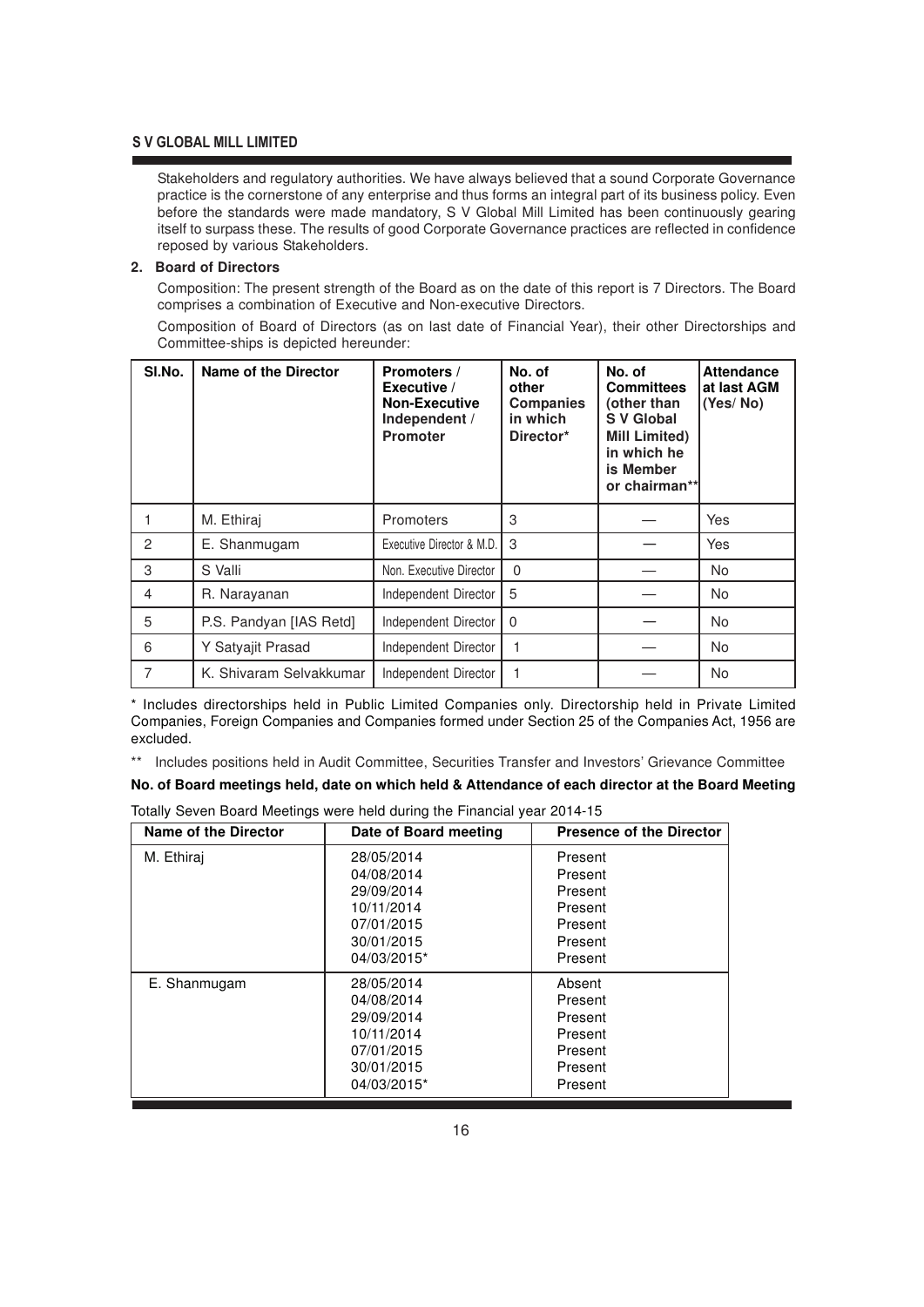| R. Narayanan            | 28/05/2014<br>04/08/2014<br>29/09/2014<br>10/11/2014<br>07/01/2015<br>30/01/2015<br>04/03/2015* | Present<br>Present<br>Absent<br>Absent<br>Present<br>Present             |
|-------------------------|-------------------------------------------------------------------------------------------------|--------------------------------------------------------------------------|
| Y Satyajit Prasad       | 28/05/2014<br>04/08/2014<br>29/09/2014<br>10/11/2014<br>07/01/2015<br>30/01/2015<br>04/03/2015* | Present<br>Present<br>Present<br>Present<br>Absent<br>Absent<br>Present  |
| K. Shivaram Selvakkumar | 28/05/2014<br>04/08/2014<br>29/09/2014<br>10/11/2014<br>07/01/2015<br>30/01/2015<br>04/03/2015* | Present<br>Present<br>Present<br>Present<br>Absent<br>Present<br>Present |
| P.S. Pandyan [IAS Retd] | 07/01/2015<br>30/01/2015<br>04/03/2015*                                                         | Present<br>Present<br>Present                                            |

\*Board Meeting Resolution passed through Circulaion.

### **3. Composition of various Board Committees**

| <b>Name of the Committee</b>                    | <b>Names of Directors</b>                                                     | Category                               |
|-------------------------------------------------|-------------------------------------------------------------------------------|----------------------------------------|
| <b>Audit Committee</b>                          | R. Narayanan<br>E. Shanmugam<br>Y. Satyajit Prasad<br>K. Shivaram Selvakkumar | Chairman<br>Member<br>Member<br>Member |
| Stakeholders Relationship<br>Committee          | M. Ethirai<br>E. Shanmugam<br>R. Narayanan                                    | Chairman<br>Member<br>Member           |
| Nomination and<br><b>Remuneration Committee</b> | R. Narayanan<br>M. Ethirai<br>Y. Satyajit Prasad                              | Chairman<br>Member<br>Member           |
| Risk Management<br>Committee                    | M. Ethirai<br>E. Shanmugam<br>R. Narayanan                                    | Chairman<br>Member<br>Member           |

### **4. Board and Committee functioning**

### **a. Board Meetings**

- 1. The Board meetings are generally held in Chennai with the majority of Directors present at each meeting.
- 2. The detailed Agenda with notes is circulated in advance and contains all the matters enshrined in Clause 49 of the Listing Agreement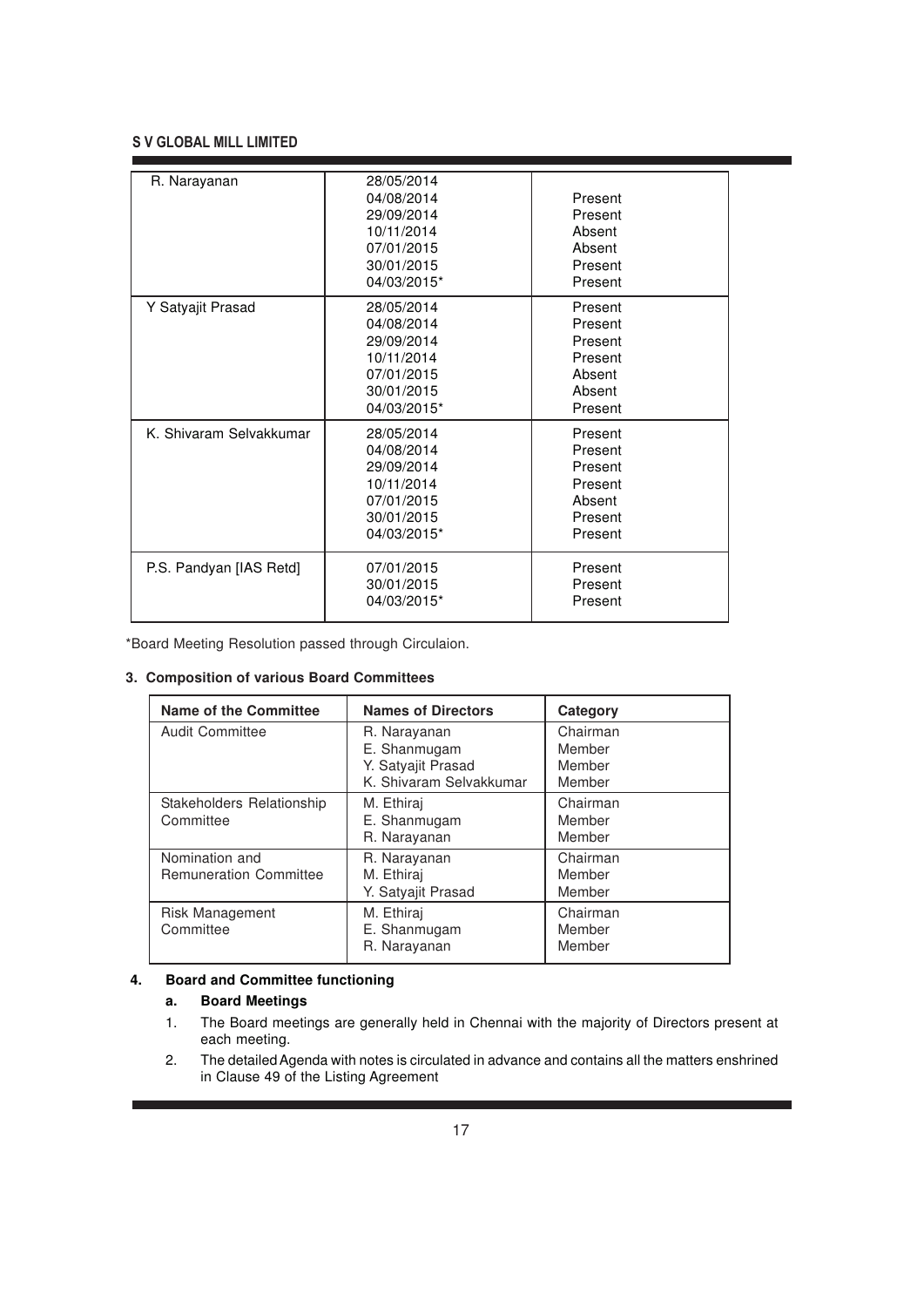- 3. Sufficient time is allocated for discussing items of business, more specifically on the operations front. There is also a detailed presentation made by the Chief Executive Officer.
- 4. The Board takes on record the Compliance confirmation from the Company Secretary at each meeting which contains the compliance status of all the applicable legislations to the Company. These are also reviewed by the Management at each of its meetings.

### **b. Audit Committee**

The Audit Committee comprises a majority of Non-executive Independent Directors. Terms of reference of the Audit Committee includes a review of :

- 1. Financial statements before submission to the Board
- 2. Draft financial statements and Auditors' Report before submission to the Board
- 3. Accounting policies and practices
- 4. Risk management policies and practices
- 5. Compliance with stock exchange and legal requirements concerning financial statements
- 6. Related party transactions
- 7. Recommendation of appointment of Auditors and fixing their fees
- 8. To review the internal control systems and internal audit reports and their compliance thereof

Mr.S.S. Arunachalam, Company Secretary & Compliance Officer is the Secretary of the Committee. Four Audit Committee Meetings were held on 28/05/2014, 04/08/2014, 10/11/2014, 30/01/2015.

| Name of the Director    | <b>No. of Audit Committee Meetings</b><br>attended |
|-------------------------|----------------------------------------------------|
| R. Narayanan            |                                                    |
| E. Shanmugam            |                                                    |
| Y. Satyajit Prasad      |                                                    |
| K. Shivaram Selvakkumar |                                                    |

### **b. Nomination and Remuneration Committee**

The committee advises the broad policy for remuneration, terms of employment and any changes, including service contracts of Executive and Non-Executive Directors and supervise the Employee Stock Option Scheme (ESOS).

Nomination and Remuneration Committee Meeting was held on 29/09/2014, 07/01/2015 & 04/03/2015

| Name of the Director | No. of Committee Meetings attended |
|----------------------|------------------------------------|
| R. Narayanan         |                                    |
| M. Ethirai           |                                    |
| Y. Satyajit Prasad   |                                    |

Nomination and Remuneration Committee decides on the remuneration of the Whole-time Director and the Chief Executive Officer. The Committee takes into account the general market trend pertaining to the industry viz., the rules of the Company.

#### **5. Details of Remuneration paid to Directors (Amount in Rs.)**

| Remuneration paid during the year 2014-15 |                           |                                                                       |                                                   |                                      |                     |  |
|-------------------------------------------|---------------------------|-----------------------------------------------------------------------|---------------------------------------------------|--------------------------------------|---------------------|--|
| SI.No.                                    | <b>Names of Directors</b> | Salary /<br><b>Special</b><br>allowance/<br><b>Perquisites</b><br>Rs. | Commission/<br>Bonus /<br><b>Incentive</b><br>Rs. | <b>Sitting</b><br><b>Fees</b><br>Rs. | <b>Total</b><br>Rs. |  |
|                                           | E. Shanmugam              | 48,000                                                                |                                                   |                                      | 48,000              |  |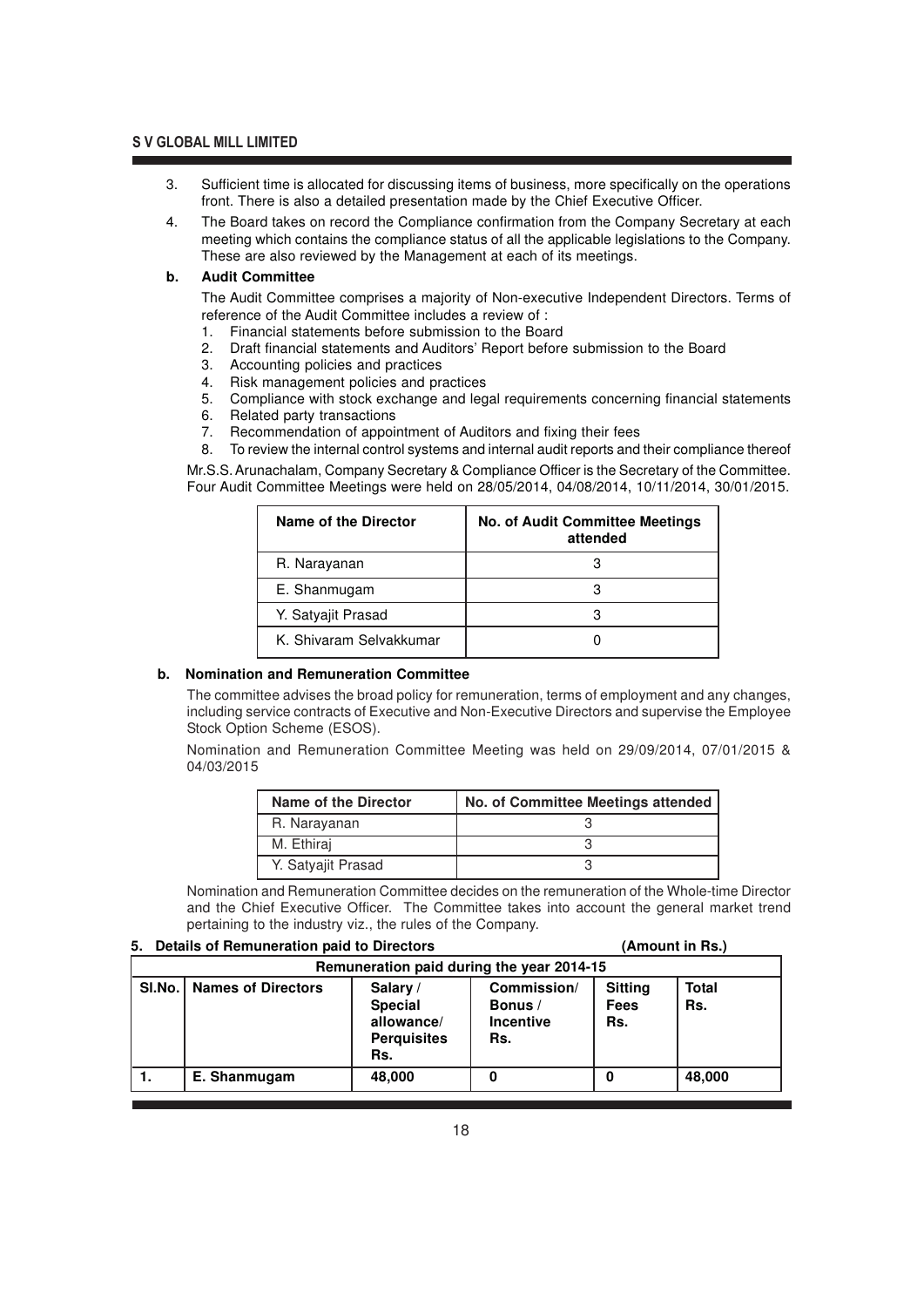### **6. Securities Transfer and Investors' Grievances Committee**

- a. The Securities Transfer and Investors' Grievances Committee comprises Mr.M. Ethiraj, Mr.R. Narayanan & Mr.E. Shanmugam.
- b. Mr.S.S. Arunachalam, Company Secretary is the Compliance Officer
- c. The Table below shows the nature of complaints received from Shareholders during 2014-15:

| SI. No.   Nature of Complaint                                | No. of<br><b>Complaints</b><br><b>Received</b> | <b>Attended</b> | Pending |
|--------------------------------------------------------------|------------------------------------------------|-----------------|---------|
| Non-receipt of Share Certificates<br>after transfer & Others | Nil                                            | Nil             | Nil     |

| U. | Disclosure on the delegated authority constituted for attending share transfer work |  |  |  |  |
|----|-------------------------------------------------------------------------------------|--|--|--|--|
|    |                                                                                     |  |  |  |  |

| SI. No. | <b>Description</b><br>of delegated<br>authority  | <b>Full address</b><br>οf<br>delegated<br>authority                     | <b>Telephone</b><br>No. | Fax No.           | E-mail                               | Average<br>intervals<br>at which<br>share<br>transfers<br>approved |
|---------|--------------------------------------------------|-------------------------------------------------------------------------|-------------------------|-------------------|--------------------------------------|--------------------------------------------------------------------|
| 1.      | Company<br>Secretary                             | 106,<br>$\star$<br>Armenian<br>Street,<br>Chennai 600 001               | (044)<br>47405334       | (044)<br>47405303 | svglobal<br>55@g<br>mail.com         | 15 days                                                            |
| 2.      | Cameo<br>Corporate<br><b>Services</b><br>Limited | "Subramanian<br>Building"<br>1 Club<br>House Road,<br>Chennai<br>600002 | (044)<br>28460390       | (044)<br>28460129 | investor<br>@<br>cameo<br>india, com |                                                                    |

### **7. General Body Meetings**

Details regarding venue, date, and time of last three AGM's.

| SI. No. | <b>Financial Year</b> | Details of Location                      | Date & Time when held             |
|---------|-----------------------|------------------------------------------|-----------------------------------|
|         | 2011-12               | 106, Armenian Street,<br>Chennai 600 001 | 29th September 2012<br>10.45 A.M. |
|         | 2012-13               | 106, Armenian Street,<br>Chennai 600 001 | 25th September 2013<br>10.45 A.M. |
| 3.      | 2013-14               | 106, Armenian Street,<br>Chennai 600 001 | 26th September 2014<br>10.00 A.M. |

Special Resolutions passed in the previous 3 AGMs : NIL

Postal Ballot: NIL

\*The Registered Office of the Company was shifted to Old No. 3/1, (New No. 5/1), 6th Cross Street, C.I.T. Colony, Mylapore, Chennai - 600 004, on 18th August 2015.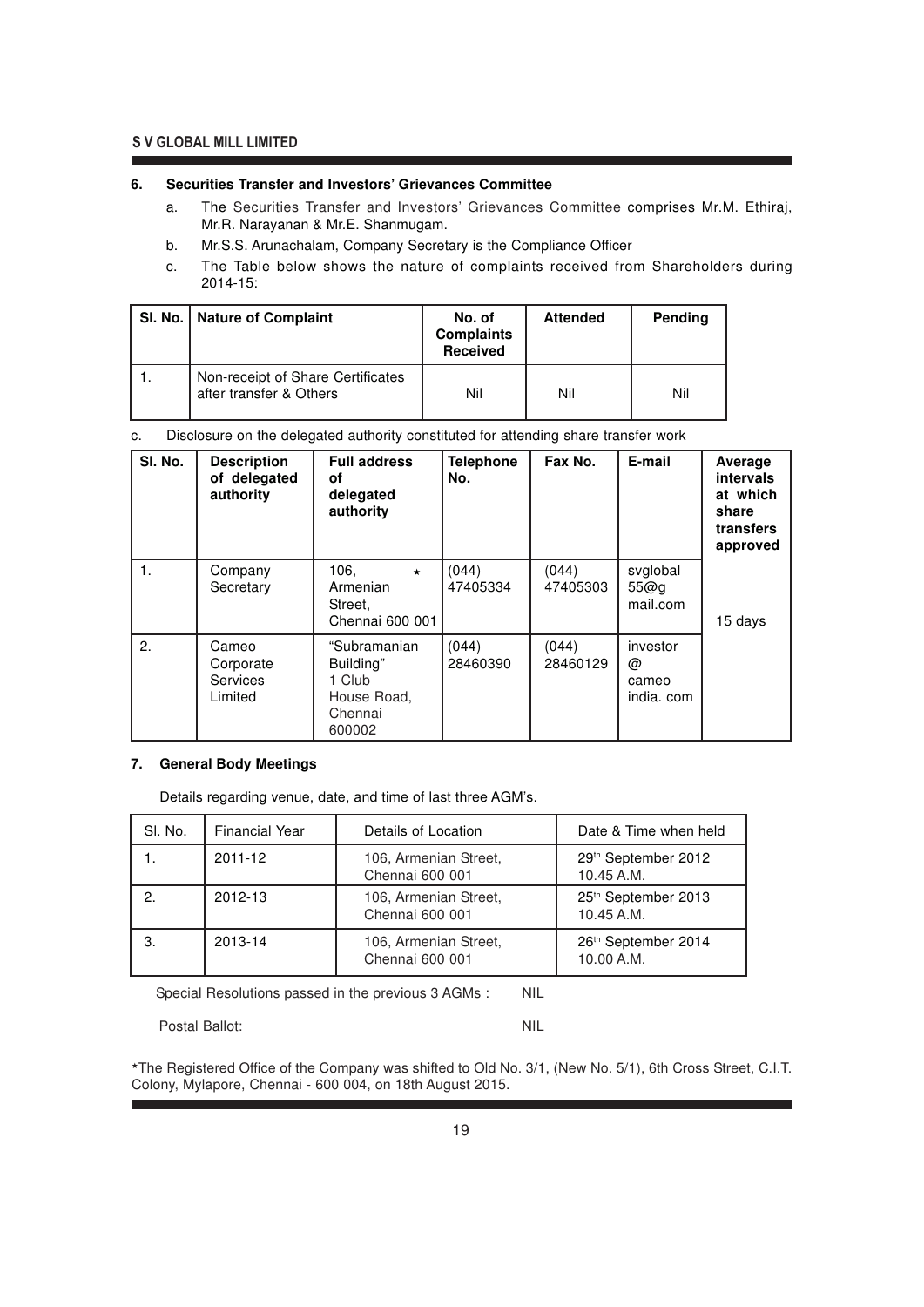### **8. Disclosures**

- a. The Company had made deposit in a group Company at arms length price and in the best interest of the Company. These deposits do not have any potential conflict in the interest of the Company.
- b. The Board duly authorized all transactions with the Companies in which the Promoters or Directors or the Management, their subsidiaries or their relatives are deemed to be interested.
- c. There were no instances of non-compliance by the Company, on any matter related to capital markets during the last three years. Further, there has been no penalty, and stricture imposed on the Company by Stock Exchanges or SEBI or any statutory authorities against the Company.
- d. The Company has a Whistle Blower policy, wherein the Employees enjoy access to report of the Audit Committee
- e. All the mandatory requirements have been compiled by the Company and also adopted some of the non-mandatory requirements of this clause.

### **9. Means of Communications**

Financial results of the Company are published in Newstoday and Malai Chudar. The results are also displayed in URL, namely **www.svgml.com**. The Company does not display official news releases. Company has not made presentations to Institutional Investors or to the Analysts.

### **10. General Shareholder Information**

| 1. | <b>Annual General Meeting</b><br>(as indicated in the notice)  |    | September 23, 2015 at Registered Office of the<br>Company                                                                                                |
|----|----------------------------------------------------------------|----|----------------------------------------------------------------------------------------------------------------------------------------------------------|
| 2. | Financial year                                                 |    | 2014-15                                                                                                                                                  |
| 3. | Dates of Book Closure                                          |    |                                                                                                                                                          |
| 4. | Listed on Stock Exchange                                       |    | The Bombay Stock Exchange Limited (BSE)<br>Scrip Code: 535621                                                                                            |
|    |                                                                |    | The Madras Stock Exchange<br>Scrip Code: S V GLOBAL                                                                                                      |
| 5. | <b>ISIN Number NSDL &amp; CDSL</b>                             |    | INE 159L01013                                                                                                                                            |
| 6. | Outstanding GDR/ADR/Warrants<br>or any convertible instruments |    | No.                                                                                                                                                      |
| 7. | Registrar& Share Transfer Agent:                               |    | Cameo Corporate Services Limited                                                                                                                         |
| 8. | Address for<br>Communication                                   | a. | Company Secretary<br>S V Global Mill Limited*<br>106, Armenian Street,<br>Chennai 600 001.                                                               |
|    |                                                                | b. | Cameo Corporate Services Limited<br>Subramanian Building<br>1 Club House Road<br>Chennai 600 002.                                                        |
| 9. | Share transfer System                                          |    | All transfer requests received are processed and<br>approved by an Authorized Signatory. Normally<br>transfers are processed and approved twice a month. |
|    | 10. Factory Location                                           |    | <b>NIL</b>                                                                                                                                               |
|    |                                                                |    |                                                                                                                                                          |

\*Registered office was shifted to Old No. 3/1, (New No. 5/1) 6th Cross Street, CIT Colony, Mylapore, Chennai - 4 with effect from Aug. 18, 2015.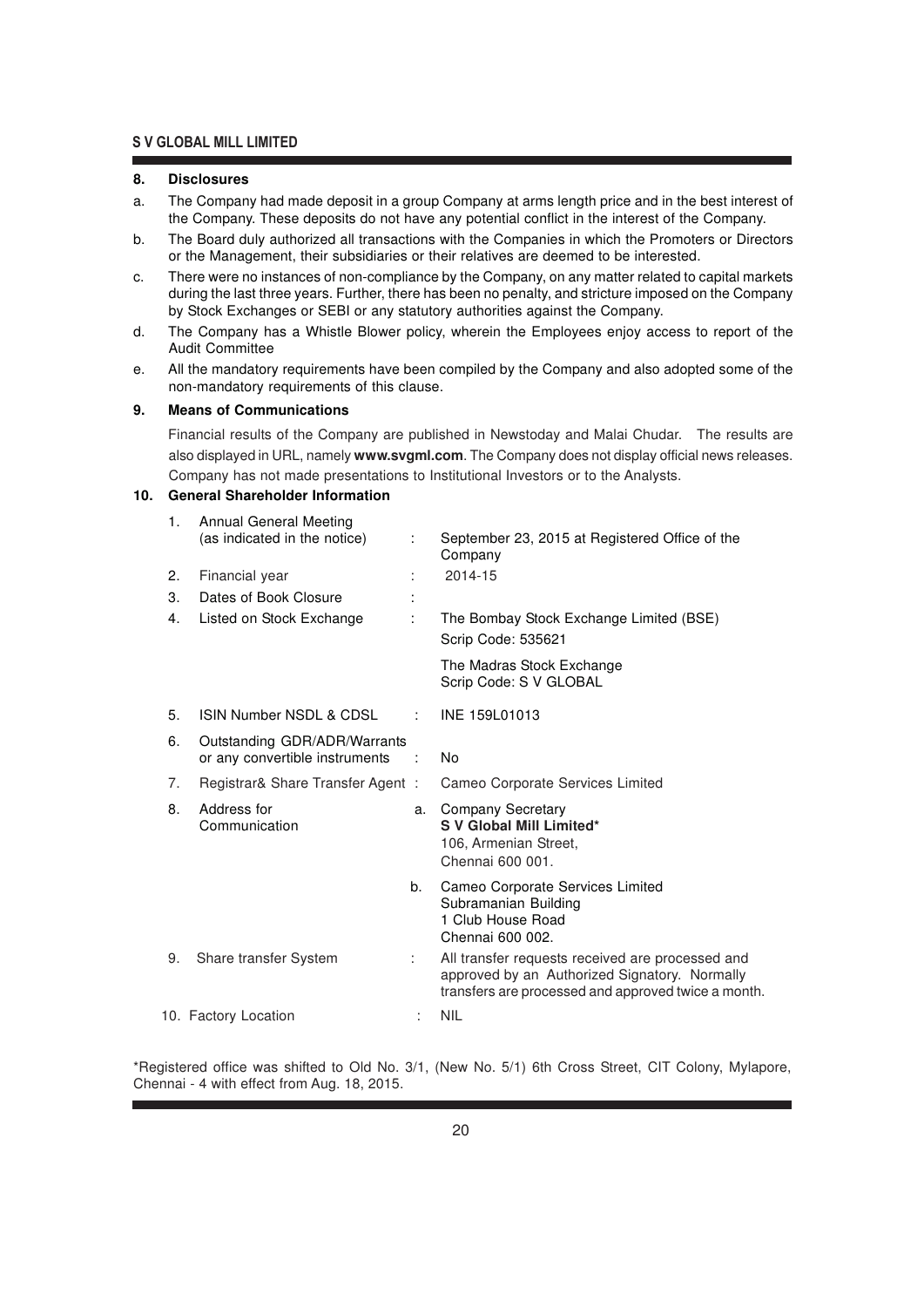### **11. Distribution of shareholding as on Mar 31, 2015**

| Category (Amount)   | No. of<br>Cases | $%$ of<br>Cases | Total<br><b>Shares</b> | Amount    | % of<br>Amount |
|---------------------|-----------------|-----------------|------------------------|-----------|----------------|
| $1 - 5000$          | 8478            | 92,8078         | 915647                 | 9156470   | 4.1024         |
| $5001 -$<br>10000   | 379             | 4.1488          | 294390                 | 2943900   | 1.3189         |
| 10001 - 20000       | 149             | 1.631           | 214410                 | 2144100   | 0.9606         |
| 20001 - 30000       | 37              | 0.405           | 89813                  | 898130    | 0.4023         |
| $30001 - 40000$     | 16              | 0.1751          | 54100                  | 541000    | 0.2423         |
| $40001 -$<br>50000  | 13              | 0.1423          | 58579                  | 585790    | 0.2624         |
| $50001 -$<br>100000 | 20              | 0.2189          | 147230                 | 1472300   | 0.6596         |
| 100001 - And Above  | 43              | 0.4707          | 20545241               | 205452410 | 92.051         |
| Total:              | 9135            | 100             | 22319410               | 223194100 | 100            |

### **12. Shareholding Pattern as on Mar 31, 2015**

| <b>CATEGORY</b>               | <b>NO.OF HOLDERS</b> | TOTAL SHARES | % TO EQUITY |
|-------------------------------|----------------------|--------------|-------------|
| Promoters                     | 6                    | 12775476     | 57.24       |
| <b>Financial Institutions</b> | 3                    | 640310       | 2.87        |
| <b>Banks</b>                  | 15                   | 982260       | 4.40        |
| Non-Resident Indians          | 50                   | 25337        | 0.11        |
| Domestic Companies            | 127                  | 221659       | 0.99        |
| Resident Individuals          | 8920                 | 3388796      | 15.18       |
| <b>Clearing Member</b>        | 7                    | 502          | 0.00        |
| Corporate Body - State Govt   | 4                    | 368590       | 1.65        |
| Corporate Body-Promoters      | 6                    | 3916440      | 17.55       |
| <b>TRUST</b>                  |                      | 40           | 0.00        |
| <b>TOTAL</b>                  | 9139                 | 22319410     | 100.00      |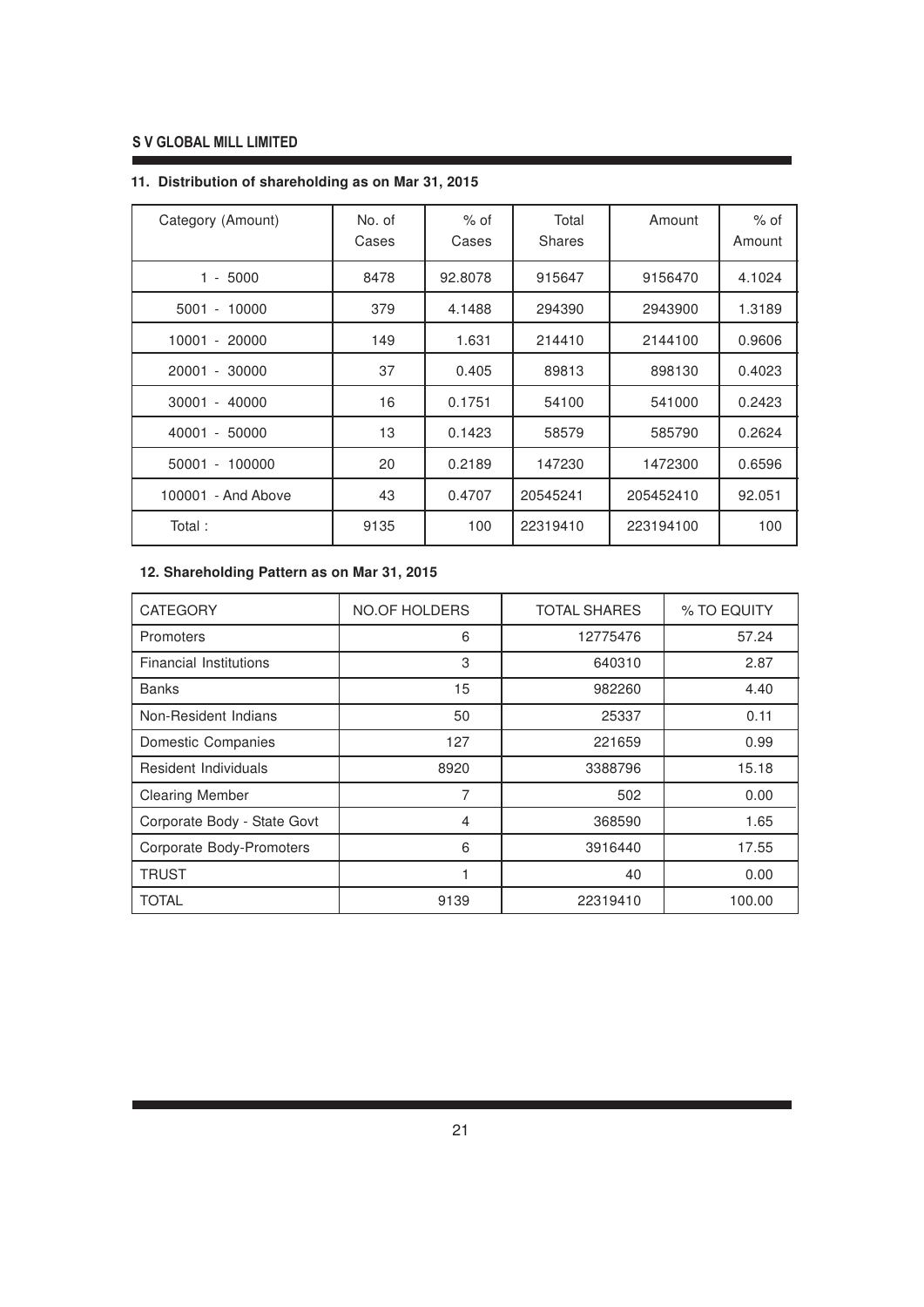

### **12. Stock Performance V/s BSE Sensex**

**14. Market Price Data High & Low, Trading volume and no. of trades during each month for FY 2014-15**

| Month<br>Low Price |        | <b>High Price</b> | No.of Shares | No. of Trades |
|--------------------|--------|-------------------|--------------|---------------|
| Apr-14             | 56     | 98.55             | 28019        | 446           |
| $May-14$           | 94.7   | 162.75            | 114512       | 1228          |
| $Jun-14$           | 163.5  | 250.5             | 65250        | 1045          |
| $Jul-14$           | 207.1  | 252.9             | 33690        | 401           |
| Aug-14             | 143.05 | 200               | 29909        | 430           |
| Sep-14             | 146    | 201.45            | 32918        | 500           |
| $Oct-14$           | 147    | 224.95            | 10641        | 473           |
| Nov-14             | 123.35 | 195.5             | 16786        | 600           |
| Dec-14             | 160    | 245               | 118960       | 1899          |
| $Jan-15$           | 152.1  | 205               | 16478        | 646           |
| Feb-15             | 137    | 183               | 14299        | 581           |
| Mar-15             | 116.4  | 172.8             | 19578        | 652           |

### **15. Accounting Standards**

Your Company is in compliance with Accounting Standards and Accounting Rules in preparation of its financial statements.

### **16. CEO/CFO Certification**

A Certificate of the CEO and CFO of the Company in terms of sub-clause(v) of Clause 49 of Listing Agreement, inter alia, confirming the correctness of the financial statements, adequacy of the internal control measures and reporting of matters to the Audit Committee, is also annexed.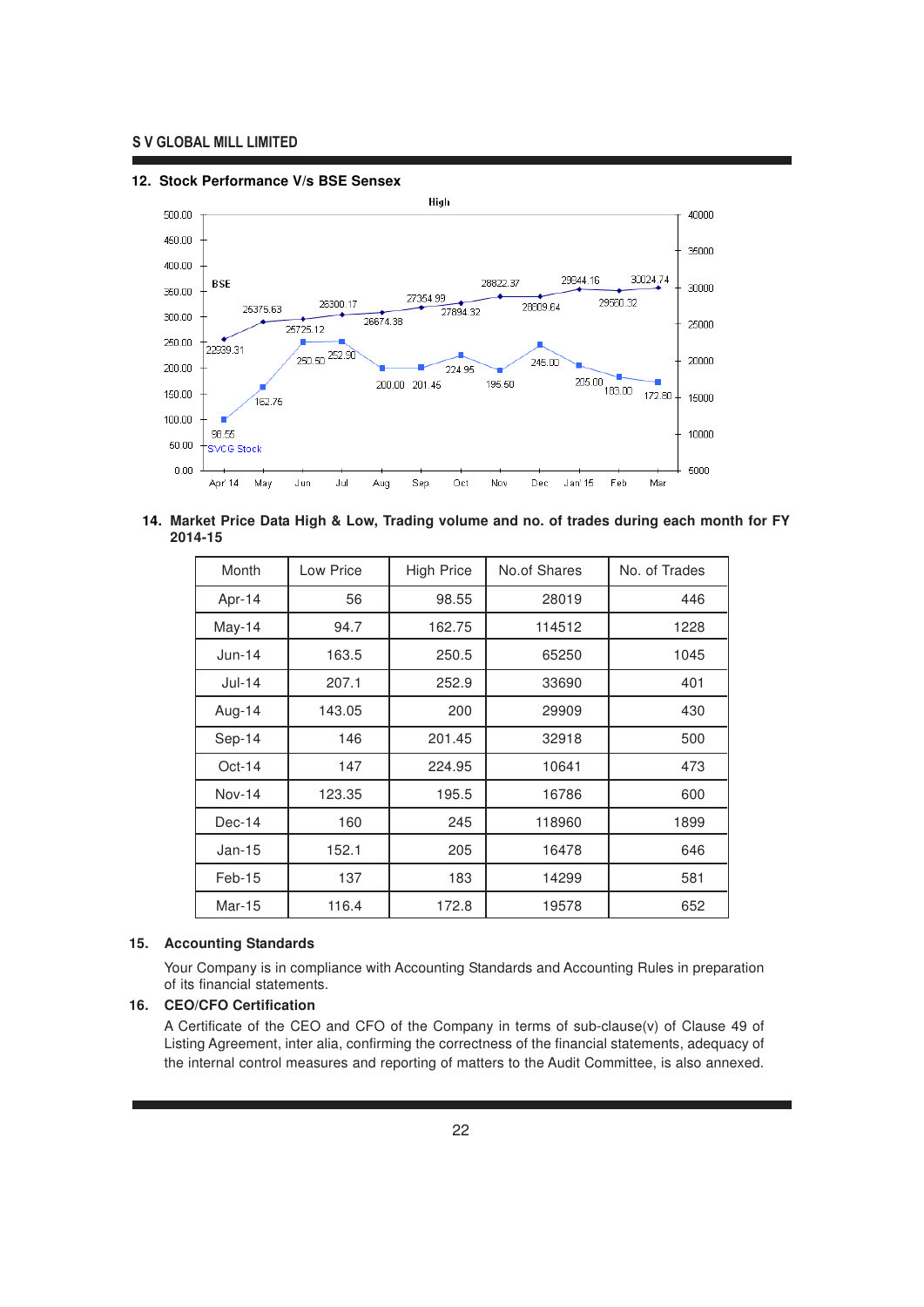### **17. Performance Evaluation of the Board and the Directors**

Pursuant to the provisions of the Companies Act, 2013 and Clause 49 of the Listing Agreement, the Board has carried out the annual performance evaluation of its own performance and the Directors individually.

A structured questionnaire was prepared after taking into consideration inputs received from the Directors covering various aspects of the Board's functioning such as adequacy of the composition of the Board and its Committees, Board culture, execution and performance of specific duties, obligations and governance.

A separate exercise was carried out to evaluate the performance of individual Directors including the Chairman of the Board who were evaluated on para meters such as level of engagement and contribution, independence of judgment, safeguarding the interests of the Company and its minority shareholders etc. The performance evaluation of Independent Directors was carried out by the entire Board. The performance evaluation of the Chairman and the Executive Directors was carried out by the Independent Directors. The Directors expressed their satisfaction with the overall evaluation process.

### **18. Familiarization Programmes for Board Members**

The Board Members of the Company are eminent personalities having wide experience in the field of business, finance, education, industry, commerce and administration. Their presence on the Board has been advantageous and fruitful in taking business decisions.

The Board members are provided with necessary documents/brochures, reports and internal policies to enable them to familiarize with the company's procedures and practices.

Periodic presentations are made at the Board and Board Committee Meetings, on business apart from performance updates on the Company, global business environment, business strategy and risks involved. Updates are relevant statutory changes encompassing important laws are regularly circulated to the Independent Directors.

### **17. Non – Mandatory Requirements**

| a. Nomination and        | <b>Remuneration Committee :</b> The Company has a Nomination and Remuneration<br>Committee detailed in this report.                                                                                                                                                                                          |
|--------------------------|--------------------------------------------------------------------------------------------------------------------------------------------------------------------------------------------------------------------------------------------------------------------------------------------------------------|
| b. Whistle blower policy | : The Company has a mechanism for employees to report to the<br>management concerns about unethical behavior, actual or<br>suspected fraud or violations of the Company's Code of Conduct<br>or Ethics Policy and the existence of said mechanism was<br>appropriately communicated within the organization. |

#### **Managing Director's Declaration on Code of Conduct**

As required by Clause 49 of the Listing Agreement, the CEO/MD declaration for Code of Conduct is given below :

To

The Members of S V Global Mill Limited

This is to certify that all Board Members and Senior Management Personnel have affirmed compliance with the Code of Conduct for Directors and Senior Management for the period ended Mar 31, 2015.

For S V Global Mill Limited

Place: Chennai Date : July 13, 2015

E. Shanmugam Managing Director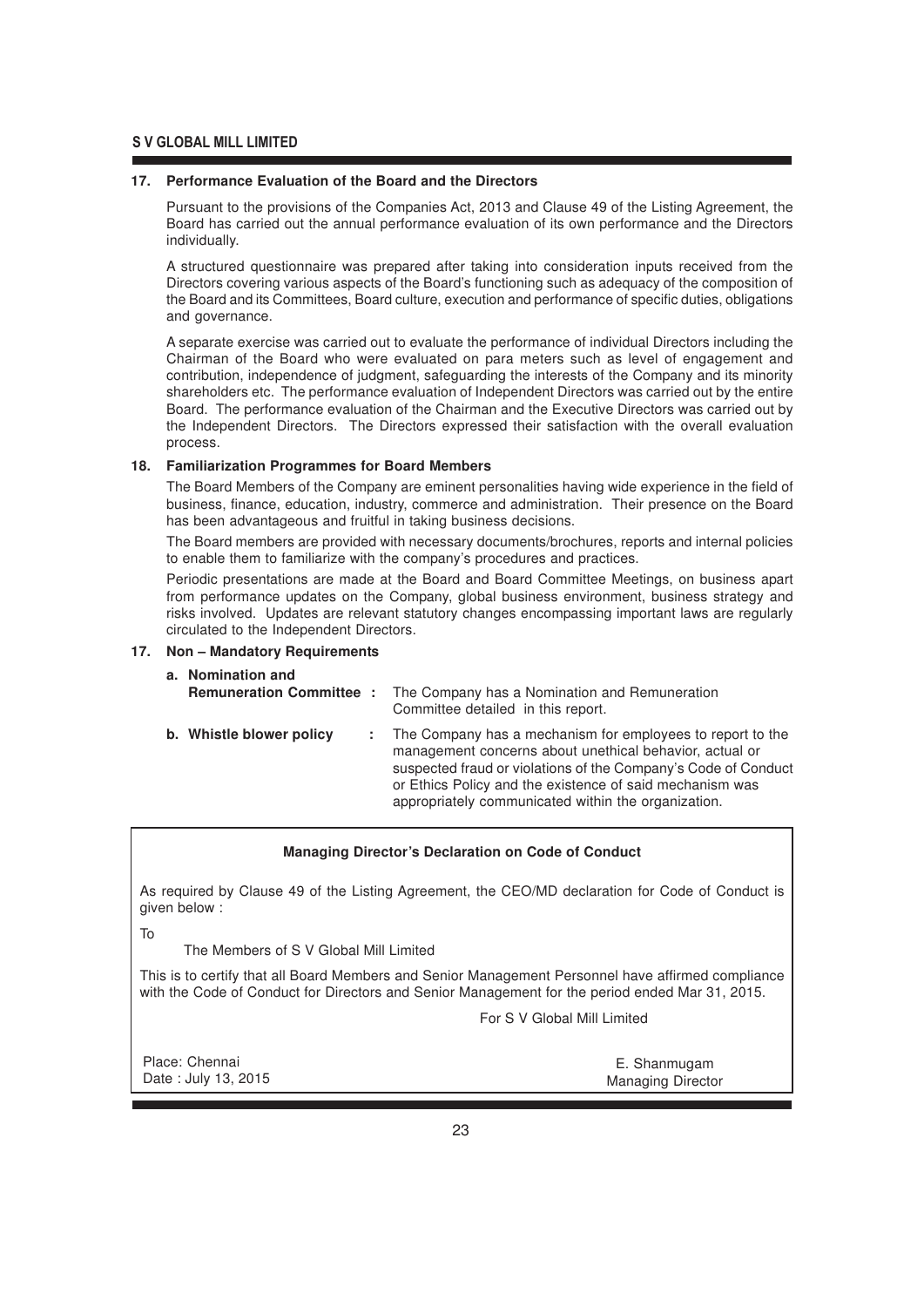### **MD / CHIEF FINANCIAL OFFICER CERTIFICATION**

To The Board of Directors S V Global Mill Limited

We, the undersigned, in our respective capacities as Managing Director of S V Global Mill Limited ("the Company"), to the best of our knowledge and belief certify that:

(a) We have reviewed the financial statements and the cash flow statement for the financial year ended Mar 31, 2015 and based on our knowledge and belief, we state that:

- (i) these statements do not contain any materially untrue statement or omit any material fact or contain any statements that might be misleading.
- (ii) these statements together present a true and fair view of the Company's affairs and are in compliance with the existing accounting standards, applicable laws and regulations.

(b) We further state that to the best of our knowledge and belief, there are no transactions entered into by the Company during the year, which are fraudulent, illegal or violative of the Company's code of conduct.

(c) We hereby declare that all the members of the Board of Directors and Management Committee have confirmed compliance with the Code of Conduct as adopted by the Company.

(d) We are responsible for establishing and maintaining internal controls and for evaluating the effectiveness of the same over the financial reporting of the Company and have disclosed to the Auditors and the Audit Committee, deficiencies in the design or operation of internal controls, if any, of which we are aware and the steps we have taken or propose to take to rectify these deficiencies.

(e) We have indicated, based on our most recent evaluation, wherever applicable, to the Auditors and Audit Committee:

- (i) significant changes, if any, in the internal control over financial reporting during the year;
- (ii) significant changes, if any, in the accounting policies made during the year and that the same has been disclosed in the notes to the financial statements; and
- (iii) instances of significant fraud of which we have become aware and the involvement therein, if any, of the management or an employee having significant role in the Company's internal control system over financial reporting.

**V.Krishnan E. Shanmugam**

**Managing Director** 

**Date : July 13, 2015 Place : Chennai**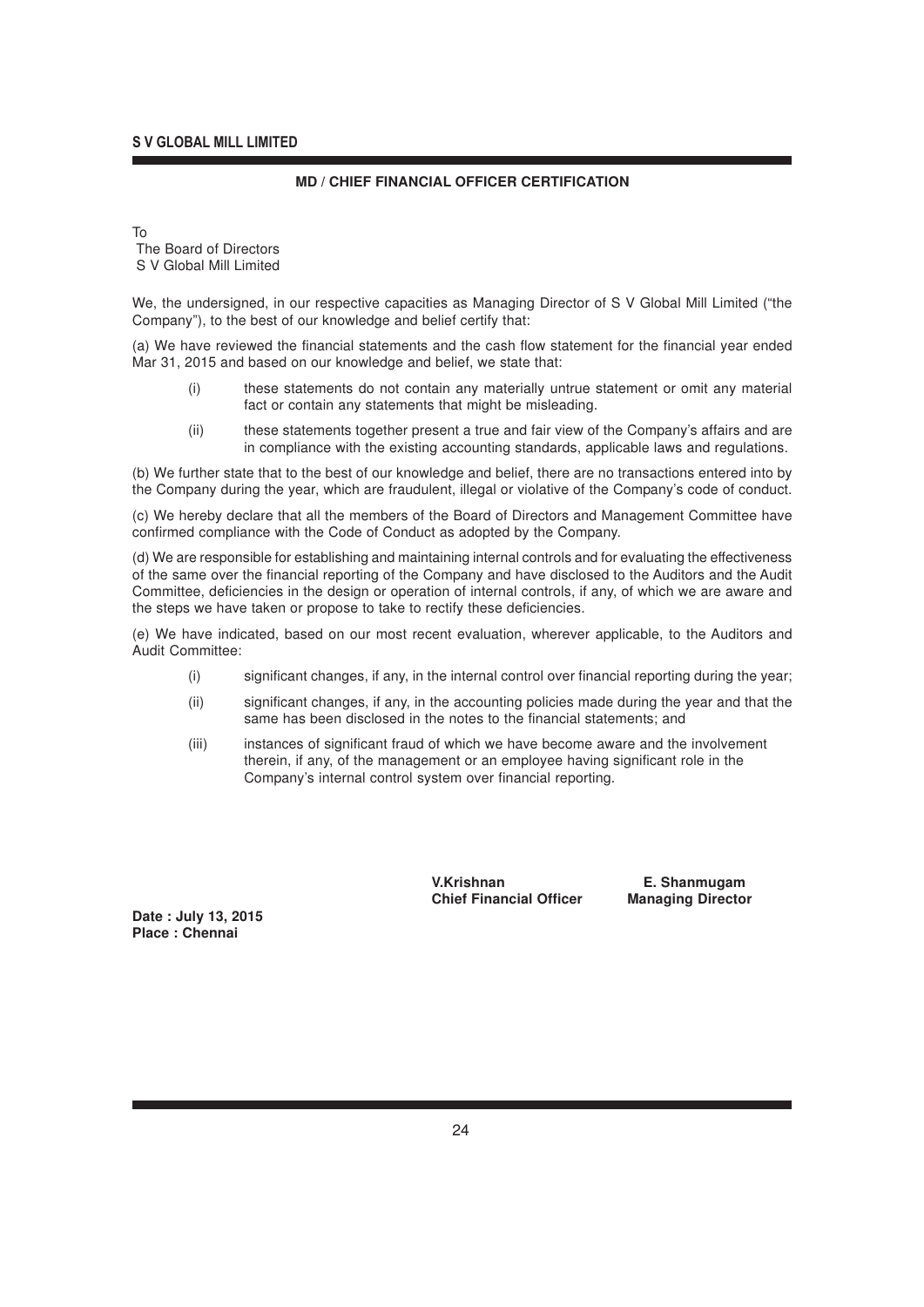### **Auditors' Certificate on compliance with the conditions of Corporate Governance under Clause 49 of the Listing Agreement**

### **To the Members of S V Global Mill Limited**

We have examined the compliance with the conditions of Corporate Governance by **S V Global Mill Limited**, (the company) for the year ended March 31, 2015, as stipulated in Clause 49 of the Listing Agreement of the said Company with stock exchanges in India, with the relevant records and documents maintained by the Company and furnished to us and the report on Corporate Governance as approved by the Board of Directors.

The compliance of conditions of Corporate Governance is the responsibility of the management. Our examination has been limited to procedures and implementation thereof adopted by the Company for ensuring the said compliance. It is neither an audit nor is this certificate an expression of opinion on the financial statements of the Company.

Based on the aforesaid examination and according to the information and explanations given to us we certify that the Company has complied with the said conditions of Corporate Governance as stipulated in the above mentioned Listing Agreement.

We further state that such compliance is neither an assurance as to the future viability of the Company nor the efficiency or effectiveness with which the management has conducted the affairs of the Company.

R. Kannan Practising Company Secretary CP No.3363

Date : July 13, 2015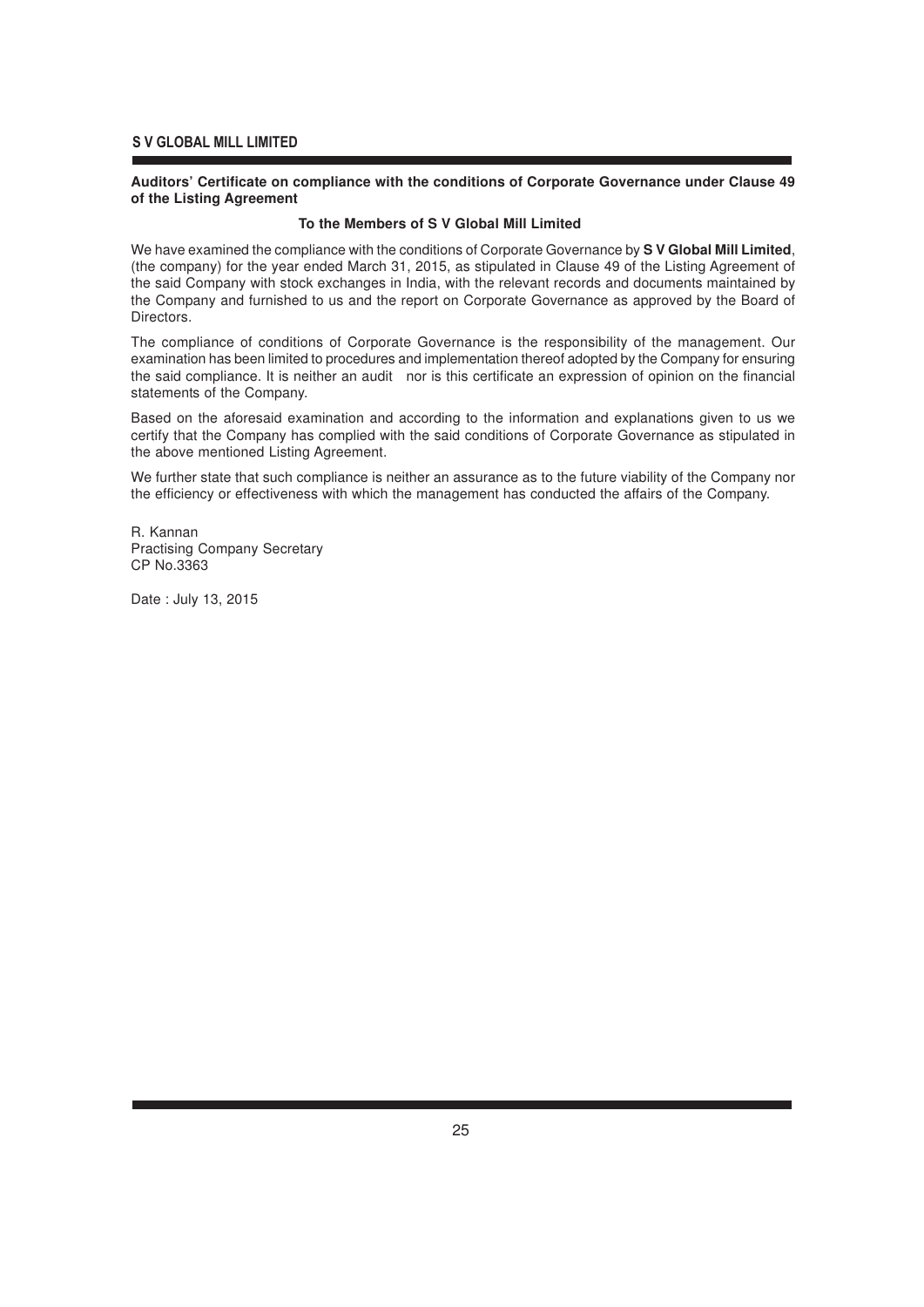#### **Management Discussion and Analysis Report**

The Company is not having any operation. However, the Management is looking at various options of effectively utilizing the funds in the best interest of the Company. The Management Discussion Analysis is reported taking this scenario into consideration.

The Company's business operations are in the Real Estate segment. During the year, the Company has advanced a sizable amount towards acquiring certain properties to continue the operation of the business.

The real estate industry is likely to have the following growth Comparative Average Growth Rate [CAGR]



Indian Real Estate Market Size (USD Bn)

Source: Investment Commission of India, ASSOCHAM, CREDAI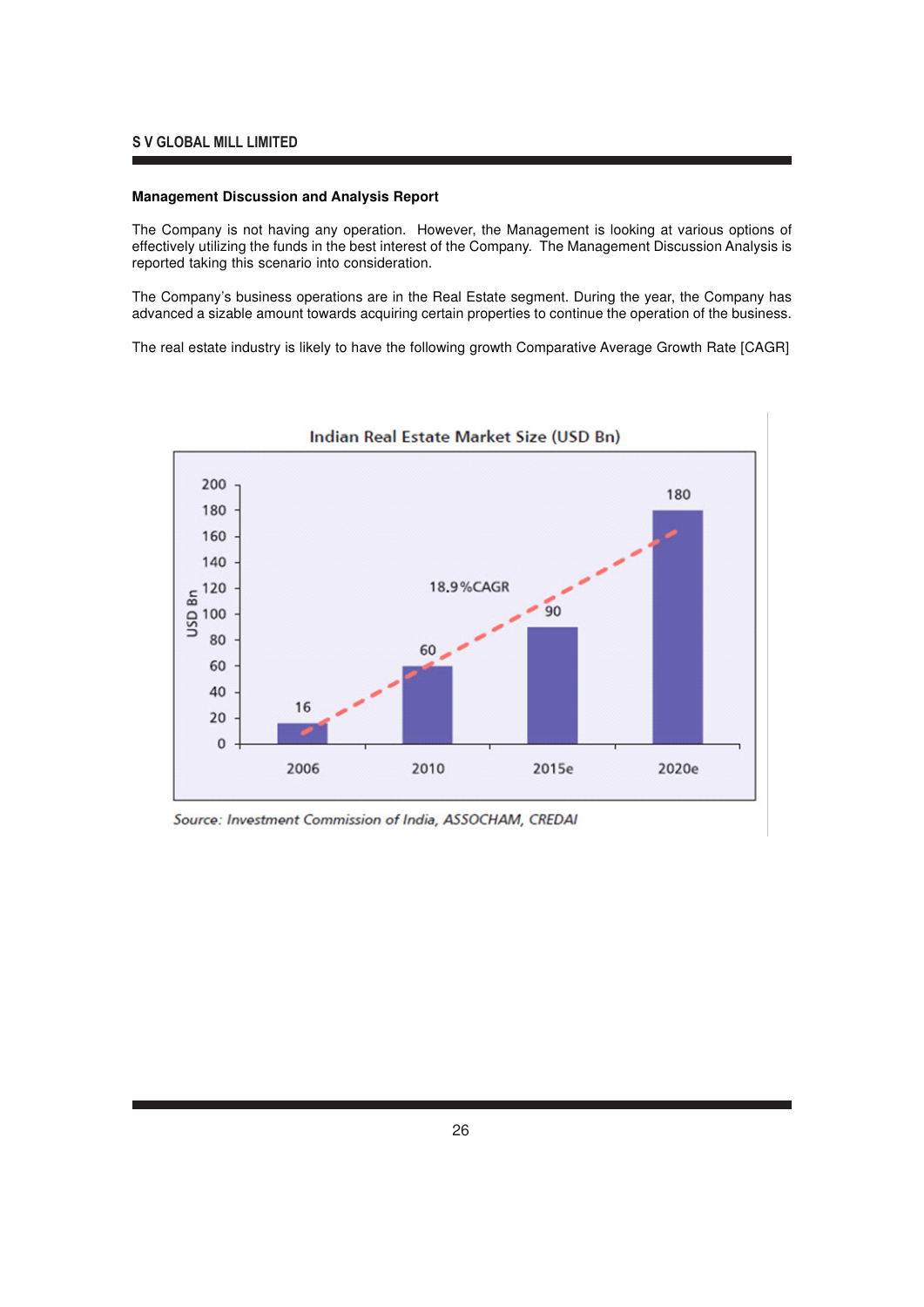**Annexure - D**

### **Annexure D of the Report of Board of Directors Form No. MR-3 SECRETARIAL AUDIT REPORT**

FOR THE FINANCIAL YEAR ENDED MARCH 31, 2015 [Pursuant to section 204(1) of the Companies Act, 2013 and rule No.9 of the Companies (Appointment and Remuneration of Managerial Personnel) Rules, 2014]

To,

The Members, S V Global Mill Limited

I have conducted the secretarial audit of the compliance of applicable statutory provisions and the adherence to good corporate practices by **M/s S V Global Mill Limited** (hereinafter called the company). Secretarial Audit was conducted in a manner that provided me/us a reasonable basis for evaluating the corporate conducts/statutory compliances and expressing my opinion thereon.

Based on my verification of **M/s S V Global Mill Limited's** books, papers, minute books, forms and returns filed and other records maintained by the company and also the information provided by the Company, its officers, agents and authorized representatives during the conduct of secretarial audit, I hereby report that in my opinion, the company has, during the audit period covering the financial year ended on **March 31, 2015** complied with the statutory provisions listed hereunder and also that the Company has proper Board-processes and compliance-mechanism in place to the extent, in the manner and subject to the reporting made hereinafter:

I have examined the books, papers, minute books, forms and returns filed and other records maintained by **M/s S V Global Mill Limited** ("the Company") for the financial year ended on **March 31, 2015** according to the provisions of:

- (i) The Companies Act, 2013 (the Act) and the rules made thereunder;
- (ii) The Securities Contracts (Regulation) Act, 1956 ('SCRA') and the rules made thereunder;
- (iii) The Depositories Act, 1996 and the Regulations and Bye-laws framed thereunder;
- (iv) The following Regulations and Guidelines prescribed under the Securities and Exchange Board of India Act, 1992 ('SEBI Act'):-
	- (a) The Securities and Exchange Board of India (Substantial Acquisition of Shares and Takeovers) Regulations, 2011;
	- (b) The Securities and Exchange Board of India (Prohibition of Insider Trading) Regulations, 1992;
	- (c) The Securities and Exchange Board of India (Issue of Capital and Disclosure Requirements) Regulations, 2009;
	- (d) The Securities and Exchange Board of India (Registrars to an Issue and Share Transfer Agents) Regulations, 1993 regarding the Companies Act and dealing with client;
- (v) The other laws as may be applicable specifically to the company in our opinion
	- (a) The company has obtained an opinion dated 25.05.2014 regarding the business operation. As per the opinion, the company has not carried any business operation except safeguarding and maintaining the existing assets of the company. The company has received compensation from Karnataka Government by virtue the provision of Land Acquisition Rehabilitation and Resettlement Act 2013. Hence in our view, no other special provision is applicable.

I have also examined compliance with the applicable clauses of the Listing Agreements entered into by the Company with BSE Limited

During the period under review the Company has complied with the provisions of the Act, Rules, Regulations, Guidelines, Standards, etc. mentioned above subject to the following observations: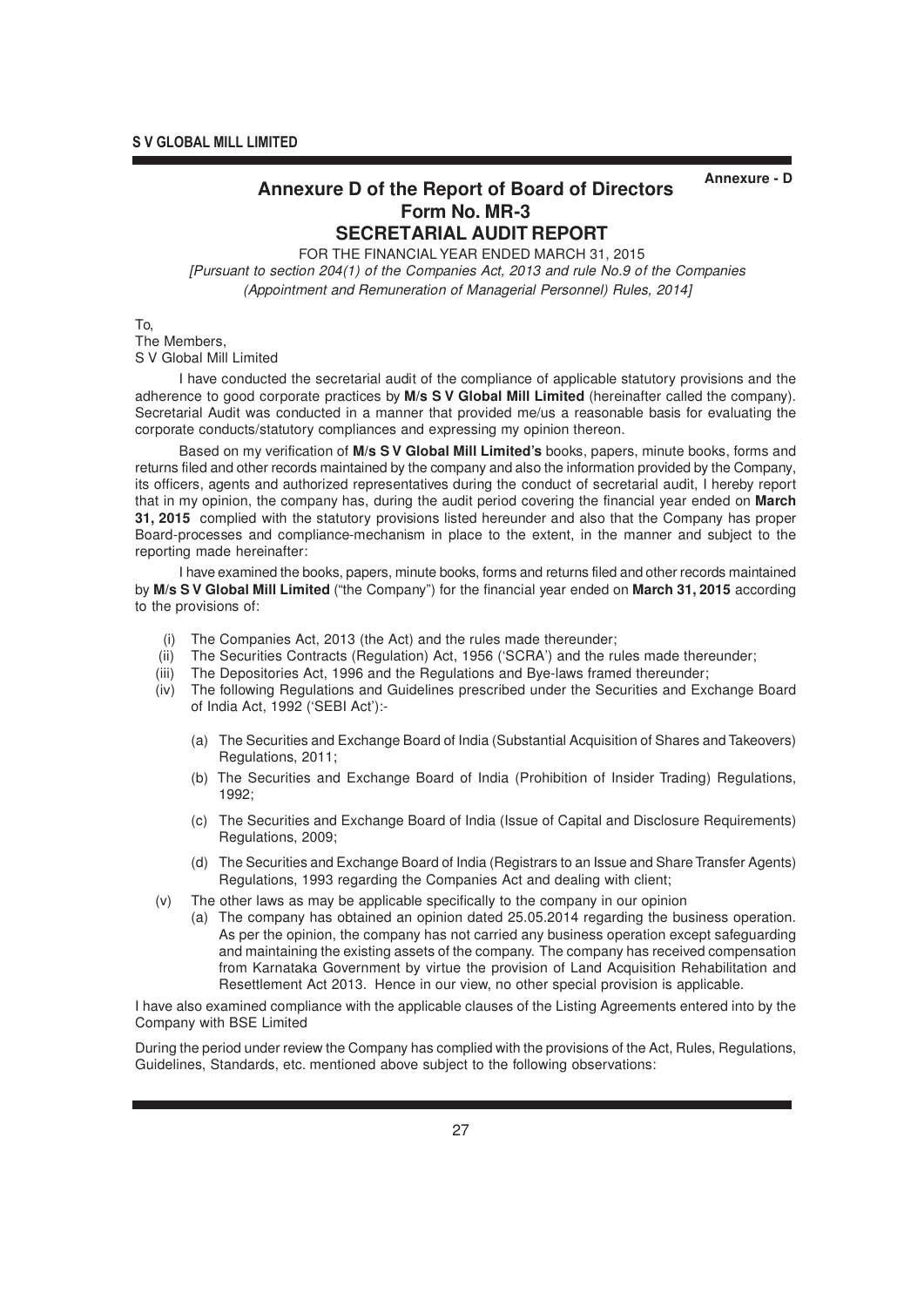(a) It is recommended that the company should have a compliance management system and should be under the In-charge of a responsible person in the senior most management cadre.

I report that there were no actions / events in pursuance of

- (a) Foreign Exchange Management Act, 1999 and the rules and regulations made thereunder to the extent of Foreign Direct Investment, Overseas Direct Investment and External Commercial Borrowings.
- (b) The Securities and Exchange Board of India (Issue and Listing of Debt Securities) Regulations, 2008;
- (c) The Securities and Exchange Board of India (Employee Stock Option Scheme and Employee Stock Purchase Scheme) Guidelines, 1999;
- (d) The Securities and Exchange Board of India (Delisting of Equity Shares) Regulations, 2009; and
- (e) The Securities and Exchange Board of India (Buyback of Securities) Regulations, 1998;

requiring Compliance thereof by the Company during the year under review and the Secretarial Standards issued by The Institute of Company Secretaries of India were not applicable during the year.

I further report that, based on the information provided by the Company, its officers and authorised representatives during the conduct of audit, and also on review of quarterly compliance reports by respective department heads / company secretary, in my opinion, adequate systems and processes and control mechanism exist in the Company to monitor and ensure compliance with other applicable laws such as Labour Laws and Environmental Laws.

The Board of Directors of the Company is duly constituted with proper balance of Executive Directors, Non-Executive Directors and Independent Directors. The changes in the composition of the Board of Directors that took place during the period under review were carried out in compliance with the provisions of the Act.

Adequate notice is given to all directors to schedule the Board Meetings, agenda and detailed notes on agenda were sent at least seven days in advance, and a system exists for seeking and obtaining further information and clarifications on the agenda items before the meeting and for meaningful participation at the meeting.

Majority decision is carried through while the dissenting members' views are captured and recorded as part of the minutes.

I further report that there are adequate systems and processes in the company commensurate with the size and operations of the company to monitor and ensure compliance with applicable laws, rules, regulations and guidelines.

I further report that during the audit period, there were no other specific events / actions in pursuance of the above referred laws, rules, regulations, guidelines, standards, etc. having a major bearing on the company's affairs.

**Place: Chennai S/d.**

**Date: 06.07.2015 R Kannan Practicing Company Secretary FCS No: 6718 C P No: 3363**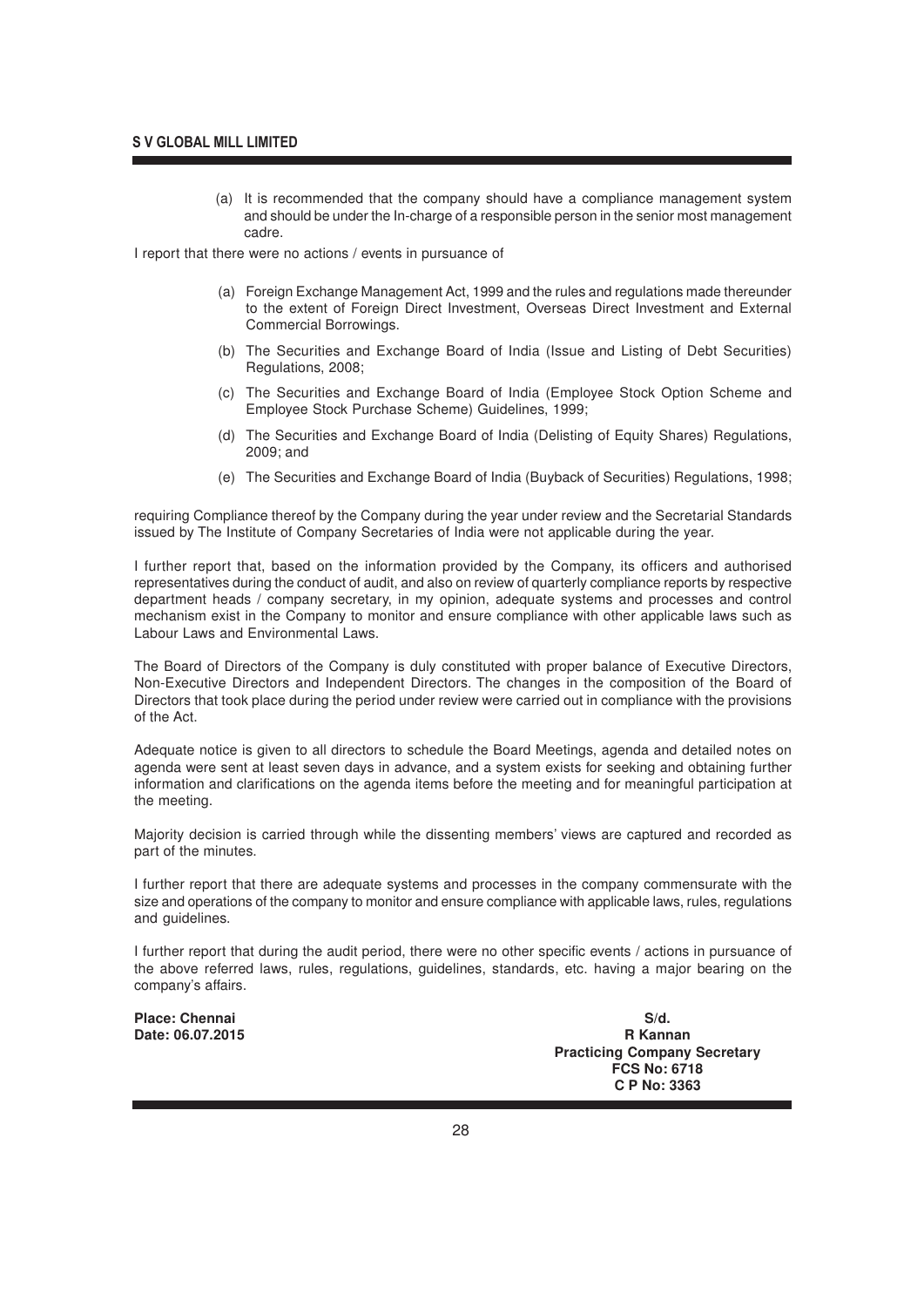### **Form No. MGT-9 Annexure E of the Report of Board of Directors Annexure - E**

### **EXTRACT OF ANNUAL RETURN AS ON THE FINANCIAL YEAR ENDED ON 31st MARCH 2015**

[Pursuant to section 92(3)of the Companies Act, 2013 and rule 12(1) of the Companies (Managementand Administration) Rules, 2014]

### I. REGISTRATIONANDOTHERDETAILS:

|      | <b>CIN</b>                                                                | L17100TN2007PLC065226                                                                               |
|------|---------------------------------------------------------------------------|-----------------------------------------------------------------------------------------------------|
| ii.  | <b>Registration Date</b>                                                  | 13/10/2007                                                                                          |
| iii. | Nameofthe Company                                                         | S V GLOBAL MILL LIMITED                                                                             |
| iv.  | Category/Sub-Category of the Company                                      | PUBLIC COMPANY, LIMITED BY SHARES                                                                   |
| V.   | Address of the Registered office and contact details                      | Old No. 3/1 (New No. 5/1),<br>6th Cross Street, CIT Colony, Mylapore,<br>Chennai 600 004. Tamilnadu |
| vi.  | Whether listed company                                                    | Yes                                                                                                 |
| vii. | Name, Address and Contact details of egistrar<br>and TransferAgent, ifany | Cameo Corporate Services Limited,<br>"Subramanian Building"<br>1 Club House Road, Chennai 600002    |

### II. PRINCIPAL BUSINESS ACTIVITIES OF THE COMPANY

All the business activities contributing 10% or more of the total turnover of the company shall be stated:-

| Sr.No. | Name and Description of main | NIC Code of the  | % to total turnover of the |
|--------|------------------------------|------------------|----------------------------|
|        | products/ services           | Product/ service | company                    |
|        | Real Estate                  | 8201             | $100\%$                    |

III. PARTICULARS OF HOLDING, SUBSIDIARY AND ASSOCIATE COMPANIES - NIL

IV. SHARE HOLDING PATTERN (Equity Share Capital Breakup as percentage of Total Equity)

i. Category-wiseShareHolding

| Category of<br>Shareholders |              | No. of Shares held at the<br>beginning of the year |                                 |              | No. of Shares held at the<br>end of the year |          |          |                                        | $\%$<br>Change<br>during<br>the year |
|-----------------------------|--------------|----------------------------------------------------|---------------------------------|--------------|----------------------------------------------|----------|----------|----------------------------------------|--------------------------------------|
|                             | Demat        | Physical                                           | Total<br>Total<br><b>Shares</b> | $%$ of       | Demat                                        | Physical | Total    | $%$ of<br>Total<br>Shares <sup>1</sup> |                                      |
| Promoter<br>А.              |              |                                                    |                                 |              |                                              |          |          |                                        |                                      |
| Indian                      |              |                                                    |                                 |              |                                              |          |          |                                        |                                      |
| Individual/HUF<br>a)        | 12775476     | 0                                                  | 12775476                        | 57.23        | 12775476                                     | 0        | 12775476 | 57.23                                  | 0                                    |
| <b>Central Govt</b><br>b)   | $\theta$     | $\mathbf{0}$                                       | 0                               | $\mathbf{0}$ | 0                                            |          | 0        | <sup>0</sup>                           | 0                                    |
| State Govt(s)<br>C)         | $\theta$     | $\mathbf{0}$                                       | 0                               | 0            | 0                                            |          | 0        | 0                                      | 0                                    |
| <b>Bodies Corp</b><br>d)    | 3916440      | $\mathbf{0}$                                       | 3916440                         | 17.54        | 3916440                                      |          | 3916440  | 17.54                                  | $\Omega$                             |
| Banks / Fl<br>e)            | $\theta$     | $\mathbf{0}$                                       | 0                               | $\theta$     | 0                                            | 0        | 0        | 0                                      | 0                                    |
| Any Other                   | $\mathbf{0}$ | 0                                                  | 0                               | $\mathbf{0}$ | 0                                            |          | 0        | 0                                      | 0                                    |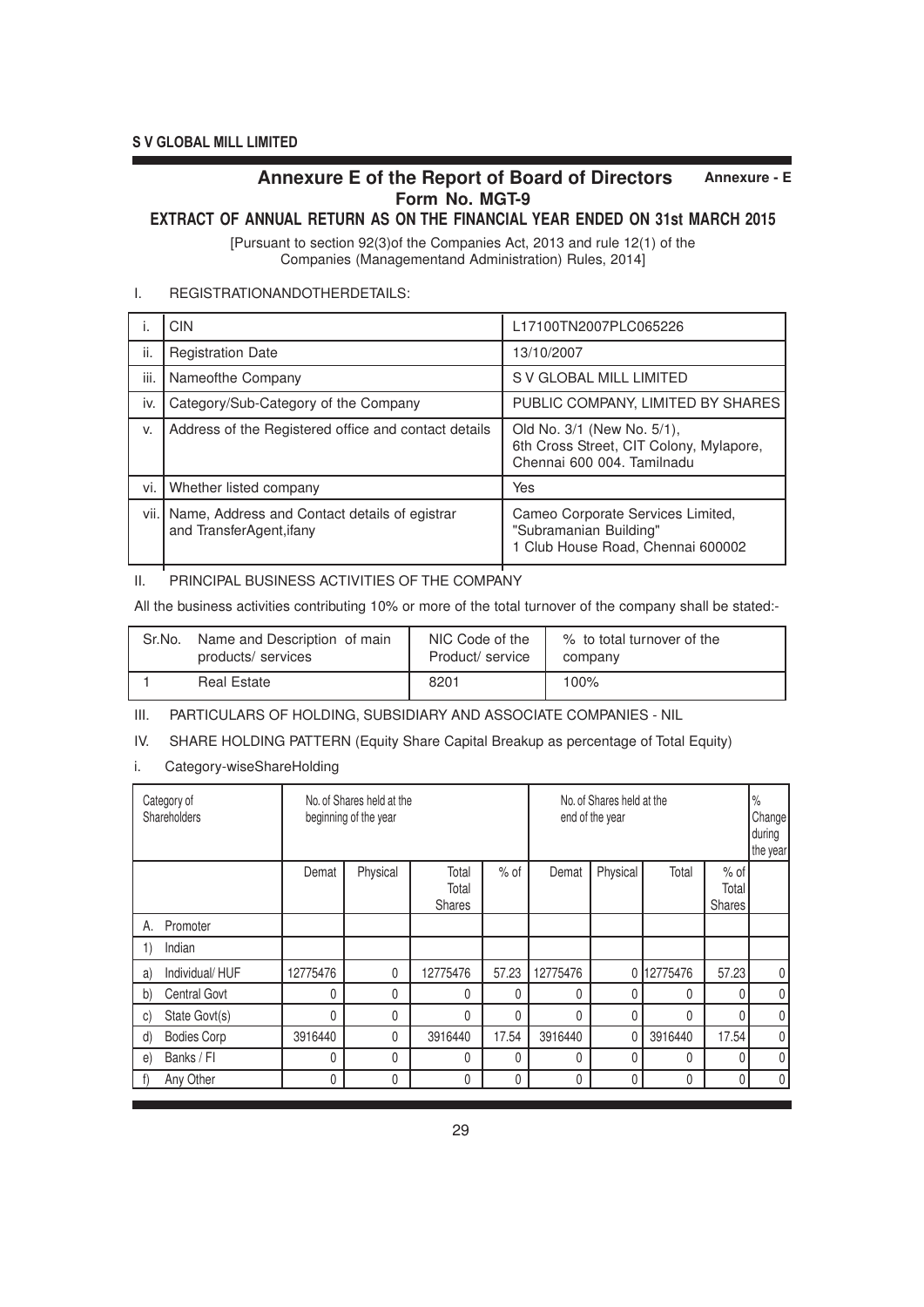| $Sub-total(A)(1)$ :-                                                                  | 16691916     | 0            | 16691916       | 74.78  | 16691916     |                  | 0 16691916       | 74.78        | 0              |
|---------------------------------------------------------------------------------------|--------------|--------------|----------------|--------|--------------|------------------|------------------|--------------|----------------|
| 2)<br>Foreign                                                                         |              |              |                |        |              |                  |                  |              |                |
| NRIs-Individuals<br>g)                                                                | 0            | 0            | 0              | 0      | $\pmb{0}$    | $\boldsymbol{0}$ | 0                | 0            | 0              |
| h)<br>Other-Individuals                                                               | 0            | 0            | 0              | 0      | 0            | $\mathbf 0$      | 0                | 0            | 0              |
| Bodies Corp.<br>i)                                                                    | 0            | 0            | $\mathbf{0}$   | 0      | 0            | $\mathbf 0$      | 0                | 0            | 0              |
| Banks / Fl<br>j)                                                                      | 0            | 0            | 0              | 0      | $\mathbf 0$  | $\mathbf 0$      | 0                | 0            | 0              |
| k)<br>Any Other                                                                       | $\mathbf 0$  | 0            | 0              | 0      | 0            | $\mathbf{0}$     | 0                | $\mathbf{0}$ | 0              |
| Sub-total(A)(2):-                                                                     | 0            | 0            | 0              | 0      | 0            | $\overline{0}$   | 0                | 0            | 0              |
| Β.<br><b>Public Shareholding</b>                                                      |              |              |                |        |              |                  |                  |              |                |
| Institutions<br>1.                                                                    |              |              |                |        |              |                  |                  |              |                |
| <b>Mutual Funds</b><br>a)                                                             | $\mathbf 0$  | $\mathbf{0}$ | $\mathbf{0}$   | 0      | $\mathbf{0}$ | $\overline{0}$   | 0                | 0            | $\pmb{0}$      |
| Banks / Fl<br>971000<br>b)                                                            | 11260        | 982260       | 4.40           | 971000 | 11260        | 982260           | 4.40             | 0            |                |
| Central Govt<br>$\mathsf{C})$                                                         | 0            | 0            | 0              | 0      | 0            | 0                | 0                | 0            | 0              |
| State Govt(s)<br>d)                                                                   | 0            | 368590       | 368590         | 1.65   | 0            | 368590           | 368590           | 1.65         | 0              |
| Venture Capital Funds<br>e)                                                           | 0            | 0            | 0              | 0      | $\mathbf{0}$ | $\overline{0}$   | 0                | 0            | 0              |
| f)<br><b>Insurance Companies</b>                                                      | 640310       | 0            | 640310         | 2.86   | 640310       | 0                | 640310           | 2.86         | 0              |
| Flls<br>g)                                                                            | 0            | 0            | 0              | 0      | 0            | $\overline{0}$   | 0                | 0            | 0              |
| Foreign Venture<br>h)<br><b>Capital Funds</b>                                         | $\mathbf{0}$ | $\mathbf 0$  | $\overline{0}$ | 0      | $\mathbf{0}$ | $\Omega$         | $\mathbf{0}$     | $\mathbf{0}$ | $\pmb{0}$      |
| i)<br>Others (specify)                                                                | $\mathbf{0}$ | $\mathbf 0$  | $\mathbf{0}$   | 0      | 0            | $\overline{0}$   | $\mathbf{0}$     | 0            | 0              |
| Sub-total(B)(1)                                                                       | 1611310      | 379850       | 1991160        | 8.92   | 1611310      | 379850           | 1991160          | 8.92         | $\pmb{0}$      |
| <b>Non Institutions</b><br>2.                                                         |              |              |                |        |              |                  |                  |              |                |
| Bodies Corp.<br>a)<br>Indian                                                          |              |              |                |        |              |                  |                  |              |                |
| (i)<br>Overseas<br>(ii)                                                               | 78630        | 174190       | 252820         | 1.13   | 55919        | 165740           | 221659           | 0.99         | $-0.13$        |
| Individuals<br>b)                                                                     |              |              |                |        |              |                  |                  |              |                |
| (i) Individual<br>shareholders holding<br>nominal share capital<br>upto Rs. 1 lakh    | 323228       | 1357252      | 1680480        | 7.52   | 363738       | 1276587          | 1640325          | 7.34         | $-0.17$        |
| (ii) Individual<br>shareholders holding<br>nominal share capital<br>in excess of Rs 1 |              |              |                |        |              |                  |                  |              |                |
| lakh                                                                                  | 1186862      | 470300       | 1657162        | 7.42   | 1273755      |                  | 456450 1730205   | 7.75         | 0.32           |
| Others(Specify)<br>C)                                                                 | 29982        | 15890        | 45872          | 0.20   | 28255        | 15890            | 44145            | 0.19         | 0.0077         |
| Sub-total(B)(2)                                                                       | 1618702      | 2017632      | 3636334        | 16.29  | 1721667      | 1914667          | 3636334          | 16.29        | 0              |
| <b>TotalPublic</b><br>Shareholding<br>$(B)=(B)(1)+(B)(2)$                             | 3230012      | 2397482      | 5627494        | 25.21  | 3332977      | 2294517          | 5627494          | 25.21        | $\pmb{0}$      |
| C. Shares held by<br>Custodian for GDRs<br>& ADRs                                     | $\pmb{0}$    | $\pmb{0}$    | 0              | 0      | 0            | 0                | 0                | 0            | $\pmb{0}$      |
| <b>Grand Total</b><br>$(A+B+C)$                                                       | 1992928      | 2397482      | 22319410       | 100.00 | 20024893     |                  | 2294517 22319410 | 100.00       | $\overline{0}$ |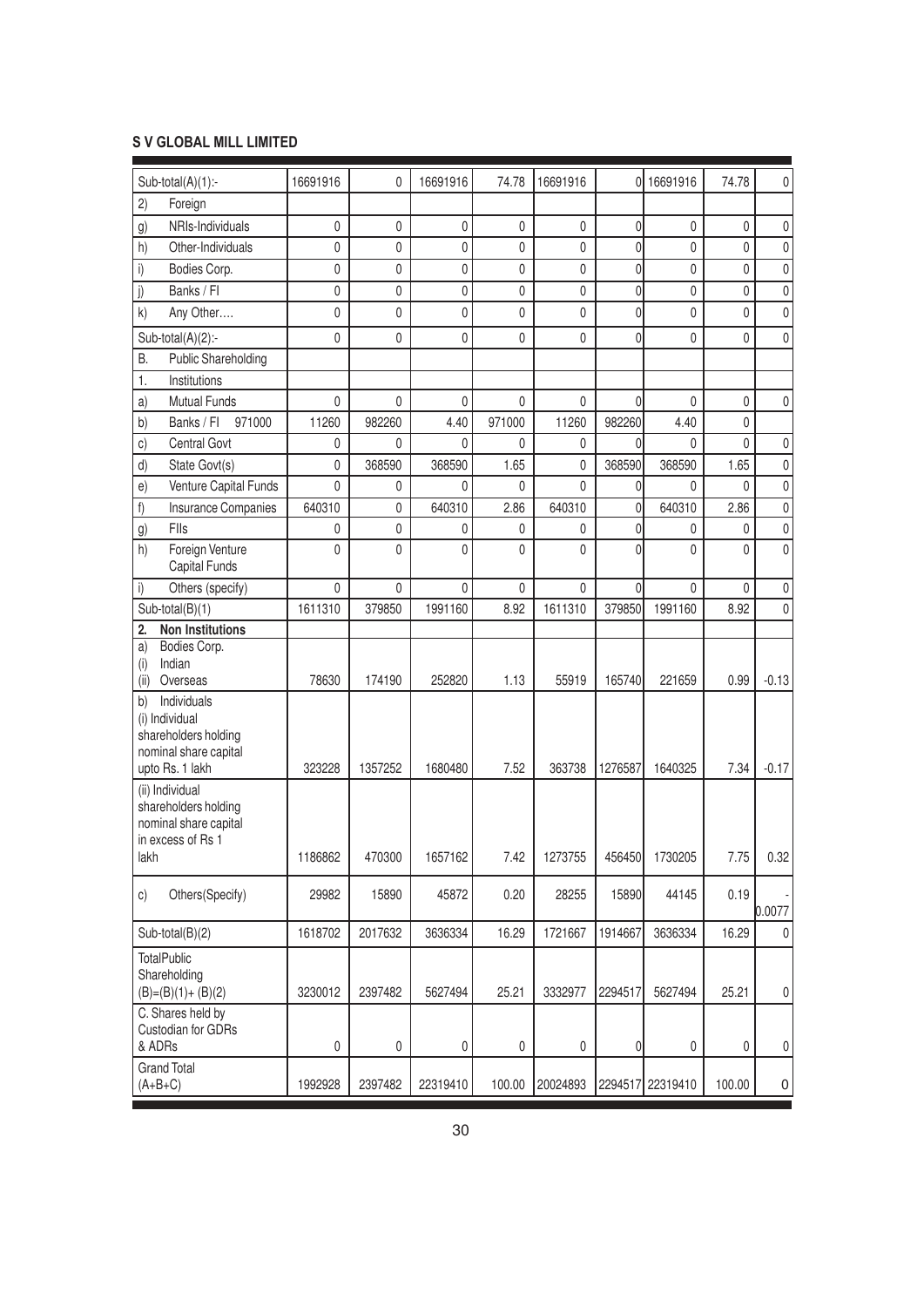### **ii. Shareholding of Promoters**

| Sr. No | Shareholder's Name                                    | Shareholding at the beginning of<br>the year |                                             |                                                                | Shareholding at the end of the year |                                                  |                                                                        |                                                                    |
|--------|-------------------------------------------------------|----------------------------------------------|---------------------------------------------|----------------------------------------------------------------|-------------------------------------|--------------------------------------------------|------------------------------------------------------------------------|--------------------------------------------------------------------|
|        |                                                       | No. of<br><b>Shares</b>                      | % of total<br>Shares of<br>the com-<br>pany | $%$ of<br>Shares<br>Pledged<br>encumbered<br>to total<br>share | No. of Shares                       | % % of<br>total<br>Shares of<br>the com-<br>pany | $%$ of<br>Shares<br>Pledged /<br>encum-<br>bered to<br>total<br>shares | % cha-<br>nge in<br>share<br>hold-<br>ing<br>during<br>the<br>year |
| 1.     | Shanmugam E                                           | 10155606                                     | 45.50                                       | 0                                                              | 10155606                            | 45.50                                            | 0                                                                      | 0                                                                  |
| 2.     | Ethiraj M                                             | 2014920                                      | 9.02                                        | $\mathbf{0}$                                                   | 20145920                            | 9.02                                             | 0                                                                      | 0                                                                  |
| 3.     | Sheetala Credit<br>And Holdings<br>Pvt. Ltd.,         | 850000                                       | 3.80                                        | $\mathbf{0}$                                                   | 850000                              | 3.80                                             | $\mathbf{0}$                                                           | $\mathbf{0}$                                                       |
| 4.     | Satluj Credit<br>And Holdings<br>Pvt. Ltd.,           | 840000                                       | 3.76                                        | $\pmb{0}$                                                      | 840000                              | 3.76                                             | 0                                                                      | 0                                                                  |
| 5.     | Rajat Chakra Credit<br>and Holdings Pvt. Ltd.,        | 840000                                       | 3.76                                        | $\pmb{0}$                                                      | 840000                              | 3.76                                             | 0                                                                      | $\mathbf{0}$                                                       |
| 6.     | Calcom Credit<br>And Holdings Pvt.<br>Ltd.,           | 840000                                       | 3.76                                        | $\pmb{0}$                                                      | 840000                              | 3.76                                             | 0                                                                      | 0                                                                  |
| 7.     | Rajalakshmi N                                         | 578000                                       | 2.58                                        | $\pmb{0}$                                                      | 578000                              | 2.58                                             | $\mathbf{0}$                                                           | $\mathbf 0$                                                        |
| 8.     | Twentieth Century-<br>Apco Leasing<br>Private Limited | 288440                                       | 1.29                                        | 0                                                              | 288440                              | 1.29                                             | 0                                                                      | 0                                                                  |
| 9.     | The Thirumagal<br>Mills Limited                       | 258000                                       | 1.15                                        | $\mathbf 0$                                                    | 258000                              | 1.15                                             | 0                                                                      | 0                                                                  |
| 10.    | Valli S                                               | 18800                                        | 0.08                                        | $\mathbf 0$                                                    | 18800                               | 0.08                                             | 0                                                                      | 0                                                                  |
| 11.    | Rajagopal Rajeswari                                   | 8000                                         | 0.03                                        | $\pmb{0}$                                                      | 8000                                | 0.03                                             | 0                                                                      | 0                                                                  |
| 12.    | Namitha Shanmugam                                     | 150                                          | 0.0006                                      | $\mathbf 0$                                                    | 150                                 | 0.0006                                           | $\mathbf{0}$                                                           | 0                                                                  |
|        | Total                                                 | 16691916                                     | 74.78                                       | 0                                                              | 16691916                            | 74.78                                            | 0                                                                      | 0                                                                  |

**iii. Change in Promoters' Share holding (please specify, if there is no change)**

| Sr. no |                                                                                                          | Share holding at the beginning of<br>the year        |                |                      | <b>Cumulative Shareholding</b><br>during the year |
|--------|----------------------------------------------------------------------------------------------------------|------------------------------------------------------|----------------|----------------------|---------------------------------------------------|
|        |                                                                                                          | No. of shares<br>% of total shares<br>of the company |                | No. of shares        | % of total shares<br>of the company               |
| l 1.   | Shanmugam E<br>At the beginning of the year<br>01-04-2014<br>At the end of the year 31-03-2015<br>Change | 10155606<br>10155606                                 | 45.50<br>45.50 | 10155606<br>10155606 | 45.50<br>45.50                                    |
| 2.     | Ethiraj M<br>At the beginning of the year<br>01-04-2014<br>At the end of the year 31-03-2015<br>Change   | 2014920<br>2014920                                   | 9.02<br>9.02   | 2014920<br>2014920   | 9.02<br>9.02                                      |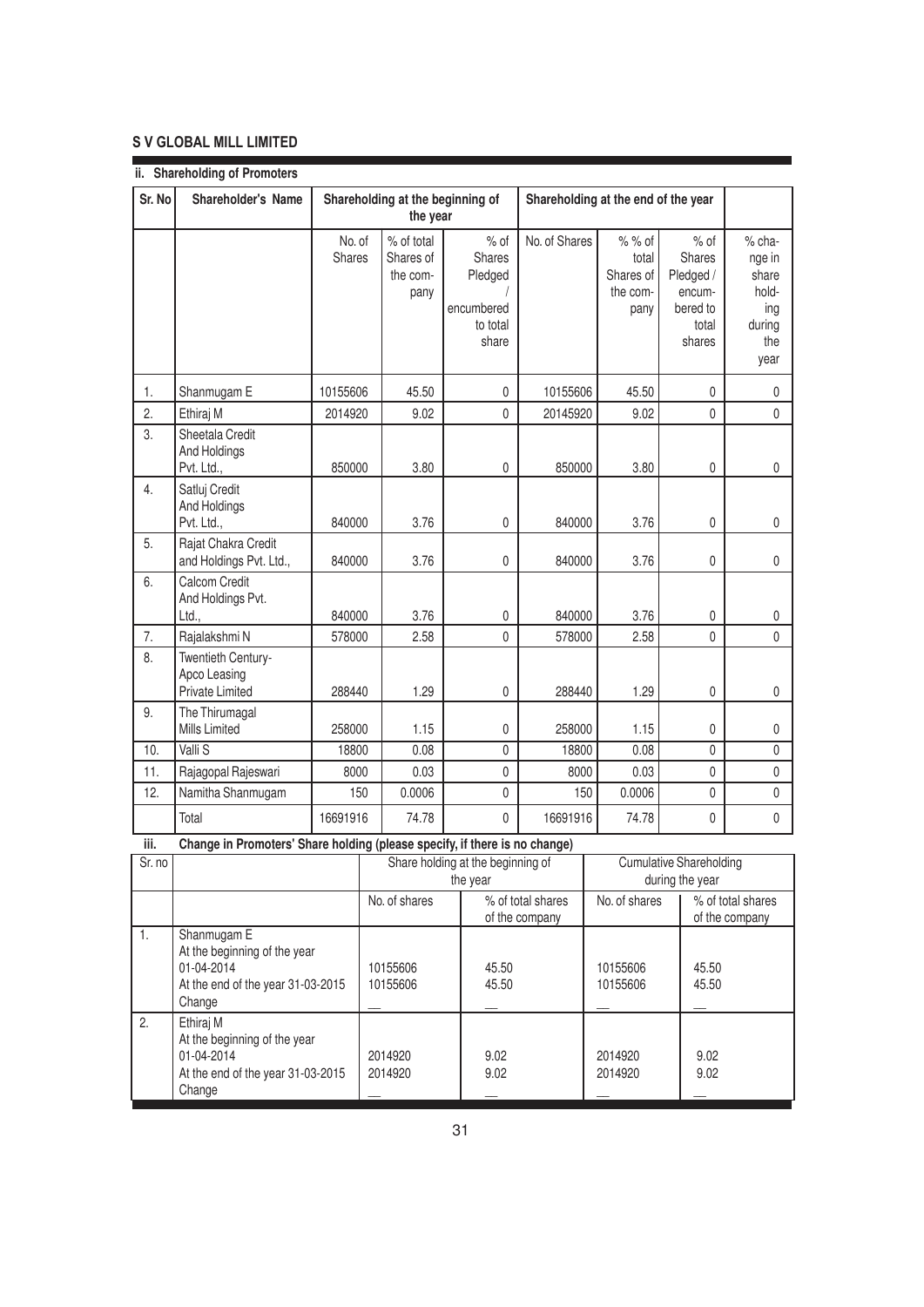| 3.  | Sheetala Credit and Holdings<br>Private Limited<br>At the beginning of the year<br>01-04-2014<br>At the end of the year<br>31-03-2015<br>Change         | 850000<br>850000 | 3.80<br>3.80 | 850000<br>850000 | 3.80<br>3.80 |
|-----|---------------------------------------------------------------------------------------------------------------------------------------------------------|------------------|--------------|------------------|--------------|
| 4.  | Satluj Credit and Holdings<br><b>Private Limited</b><br>At the beginning of the year<br>01-04-2014<br>At the end of the year 31-03-2015<br>Change       | 840000<br>840000 | 3.76<br>3.76 | 840000<br>840000 | 3.76<br>3.76 |
| 5.  | Rajat Chakra Credit and Holdings<br><b>Private Limited</b><br>At the beginning of the year<br>01-04-2014<br>At the end of the year 31-03-2015<br>Change | 840000<br>840000 | 3.76<br>3.76 | 840000<br>840000 | 3.76<br>3.76 |
| 6.  | Calcom Credit and Holdings<br>Private Limited<br>At the beginning of the year<br>01-04-2014<br>At the end of the year 31-03-2015<br>Change              | 840000<br>840000 | 3.76<br>3.76 | 840000<br>840000 | 3.76<br>3.76 |
| 7.  | Rajalakshmi N<br>At the beginning of the year<br>01-04-2014<br>At the end of the year<br>31-03-2015<br>Change                                           | 578000<br>578000 | 2.58<br>2.58 | 578000<br>578000 | 2.58<br>2.58 |
| 8.  | Twentieth Century Apco Leasing<br><b>Private Limited</b><br>At the beginning of the year<br>01-04-2014<br>At the end of the year 31-03-2015<br>Change   | 288440<br>288440 | 1.29<br>1.29 | 288440<br>288440 | 1.29<br>1.29 |
| 9.  | The Thirumagal Mills Ltd.,<br>At the beginning of the year<br>01-04-2014<br>At the end of the year 31-03-2015<br>Change                                 | 258000<br>258000 | 1.15<br>1.15 | 258000<br>258000 | 1.15<br>1.15 |
| 10. | Valli S<br>At the beginning of the year<br>01-04-2014<br>At the end of the year 31-03-2015<br>Change                                                    | 18800<br>18800   | 0.08<br>0.08 | 18800<br>18800   | 0.08<br>0.08 |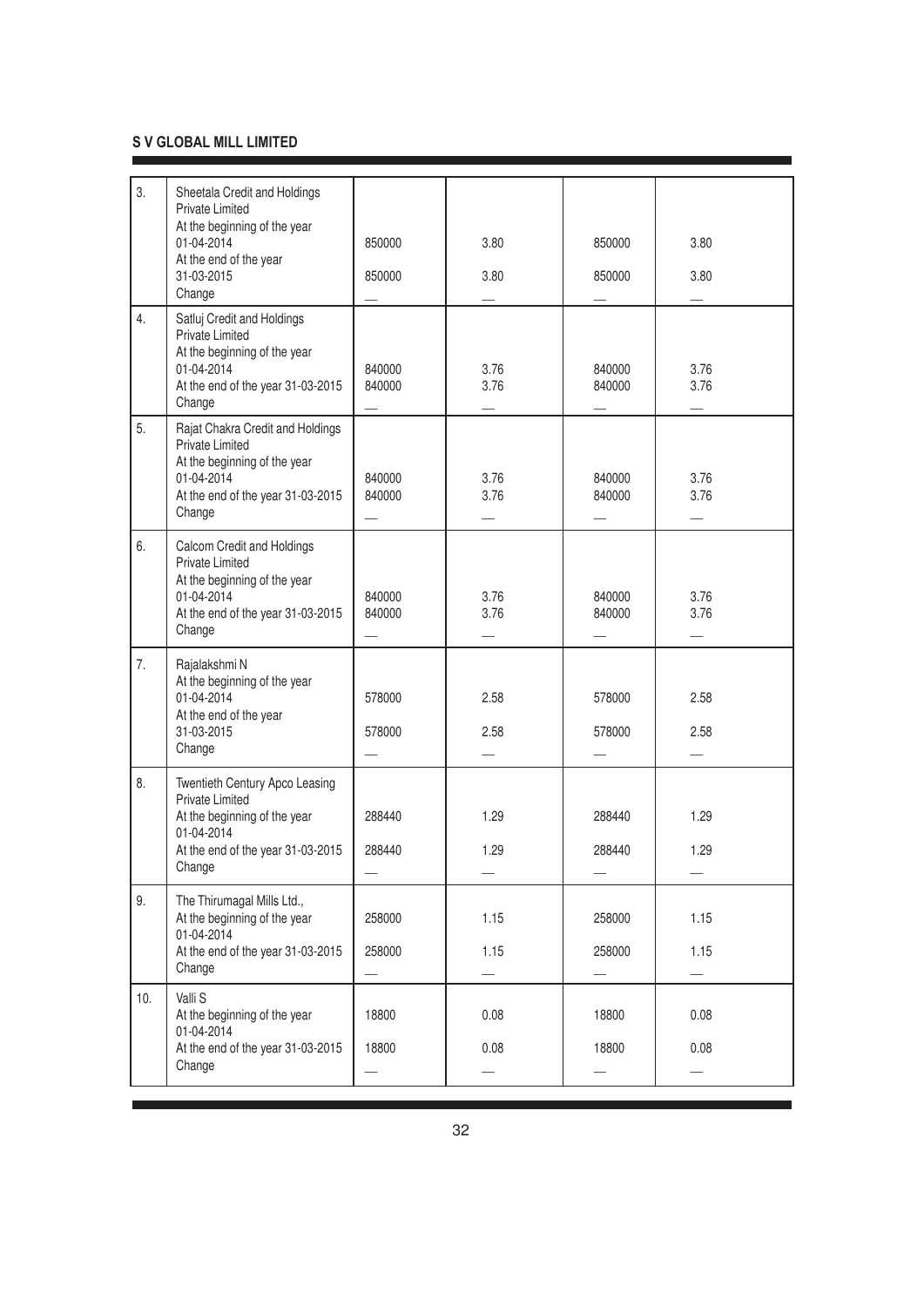| 11. | Rajagopal Rajeswari<br>At the beginning of the year<br>01-04-2014<br>At the end of the year 31-03-2015<br>Change | 8000<br>8000 | 0.03<br>0.03     | 8000<br>8000 | 0.03<br>0.03     |
|-----|------------------------------------------------------------------------------------------------------------------|--------------|------------------|--------------|------------------|
| 12. | Namitha Shanmugam<br>At the beginning of the year<br>01-04-2014<br>At the end of the year 31-03-2015<br>Change   | 150<br>150   | 0.0006<br>0.0006 | 150<br>150   | 0.0006<br>0.0006 |

### **V. INDEBTEDNESS**

Indebtedness of the Company including interest outstanding / accrued but not due for payment - NIL

### **VI. REMUNERATION OF DIRECTORS AND KEY MANAGERIAL PERSONNEL**

### **A. Remuneration to Managing Director, Whole-time Directors and/or Manager**

| SI. No. | <b>Particulars of Remuneration</b>                                                          | Name of MD/WTD/<br><b>Manager</b> |  | <b>Total</b><br><b>Amount</b> |  |        |
|---------|---------------------------------------------------------------------------------------------|-----------------------------------|--|-------------------------------|--|--------|
| 1.      | Grosssalary                                                                                 | E. Shanmugam                      |  |                               |  |        |
|         | (a) Salary as per provisions<br>contained insection17 (1) of the Income-<br>tax Act, 1961   | 48,000                            |  |                               |  | 48,000 |
|         | (b) Value of per quisitesu/s<br>17(2) Income-tax Act, 1961<br>(c) Profits in lieu of salary |                                   |  |                               |  |        |
|         | undersection 17 (3) Income- tax Act, 1961                                                   |                                   |  |                               |  |        |
| 2.      | <b>Stock Option</b>                                                                         |                                   |  |                               |  |        |
| 3.      | <b>Sweat Equity</b>                                                                         |                                   |  |                               |  |        |
| 4.      | Commission                                                                                  |                                   |  |                               |  |        |
|         | - as% of profit                                                                             |                                   |  |                               |  |        |
|         | - others, specify                                                                           |                                   |  |                               |  |        |
| 5.      | Others, please specify                                                                      |                                   |  |                               |  |        |
| 6.      | Total(A)                                                                                    |                                   |  |                               |  |        |
|         | Ceiling as per the Act                                                                      |                                   |  |                               |  |        |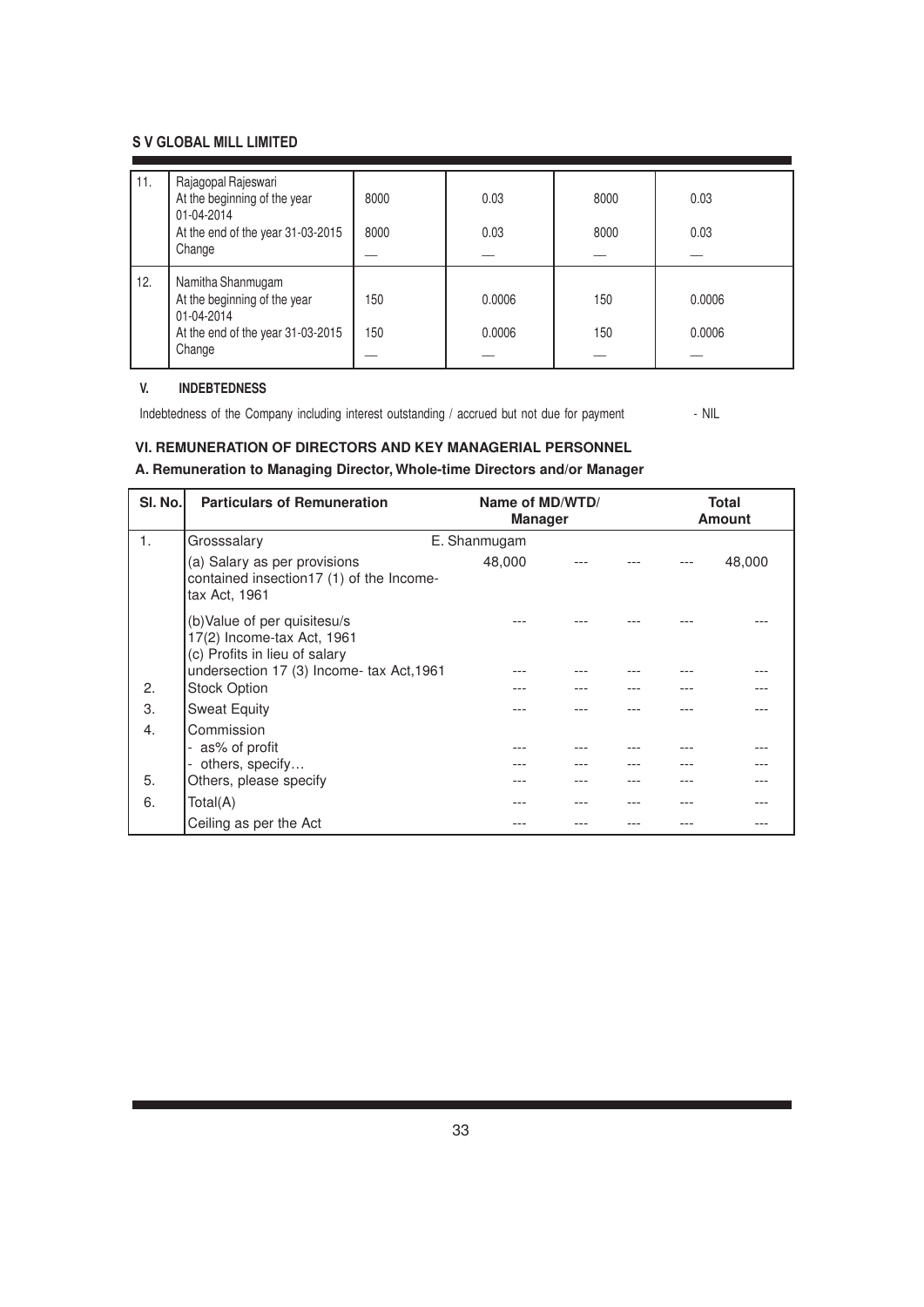### **B.Remuneration to other directors:**

| SI. No. Particulars of Remuneration                                                                                                 |                                      | Name of MD/WTD/<br><b>Manager</b>      | <b>Total</b><br><b>Amount</b> |       |
|-------------------------------------------------------------------------------------------------------------------------------------|--------------------------------------|----------------------------------------|-------------------------------|-------|
| Independent Directors                                                                                                               | Dr.K.Shiva<br>- ram Selva<br>-kkumar | Mr.P.S.<br>Pandyan<br>[1.A.S.<br>Retd] | Mr.R.<br>Narayann             |       |
| . Fee for attending board committee meetings<br><b>Commission</b><br>Others, please specify                                         | 5000                                 | 10000                                  | 10000                         | 25000 |
| Total(1)                                                                                                                            | 5000                                 | 10000                                  | 10000                         | 25000 |
| <b>Other Non-Executive Directors</b><br>. Fee for attending board committee meetings<br><b>Commission</b><br>Others, pleases pecify |                                      |                                        |                               |       |
| Total(2)                                                                                                                            | $\Omega$                             | $\Omega$                               | ∩                             |       |
| $Total(B)=(1+2)$                                                                                                                    | 5000                                 | 10000                                  | 10000                         | 25000 |
| <b>Total Managerial Remuneration</b>                                                                                                |                                      |                                        |                               | 73000 |
| Overall Ceiling as per the Act                                                                                                      |                                      |                                        |                               |       |

### **C. Remuneration to Key Managerial Personnel Other Than MD/ Manager/ WTD**

|    | SI. no. Particulars of Remuneration                                                               |     |                                                                               | <b>Key Managerial Personnel</b>                                         |          |
|----|---------------------------------------------------------------------------------------------------|-----|-------------------------------------------------------------------------------|-------------------------------------------------------------------------|----------|
|    |                                                                                                   | CEO | Company<br>Secretary                                                          | <b>CFO</b>                                                              | Total    |
|    |                                                                                                   |     | S.S. Aruna-<br>chalam                                                         | V. Krishnan                                                             |          |
|    |                                                                                                   |     | Rs.                                                                           | Rs.                                                                     |          |
| 1. | Grosssalary<br>(a)Salaryasper provisions<br>containedin section17(1)of<br>thelncome-tax Act, 1961 |     | 1,00,000 p.m.                                                                 | 85,000                                                                  | 1,85,000 |
|    | (b) Value of perquisitesu/s<br>17(2) Income-tax<br>Act, 1961                                      |     | Bonus +<br>reimbursement<br>of conveyance as<br>per company<br>policy & rules | Bonus $+$<br>conveyance<br>Rs.5,000 on<br>production of<br>bills as per |          |
|    | (c)Profitsinlieu of salary<br>undersection<br>17(3) Income-tax Act, 1961                          |     |                                                                               | company policy<br>& rules                                               |          |
|    |                                                                                                   |     |                                                                               |                                                                         |          |
| 2. | <b>StockOption</b>                                                                                |     |                                                                               |                                                                         |          |
| 3. | SweatEquity                                                                                       |     |                                                                               |                                                                         |          |
| 4. | Commission                                                                                        | --- |                                                                               |                                                                         |          |
|    | as%of profit                                                                                      |     |                                                                               |                                                                         |          |
|    | others, specify                                                                                   |     |                                                                               |                                                                         |          |

### **VII. PENALTIES/PUNISHMENT/COMPOUNDINGOFOFFENCES: - NIL**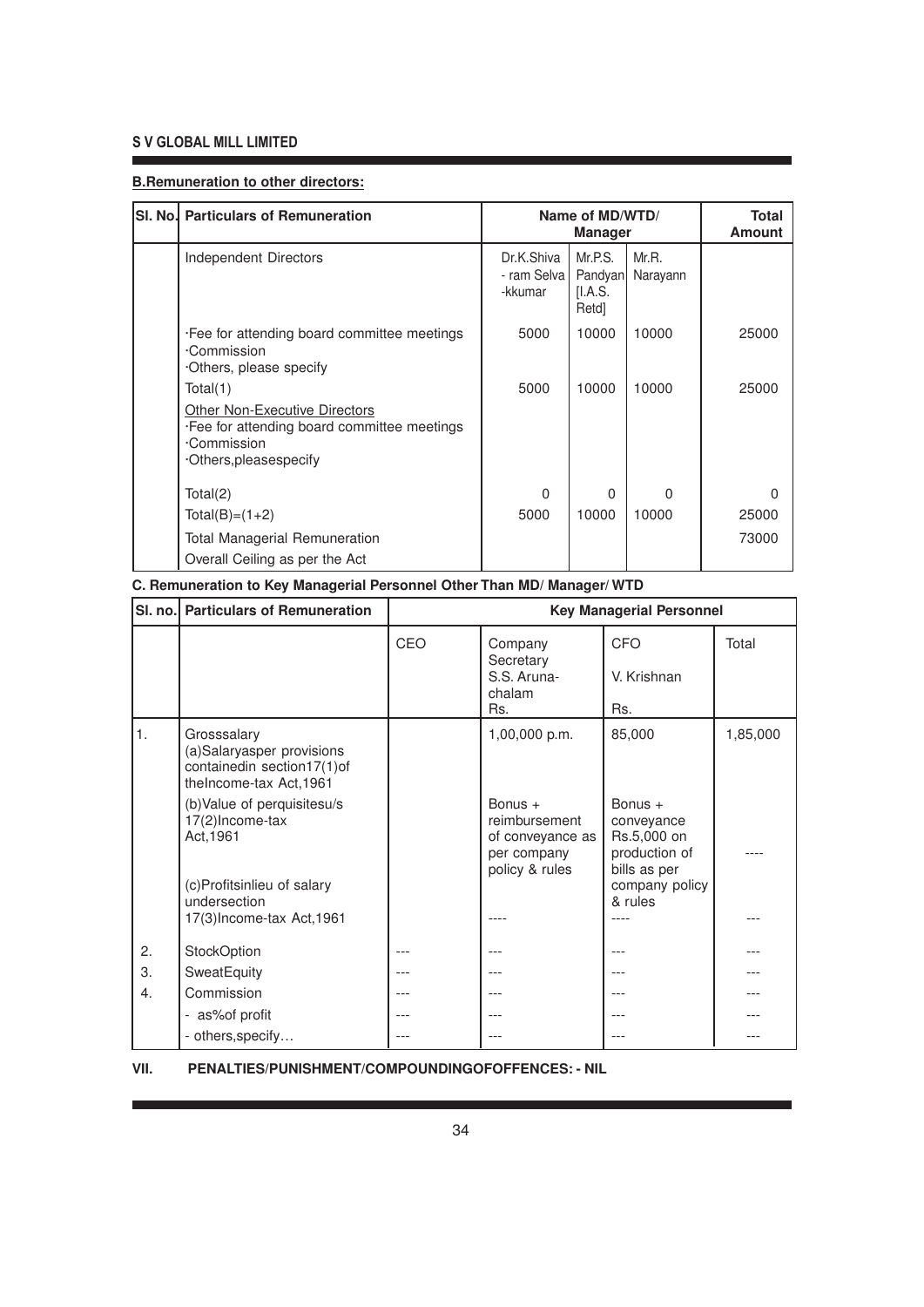### **INDEPENDENT AUDITOR'S REPORT TO THE MEMBERS OF S V Global Mill LIMITED**

#### **Report on the Financial Statements**

We have audited the accompanying financial statements of **S V Global Mill Limited** ("the Company"), which comprise the Balance Sheet as at 31<sup>st</sup> March, 2015, the Statement of Profit and Loss, the Cash Flow Statement for the year then ended, and a summary of the significant accounting policies and other explanatory information.

### **Management's Responsibility for the Financial Statements**

The Company's Board of Directors is responsible for the matters stated in Section 134(5) of the Companies Act, 2013 ("the Act") with respect to the preparation of these financial statements that give a true and fair view of the financial position, financial performance and cash flows of the Company in accordance with the accounting principles generally accepted in India, including the Accounting Standards specified under Section 133 of the Act, read with Rule 7 of the Companies (Accounts) Rules, 2014. This responsibility also includes maintenance of adequate accounting records in accordance with the provisions of the Act for safeguarding the assets of the Company and for preventing and detecting frauds and other irregularities; selection and application of appropriate accounting policies; making judgments and estimates that are reasonable and prudent; and design, implementation and maintenance of adequate internal financial controls, that were operating effectively for ensuring the accuracy and completeness of the accounting records, relevant to the preparation and presentation of the financial statements that give a true and fair view and are free from material misstatement, whether due to fraud or error.

#### **Auditor's Responsibility**

Our responsibility is to express an opinion on these financial statements based on our audit.

We have taken into account the provisions of the Act, the accounting and auditing standards and matters which are required to be included in the audit report under the provisions of the Act and the Rules made there under.

We conducted our audit in accordance with the Standards on Auditing specified under Section 143(10) of the Act. Those Standards require that we comply with ethical requirements and plan and perform the audit to obtain reasonable assurance about whether the financial statements are free from material misstatement.

An audit involves performing procedures to obtain audit evidence about the amounts and the disclosures in the financial statements. The procedures selected depend on the auditor's judgment, including the assessment of the risks of material misstatement of the financial statements, whether due to fraud or error. In making those risk assessments, the auditor considers internal financial control relevant to the Company's preparation of the financial statements that give a true and fair view in order to design audit procedures that are appropriate in the circumstances, but not for the purpose of expressing an opinion on whether the Company has in place an adequate internal financial controls system over financial reporting and the operating effectiveness of such controls. An audit also includes evaluating the appropriateness of the accounting policies used and the reasonableness of the accounting estimates made by the Company's Directors, as well as evaluating the overall presentation of the financial statements.

We believe that the audit evidence we have obtained is sufficient and appropriate to provide a basis for our audit opinion on the financial statements.

### **Opinion**

In our opinion and to the best of our information and according to the explanations given to us, the aforesaid financial statements give the information required by the Act in the manner so required and give a true and fair view in conformity with the accounting principles generally accepted in India, of the state of affairs of the Company as at 31st March, 2015, and its profits and its cash flows for the year ended on that date.

#### **Report on Other Legal and Regulatory Requirements**

- 1. As required by the Companies (Auditor's Report) Order, 2015 ("the Order") issued by the Central Government of India in terms of sub-section 11 of section 143 of the Act, we give in the Annexure a statement on the matters specified in paragraphs 3 and 4 of the Order.
- 2. As required by Section 143 (3) of the Act, we report that:
	- We have sought and obtained all the information and explanations which to the best of our knowledge and belief were necessary for the purpose of our audit.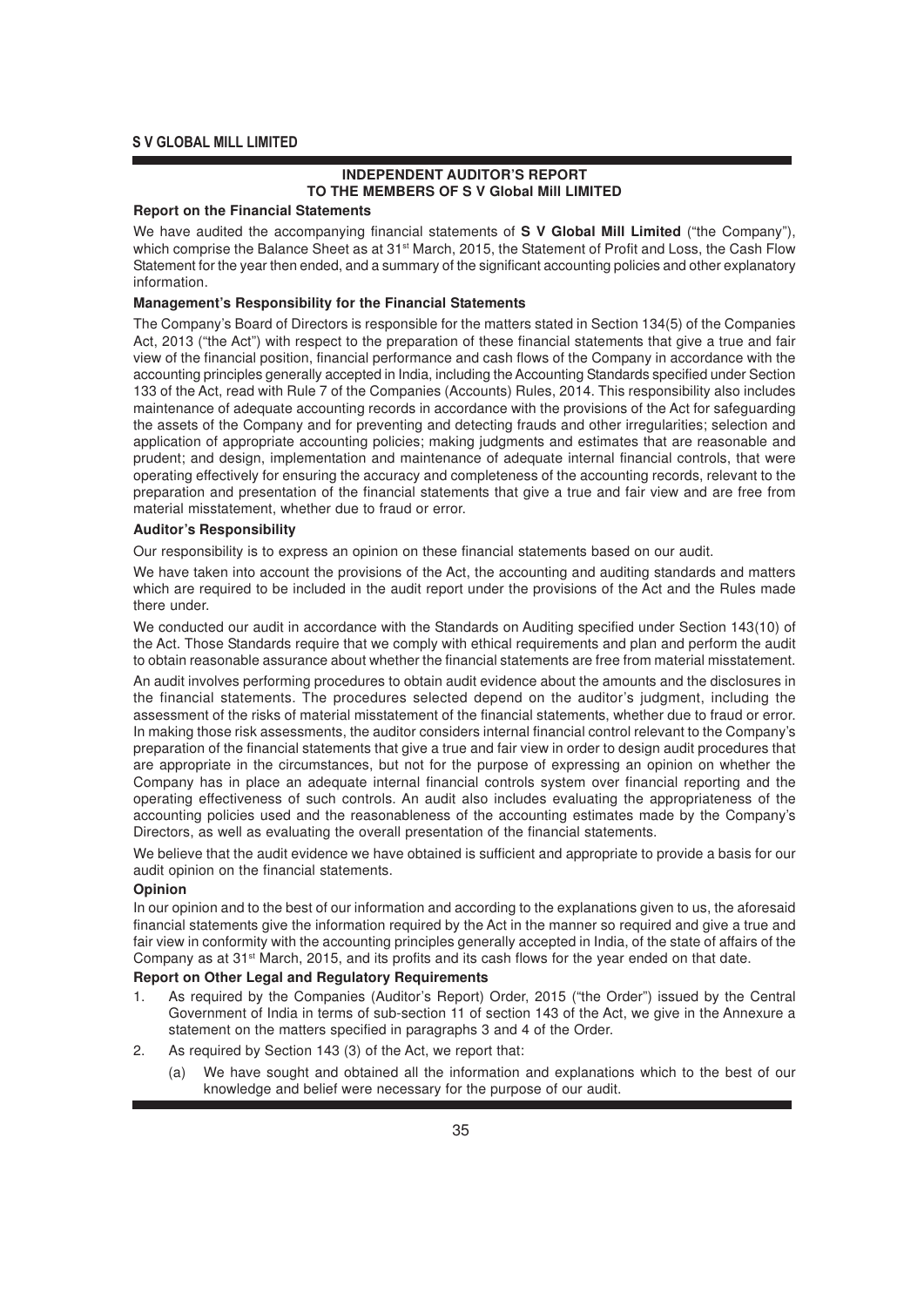- (b) In our opinion, proper books of account as required by law have been kept by the Company so far as it appears from our examination of those books.
- (c) The Balance Sheet, the Statement of Profit and Loss, and the Cash Flow Statement dealt with by this Report are in agreement with the books of account.
- (d) In our opinion, the aforesaid financial statements comply with the Accounting Standards specified under Section 133 of the Act, read with Rule 7 of the Companies (Accounts) Rules, 2014.
- (e) On the basis of the written representations received from the directors as on  $31<sup>st</sup>$  March, 2015 and taken on record by the Board of Directors, none of the directors is disqualified as on  $31<sup>st</sup>$ March, 2015 from being appointed as a director in terms of Section 164 (2) of the Act.
- (f) With respect to the other matters to be included in the Auditor's Report in accordance with Rule 11 of the Companies (Audit and Auditors) Rules, 2014, in our opinion and to the best of our information and according to the explanations given to us:
- i. The Company has disclosed the impact of pending litigation on its financial position in its financial statements (where ascertainable) – Refer Note 18 (9) to the financial statements.
- ii. There are no material foreseeable losses requiring provision under law or accounting standards with respect to long-term contracts including derivative contracts.
- iii. There are no amounts which are required to be transferred to the Investor Education and Protection Fund by the Company.

For **M Kuppuswamy PSG & CO LLP** Chartered Accountants Firm Regn. No. 001616S

**Place : Chennai** Date : May 27, 2015 **Partner** Partner **Partner** Partner **Partner** 

(S/d)<br>M. K. KRISHNAN M. No. 020116

### **ANNEXURE TO THE AUDITOR'S REPORT**

Annexure referred to in our report of even date to the members of S V GLOBAL MILL LIMITED on the accounts for the year ended March 31, 2015

- **(i) (a) The Company has maintained proper records showing full particulars including quantitative details and situation of fixed assets.**
	- **(b) The Fixed assets have been physically verified by the Management during the year in accordance with a program of verification, which in our opinion provides for physical verification of the Fixed Assets at reasonable intervals. According to the information and explanations given to us, no material discrepancies were noticed on such verification.**
- (ii) (a) The inventories have been physically verified by the management during the year in accordance with a program of verification, which in our opinion provides for such physical verification at reasonable intervals.
	- (b) The procedures of physical verification of inventory carried out by the management are reasonable and adequate in relation to the size of the company and the nature of its business.
	- (c) The company is maintaining proper records of inventory and no material discrepancies were noticed on physical verification.
- (iii) The company has not granted any loans, secured or unsecured, to any companies, firms or other parties covered in the register maintained under section 189 of the Companies Act, 2013. However the company has placed a Deposit with a company covered in the register maintained under section 189 of the Companies Act, 2013. The receipt of the principal and interest are regular and there are no overdue amounts.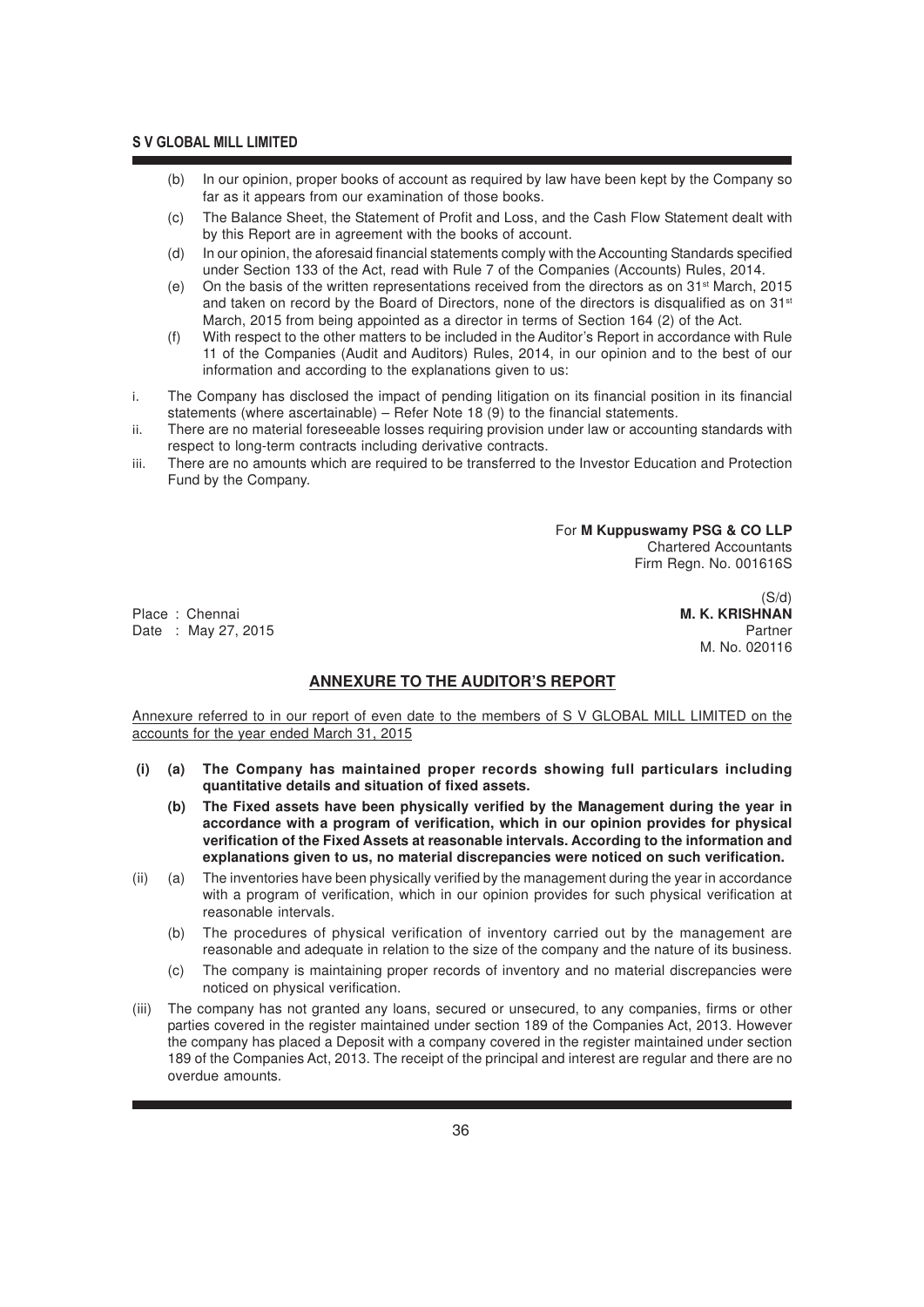- (iv) In our opinion and according to the information and explanations given to us, there is an adequate internal control system commensurate with the size of the company and nature of its business with regard to purchase of inventory and fixed assets. The company's operations during the year did not involve any sale of goods and services. During the course of audit, we have not observed any continuing failure to correct major weaknesses in the internal control systems.
- (v) According to the information and explanations given to us, the company has not accepted any deposits from the public. Therefore, the provisions of clause 3(v) of the Order are not applicable to the company.
- (vi) The Company has no manufacturing activity. Accordingly, in our opinion clause 4 (vi) of the Order is not applicable.
- (vii) a) The Company has been generally regular in depositing undisputed statutory dues, wherever applicable, including Provident Fund, Employees State Insurance, Income Tax, Sales Tax, Wealth Tax, Service Tax, and Municipal Profession Tax with the appropriate authorities. According to the information and explanations given to us, no undisputed amounts payable in respect of the above statutory dues is outstanding as at  $31<sup>st</sup>$  March 2015 for a period of more than six months from the date they became payable.
	- b) According to the information and explanation given to us, there are no dues of income tax, sale tax, wealth tax, service tax, customs duty, excise duty, value added tax and cess which have not been deposited on account of disputes.
	- c) According to the information and explanations given to us, there are no amounts required to be transferred to Investor Education and Protection Fund in accordance with the relevant provisions of the Companies Act, 1956 and the rules made thereunder.
- (viii) There are no accumulated losses at the end of the current financial year. The company has not incurred cash losses during the current financial year, but incurred cash losses in the immediately preceding year.
- (ix) In our opinion and according to the information and explanations given to us, the company did not have any dues to financial institutions / banks or debenture holders. Accordingly, clause 4 (ix) of the Order is not applicable.
- (x) In our opinion and according to the information and explanations given to us, the company has not given any guarantee for loans taken by others from bank or financial institutions. Accordingly, clause 4 (x) of the Order is not applicable.
- (xi) According to the information and explanations given to us no term loans have been obtained during the year. Accordingly, clause 4 (xi) of the Order is not applicable.
- (xii) Based on the audit procedures performed for the purpose of reporting the true and fair view of the financial statements and as per information and explanations given to us, no fraud on or by the company has been noticed or reported during year.

For **M Kuppuswamy PSG & CO LLP** Chartered Accountants Firm Regn. No. 001616S

> (S/d.)<br>M. K. KRISHNAN M. No. 020116

Date : May 27, 2015 Place : Chennai Partner Partner Partner Partner Partner Partner Partner Partner Partner

.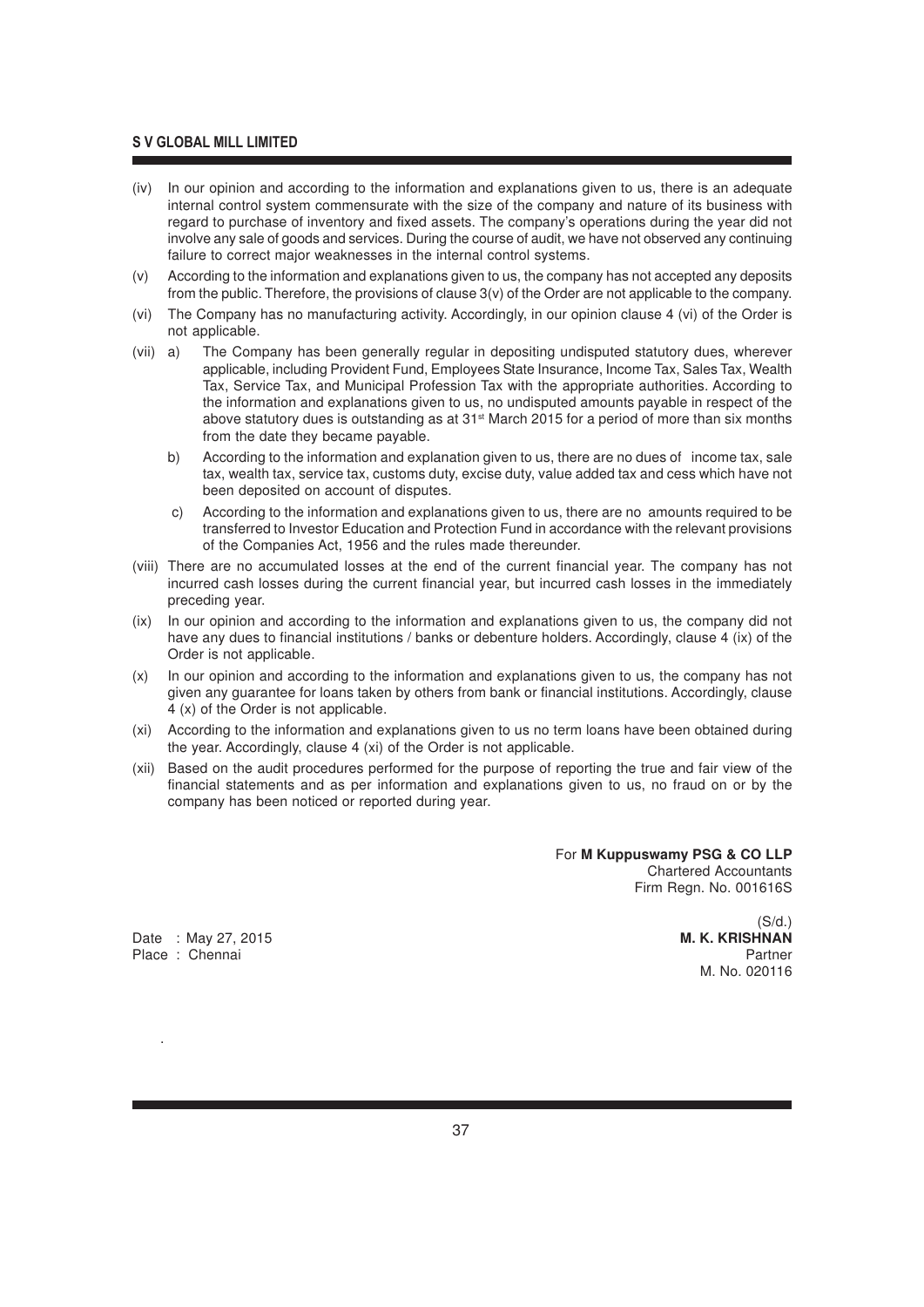### **BALANCE SHEET AS AT 31st MARCH, 2015**

|                                                                 |                                                                                                                     |                                                      |                                           | (Amount in Rupees)                             |
|-----------------------------------------------------------------|---------------------------------------------------------------------------------------------------------------------|------------------------------------------------------|-------------------------------------------|------------------------------------------------|
|                                                                 |                                                                                                                     | Note No.                                             | As at 31st<br><b>March 2015</b>           | As at 31st<br><b>March 2014</b>                |
|                                                                 | <b>1. EQUITY AND LIABILITIES</b><br>(1) Shareholders funds                                                          |                                                      |                                           |                                                |
|                                                                 | <b>Share Capital</b><br>(a)<br>Reserves & Surplus<br>(b)                                                            | 2<br>3                                               | 231,305,630<br>1,472,231,063              | 231,305,630<br>127,539,478                     |
|                                                                 | (2) Non Current Liabilities<br>(a) Long Term Borrowings<br>Deferred Tax Liability<br>(b)                            | 4<br>5                                               | 5,910,784                                 | 4,262,319<br>24,042                            |
|                                                                 | (3) Current Liabilities<br><b>Other Current Liabilities</b><br>(a)                                                  | 6                                                    | 92,187,295                                | 2,208,422                                      |
|                                                                 | <b>Total</b>                                                                                                        |                                                      | 1,801,634,772                             | 365,339,891                                    |
| <b>ASSETS</b>                                                   |                                                                                                                     |                                                      |                                           |                                                |
|                                                                 | (1) Non - Current Assets<br><b>Fixed assets</b><br>(a)<br>Tangible assets<br>Capital work-in-progress               | 7                                                    | 28,069,975<br>13,059.217                  | 30,336,734                                     |
|                                                                 | Non Current Investment<br>(b)<br>Long Term - Trade (Unquoted)<br>(c)<br>Long term Loans & Advances                  | 8<br>9                                               | 1,000<br>548,419,601                      | 1,000<br>218,419,601                           |
| (2)                                                             | <b>Current Assets</b><br>Inventories<br>(a)<br>Cash & cash equivalents<br>(b)<br><b>Other Current Assets</b><br>(c) | 10<br>11<br>12                                       | 91,313,239<br>55,484,237<br>1,065,287,503 | 91,313,239<br>25,040,181<br>229,136            |
|                                                                 | <b>Total</b>                                                                                                        |                                                      | 1,801,634,772                             | 365,339,891                                    |
|                                                                 | Notes and Accounting Policies forming part of<br>financial statements                                               | 1 to 18                                              |                                           |                                                |
|                                                                 | As per our report attached of even date                                                                             |                                                      |                                           |                                                |
|                                                                 | For M.KUPPUSWAMY PSG & CO LLP<br><b>Chartered Accountants</b><br><b>FRN: 001616S</b>                                |                                                      |                                           |                                                |
| <b>M.K. KRISHNAN</b><br><b>Partner</b><br>Membership No: 020116 |                                                                                                                     | <b>M.ETHIRAJ</b><br>Chairman                         |                                           | <b>E.SHANMUGAM</b><br><b>Managing Director</b> |
|                                                                 | <b>Place: Chennai</b><br>Date: 27.05.2015                                                                           | <b>V. KRISHNAN</b><br><b>Chief Financial Officer</b> |                                           | <b>S.S. ARUNACHALAM</b><br><b>Secretary</b>    |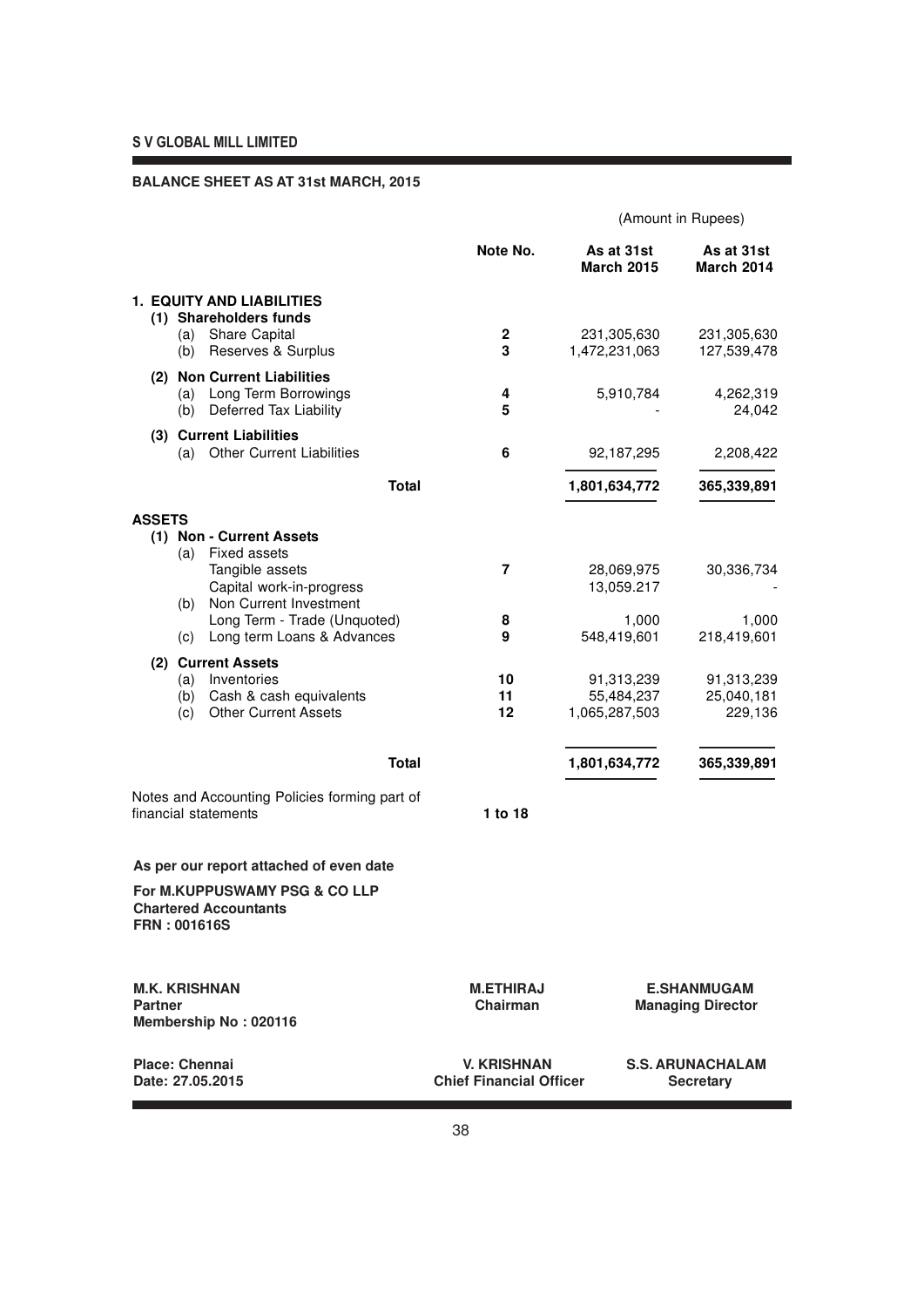### **STATEMENT OF PROFIT AND LOSS FOR THE YEAR ENDED 31st MARCH 2015**

(Amount in Rupees)

| <b>Particulars</b>                                                                              | Note No.                   | For the year<br>ended 31st<br><b>March 2015</b> | For the year<br>ended 31st<br><b>March 2014</b> |
|-------------------------------------------------------------------------------------------------|----------------------------|-------------------------------------------------|-------------------------------------------------|
| <b>INCOME</b><br>Revenue from Operations<br>Other Income                                        | 13                         | 1,458,871,232                                   | 1,127,628                                       |
| <b>Total</b>                                                                                    |                            | 1,458,871,232                                   | 1,127,628                                       |
| <b>EXPENSES</b>                                                                                 |                            |                                                 |                                                 |
| <b>Employee Benefits Expenses</b><br>(a)<br>Depreciation<br>(b)<br><b>Other Expenses</b><br>(c) | 14<br>$\overline{7}$<br>15 | 4,341,714<br>2,432,961<br>18,400,120            | 2,258,484<br>572,358<br>6,882,531               |
| <b>Total</b>                                                                                    |                            | 25, 174, 795                                    | 9,713,373                                       |
| <b>Profit / Loss Before Tax</b><br><b>Tax Expenses</b>                                          |                            | 1,433,696,437                                   | (8,585,745)                                     |
| <b>Current Tax</b><br>Deferred Tax<br>Profit / (Loss) for the year                              | 16                         | 1,555,872<br>(24, 042)<br>1,432,164,607         | 24,042<br>(8,609,787)                           |
| Earnings Per equity share of Rs.5/- each<br>$(1)$ Basic<br>(2) Diluted                          | 17                         | 60.248<br>60.248                                | (0.386)<br>(0.386)                              |

**As per our report attached of even date**

**For M.KUPPUSWAMY PSG & CO LLP Chartered Accountants FRN : 001616S**

**M.K. KRISHNAN M.ETHIRAJ E.SHANMUGAM Membership No : 020116**

**Managing Director** 

**Place: Chennai V. KRISHNAN S.S. ARUNACHALAM**<br> **Date: 27.05.2015 Chief Financial Officer Secretary** 

**Chief Financial Officer Secretary**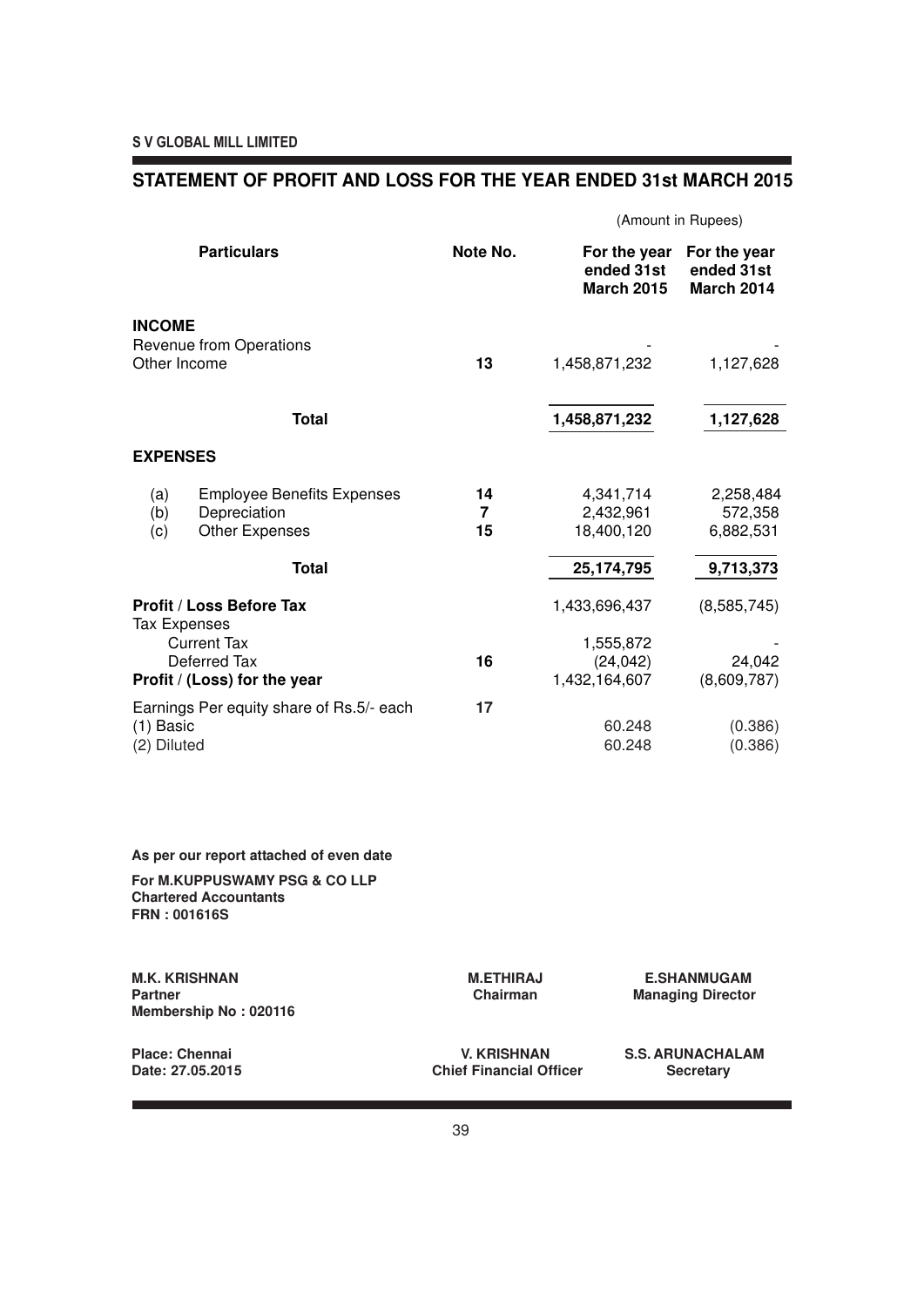### **STATEMENT OF CASH FLOWS FOR THE YEAR ENDED 31st MARCH 2015.**

|   |                                                             | (Amount in Rupees)             |                                |  |
|---|-------------------------------------------------------------|--------------------------------|--------------------------------|--|
|   |                                                             | <b>Year Ended</b><br>31.3.2015 | <b>Year Ended</b><br>31.3.2014 |  |
| A | <b>CASH FLOW FROM OPERATING ACTIVITIES</b>                  |                                |                                |  |
|   | Net Profit/loss for the year<br>Adjustment for:             | 1,433,696,437                  | (8,585,745)                    |  |
|   | Depreciation                                                | 2,432,961                      | 572,358                        |  |
|   | Interest income                                             | (32, 572, 005)                 | (160, 328)                     |  |
|   | Surplus on acquisition of land by Karnataka Govt            | (1,425,537,961)                |                                |  |
|   | Operating Income /(loss) before working capital changes     | (21,980,568)                   | (8, 173, 715)                  |  |
|   | Increase/Decrease in Other Current Liabilities for expenses | 2,505,851                      | (2,706,498)                    |  |
|   | Income tax (TDS)                                            | (3,647,507)                    |                                |  |
|   | Net Cash from operating activities<br>A                     | (23, 122, 224)                 | (10, 880, 213)                 |  |
| в | <b>CASH FLOW FROM INVESTING ACTIVITIES</b>                  |                                |                                |  |
|   | Additions to Fixed assets                                   | (252, 655)                     |                                |  |
|   | Additions to Capital work in progress                       | (13,059,217)                   |                                |  |
|   | Increase/Decrease in Loans and advances                     | (330,000,000)                  | 31,500,000                     |  |
|   | Received on acquisition of land by Karnataka Govt           | 701,324,574                    |                                |  |
|   | Increase in Other Current Assets                            | (336, 458, 164)                | (52, 378)                      |  |
|   | <b>Interest Receipts</b>                                    | 30,363,277                     | 160,328                        |  |
|   | Net cash from investing activities<br>B                     | 51,917,815                     | 31,607,950                     |  |
| C | <b>CASH FLOW FROM FINANCING ACTIVITIES</b>                  |                                |                                |  |
|   | Increase in Long Term Borrowings                            | 1,648,465                      | 4,262,319                      |  |
|   | Net cash used in financing activities<br>C                  | 1,648,465                      | 4,262,319                      |  |
|   | Total Increase/ (Decrease) in cash and cash equivalents     |                                |                                |  |
|   | during the year $(A+B+C)$                                   | 30,444,056                     | 24,990,056                     |  |
|   | Cash and cash equivalents at the beginning of the year      | 25,040,181                     | 50,125                         |  |
|   | Cash and cash equivalents at the end of the year            | 55,484,237                     | 25,040,181                     |  |

**As per our report attached of even date**

**For M.KUPPUSWAMY PSG & CO LLP Chartered Accountants FRN : 001616S**

| <b>M.K. KRISHNAN</b><br><b>Partner</b><br>Membership No: 020116 | <b>M.ETHIRAJ</b><br>Chairman                         | <b>E.SHANMUGAM</b><br><b>Managing Director</b> |
|-----------------------------------------------------------------|------------------------------------------------------|------------------------------------------------|
| <b>Place: Chennai</b><br>Date: 27.05.2015                       | <b>V. KRISHNAN</b><br><b>Chief Financial Officer</b> | <b>S.S. ARUNACHALAM</b><br><b>Secretary</b>    |
|                                                                 |                                                      |                                                |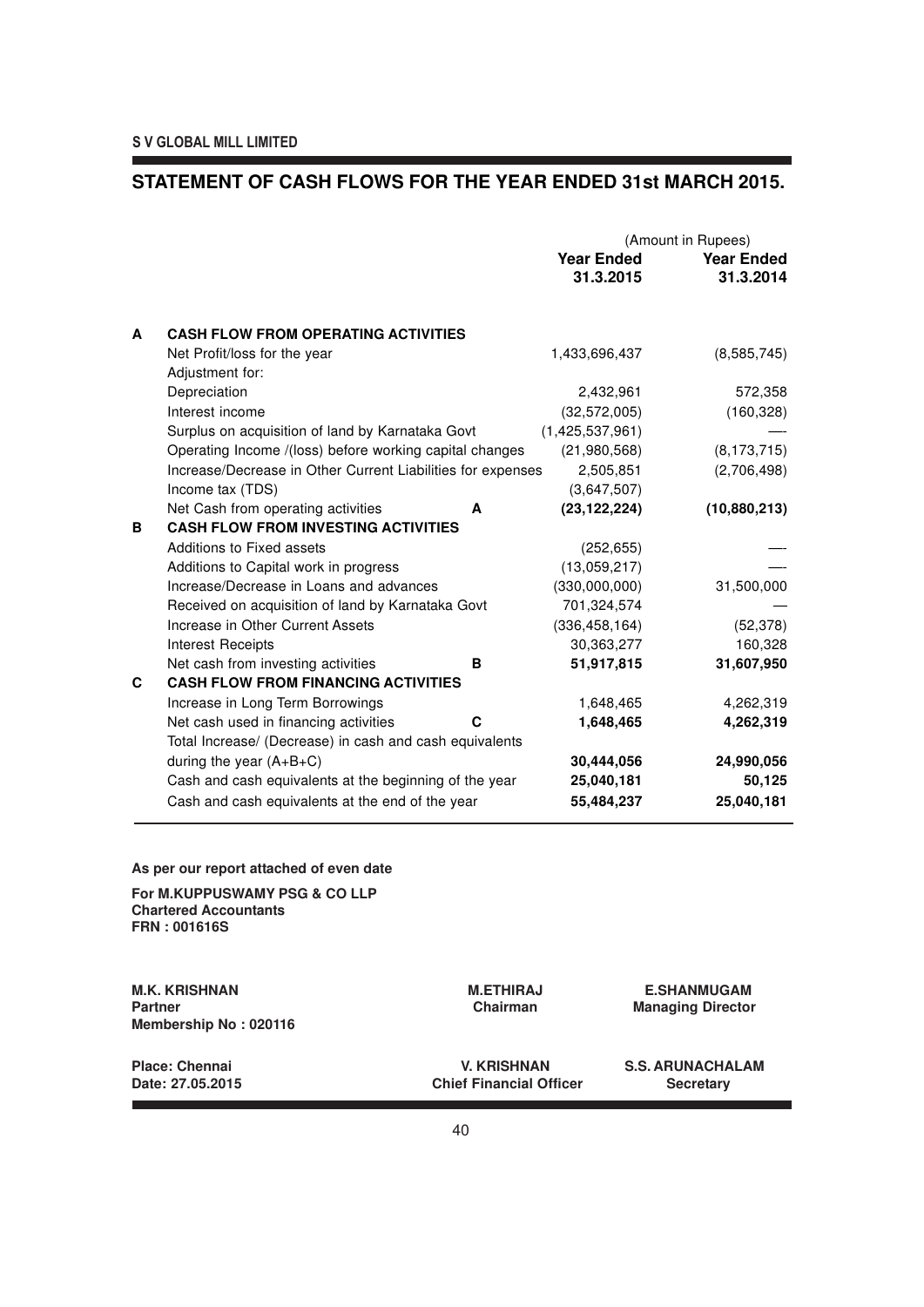#### **Notes forming part of the Financial Statements for the year ended 31st March 2015**

### **NOTE:1. SIGNIFICANT ACCOUNTING POLICIES**

### **1. BASIS OF PREPARATION OF FINANCIAL STATEMENTS**

The financial statements are prepared under the historical cost convention on accrual basis, in accordance with Generally Accepted Accounting Principles and the applicable Accounting Standards notified under section 133 of the Companies Act, 2013 read together with Rule 7 of the Companies (Accounts) Rules, 2014 in the principles of a going concern. The accounting policies adopted in the preparation of the financial statements are consistent with those of the previous year.

### **2. USE OF ESTIMATES**

The preparation of financial statements requires estimates and assumption to be made that affect the reported amount of assets and liabilities on the date of the financial statements and the reported amount of revenues and expenses during the reporting period. Although these estimates are based on the management's best knowledge of current events and actions, uncertainty about these assumptions and estimates could result in the outcomes, requiring a material adjustment in the carrying amounts of assets or liabilities in the future periods. Difference between the actual results and estimates are recognized in the period in which the results are known or materialized.

### **3. INVENTORIES**

Land and Buildings held as Stock-in-Trade for Property Development are stated at lower of cost and net realizable value.

### **4. REVENUE RECOGNITION**

Revenue is recognized to the extent that it is probable that economic benefits will flow to the company and the revenue can be reliably measured. Sales and other income are accounted on accrual basis. Revenue from sale of goods is recognized when significant risks and rewards of ownership are transferred to the customers. Dividend income is recognized when the right to receive the same is established. Interest income is recognized on a time proportion basis taking into account the amount outstanding and the applicable interest rate.

### **5. FIXED ASSETS AND DEPRECIATION**

- i. Fixed Assets are stated at cost (net of CENVAT / TNVAT wherever applicable) inclusive of expenses directly relating to bringing the asset to its working condition for the intended use, less accumulated depreciation. Interest on borrowing utilized for acquisition of fixed assets is capitalized and considered as cost of the asset concerned if capitalization criteria are met.
- ii. Depreciation is provided on Written Down Value method in accordance with Schedule II of the Companies Act, 2013.

### **6. INVESTMENTS**

Long term investments are stated at cost. Diminution in the value of investments other than temporary in nature is provided for.

### **7. BORROWING COSTS**

Borrowing costs attributable to the acquisition, construction or production of qualifying assets are capitalized as a part of the cost of such assets up-to the date when such assets are ready for intended use. Other borrowing costs are charged as an expense in the year in which they are incurred.

### **8. SEGMENT REPORTING**

Property development is the main business of this company and this is the only reportable segment.

### **9. LEASES**

Leases in which the company does not transfer substantially all the risks and benefits of ownership of the asset are classified as operating leases. Lease rental received in respect of operating lease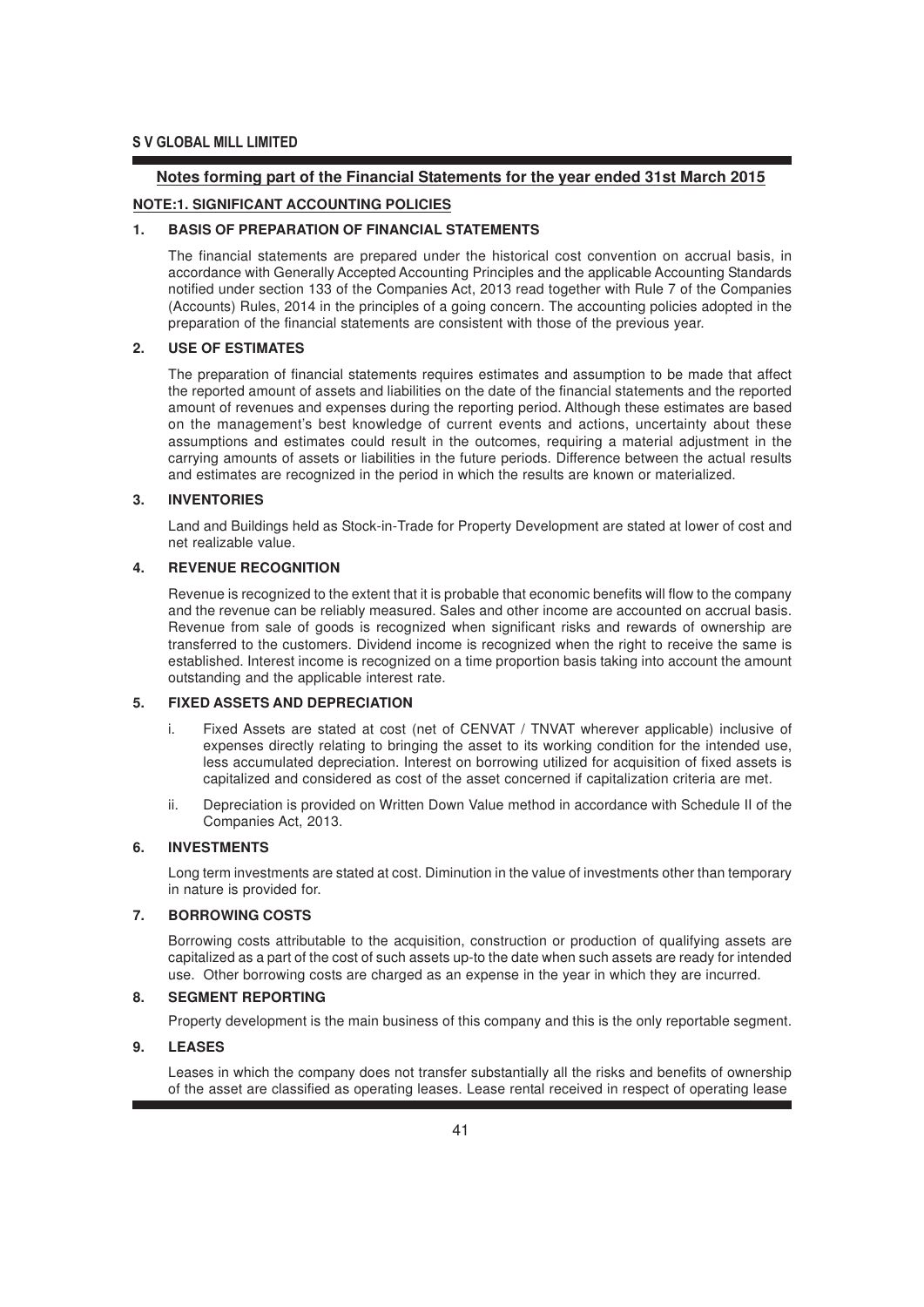arrangements are recognized as income in the Statement of Profit and Loss on a straight line basis over the lease term.

#### **10. TAXES ON INCOME**

Provision for current tax is made after taking into consideration benefits admissible under the provisions of the Income Tax Act, 1961. Deferred tax resulting from "timing difference" between taxable and accounting income is accounted for using the tax rates and laws that are enacted or substantively enacted as on the Balance Sheet date. Deferred tax asset is recognized and carried forward only to the extent that there is a reasonable certainty that the asset will be realised in the future. In situations where the company has unabsorbed depreciation or carried forward losses for tax purposes, deferred tax assets are recognized only if there is a virtual certainty supported by convincing evidence that they can be realized against future taxable profits.

At each reporting date, the company re-assesses unrecognized deferred tax assets. It recognizes unrecognized deferred tax asset to the extent that it has become reasonably certain or virtually certain, as the case may be, that sufficient future taxable income will be available against which such deferred tax assets can be realized.

The carrying amount of deferred tax assets are reviewed at each reporting date. The company writesdown the carrying amount of deferred tax asset to the extent that it is no longer reasonably certain or virtually certain, as the case may be, that sufficient future taxable income will be available against which deferred tax asset can be realized. Any such write-down is reversed to the extent that it becomes reasonably certain or virtually certain, as the case may be, that sufficient future taxable income will be available

Deferred tax assets and deferred tax liabilities are offset, if a legally enforceable right exists to set-off current tax assets against current tax liabilities and the deferred tax assets.

#### **11. MAT CREDIT**

Minimum alternate tax (MAT) payable in a year is charged to the statement of profit and loss as current tax. The company recognizes MAT credit available as an asset only to the extent that there is convincing evidence that the company will pay normal income tax during the specified period, i.e., the period for which MAT credit is allowed to be carried forward. In the year in which the company recognizes MAT credit as an asset in accordance with the Guidance Note on Accounting for Credit Available in respect of Minimum Alternative Tax under the Income-tax Act, 1961, the said asset is created by way of credit to the statement of profit and loss and shown as "MAT Credit Entitlement." The company reviews the "MAT credit entitlement" asset at each reporting date and writes down the asset to the extent the company does not have convincing evidence that it will pay normal tax during the specified period.

### **12. EARNINGS PER SHARE**

Basic earnings per share are calculated by dividing the net profit or loss for the period attributable to equity shareholders (after deducting preference dividends and attributable taxes) by the weighted average number of equity shares outstanding during the period.

### **13. IMPAIRMENT OF ASSETS**

All assets other than inventories are reviewed for impairment at every balance sheet date for events or changes in circumstances that indicate that the carrying amount may not be recoverable. There is no impairment loss during the year.

### **14. PROVISION AND CONTINGENCIES**

Provisions involving substantial degree of estimation in measurement are recognized when there is a present obligation as a result of past events and it is probable that there will be an outflow of resources and a reliable estimate can be made of the amount of the obligation. Contingent liabilities are not recognized but disclosed in the notes. Contingent assets are neither recognized nor disclosed in the financial statements.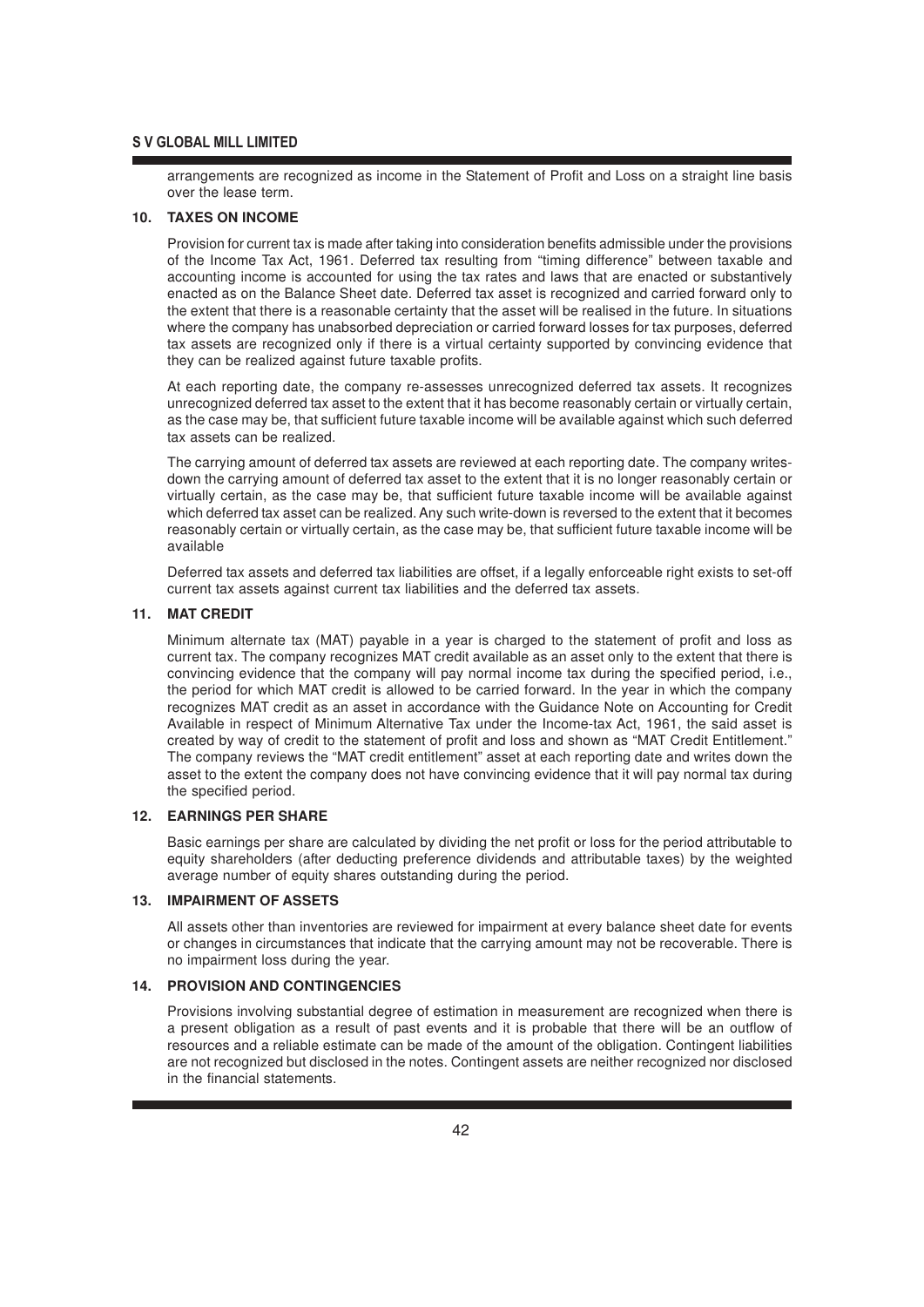### **Note 2: Share Capital**

|            | <b>Particulars</b>                                                                                   | As at 31st<br><b>March 2015</b><br>Rs. | As at 31st<br><b>March 2014</b><br>Rs. |
|------------|------------------------------------------------------------------------------------------------------|----------------------------------------|----------------------------------------|
| (i)<br>(a) | Authorised<br>2,240,000 Equity shares of Rs.5/- each                                                 | 112,000,000                            | 112,000,000                            |
| (b)        | 1,00,000 9.75% Cumulative Redeemable Preference<br>Shares of Rs. 5/- each                            | 500,000                                | 500,000                                |
| (c)        | 24,000,000 9.00% Cumulative Redeemable Preference<br>Shares of Rs. 5/- each                          | 120,000,000                            | 120,000,000                            |
|            |                                                                                                      | 232,500,000                            | 232,500,000                            |
| (ii)       | Issued, Subscribed and fully paid up<br>(a) 22,319,410 Equity shares of Rs.5 each with voting rights | 111,597,050                            | 111,597,050                            |
| (b)        | 39,200 9.75% Cumulative Redeemable Preference<br>Shares of Rs. 5/- each                              | 196,000                                | 196,000                                |
| (c)        | 23,902,516 9.00% Cumulative Redeemable Preference<br>Shares of Rs. 5/- each                          | 119,512,580                            | 119,512,580                            |
|            | <b>Total</b>                                                                                         | 231,305,630                            | 231.305.630                            |

(iii) The reconcilation of the number of shares outstanding is set out below:

|                                                           | As at 31st March 2015 |             | As at 31st March, 2014 |             |
|-----------------------------------------------------------|-----------------------|-------------|------------------------|-------------|
| <b>Particulars</b>                                        | <b>Number</b>         | Amount      | <b>Number</b>          | Amount      |
| Equity Shares outstanding at the<br>beginning of the year | 22,319,410            | 111,597,050 | 22,319,410             | 111,597,050 |
| Equity Shares Issued during the year                      |                       |             |                        |             |
| Bonus Equity Shares Issued during the year                |                       |             |                        |             |
| Equity Shares bought back during the year                 |                       |             |                        |             |
| Equity Shares outstanding at the end of the year          | 22,319,410            | 111,597,050 | 22,319,410             | 111,597,050 |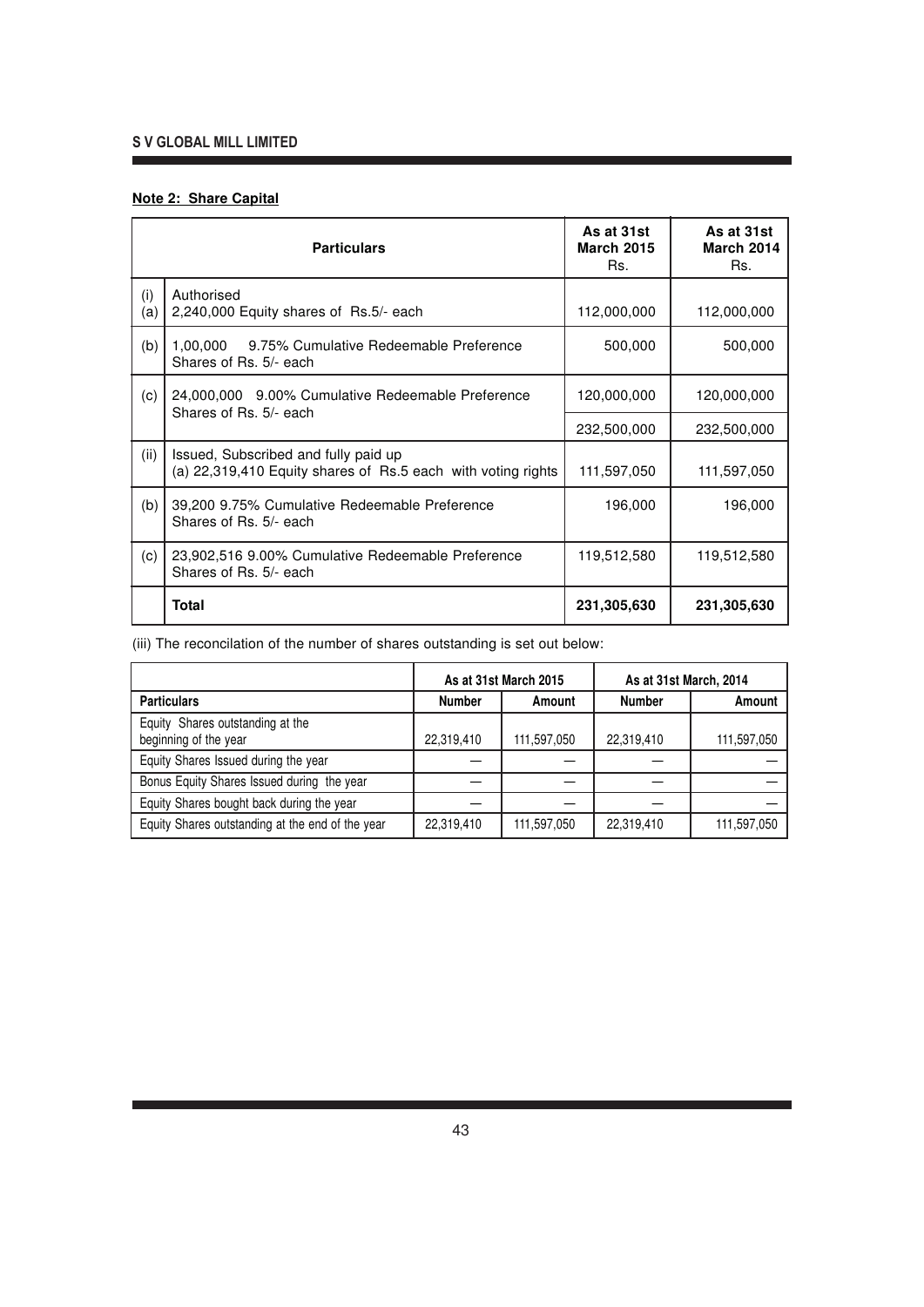|                                                           | As at 31st March 2015 |         | As at 31st March, 2014 |         |
|-----------------------------------------------------------|-----------------------|---------|------------------------|---------|
| <b>Particulars</b>                                        | <b>Number</b>         | Amount  | <b>Number</b>          | Amount  |
| 9.75% CRP Shares outstanding at the beginning of the year | 39,200                | 196,000 | 39,200                 | 196,000 |
| 9.75% CRP Shares Issued during the year                   |                       |         |                        |         |
| 9.75% Bonus CRP Shares Issued during the year             |                       |         |                        |         |
| 9.75% CRP Shares bought back during the year              |                       |         |                        |         |
| 9.75% CRP Shares outstanding at the end of the year       | 39,200                | 196,000 | 39.200                 | 196,000 |

9% Cumulative Redeemable Preference Shares:

|                                                        | As at 31st March 2015 |             |               | As at 31st March, 2014 |
|--------------------------------------------------------|-----------------------|-------------|---------------|------------------------|
| <b>Particulars</b>                                     | <b>Number</b>         | Amount      | <b>Number</b> | Amount                 |
| 9% CRP Shares outstanding at the beginning of the year | 23,902,516            | 119,512,580 | 23,902,516    | 119,512,580            |
| 9% CRP Shares Issued during the year                   |                       |             |               |                        |
| 9% Bonus CRP Shares Issued during the year             |                       |             |               |                        |
| 9% CRP Shares bought back during the year              |                       |             |               |                        |
| 9% CRP Shares outstanding at the end of the year       | 23,902,516            | 119,512,580 | 23,902,516    | 119,512,580            |

Terms/Rights attached to various classes of Shareholders

Equity Shareholders:

Every shareholder is entitled to such rights as to attend the meeting of the shareholders, to receive dividend distributed and also has a right in the residual interest in the assets of the company. Every shareholder is also entitled to right of inspection of documents as provided in the Companies Act, 2013. Preference Shareholders:

Every shareholder is entitled to the fixed rate of dividend (cumulative) as per the terms of issue, They are entitled to the capital in preference to the equity shareholders in case of liquidation.

### **Terms of Issue and redemption of Cumulative Redeemable Preference Shares: (CRPS)**

|                                                                                                                  | Rs.                    | Redeemable<br>on or before |
|------------------------------------------------------------------------------------------------------------------|------------------------|----------------------------|
| 39,200 (9.75%) CRPS of Rs.5 each issued on 02.06.2010<br>2,39,02,516 (9%) CRPS of Rs.5 each issued on 02.06.2010 | 196.000<br>119.512.580 | 30.06.2016<br>12.05.2015   |
|                                                                                                                  | 119,708,580            |                            |

The above CRPS were allotted in terms of the Scheme of Arrangement sanctioned by the Hon'ble High Court of Madras vide Order dated 22.04.2010

#### **(ii) Details of shares held by each shareholder holding more than 5% shares:**

| Class of shares / Name of shareholder                    | As at 31st March 2015    |                                         | As at 31st March, 2014   |                                           |
|----------------------------------------------------------|--------------------------|-----------------------------------------|--------------------------|-------------------------------------------|
|                                                          | Number of<br>shares held | % holding in<br>that class of<br>shares | Number of<br>shares held | $%$ holding in<br>that class<br>of shares |
| Equity shares with voting rights:                        |                          |                                         |                          |                                           |
| Mr.M.Ethirai                                             | 2,014,920                | 9.03%                                   | 2,014,920                | 9.03%                                     |
| Mr.E.Shanmugam                                           | 10,155,606               | 45.50%                                  | 10,155,606               | 45.50%                                    |
| <b>Cumulative Redeemable Preference Shares</b>           |                          |                                         |                          |                                           |
| 19.75% CRPS of Rs.5 each<br>The Thirumagal Mills Limited | 39,200                   | 100.00%                                 | 39.200                   | 100.00%                                   |
| 19.% CRPS of Rs.5 each<br>The Thirumagal Mills Limited   | 23,802,516               | 99.58%                                  | 23,802,516               | 99.58%                                    |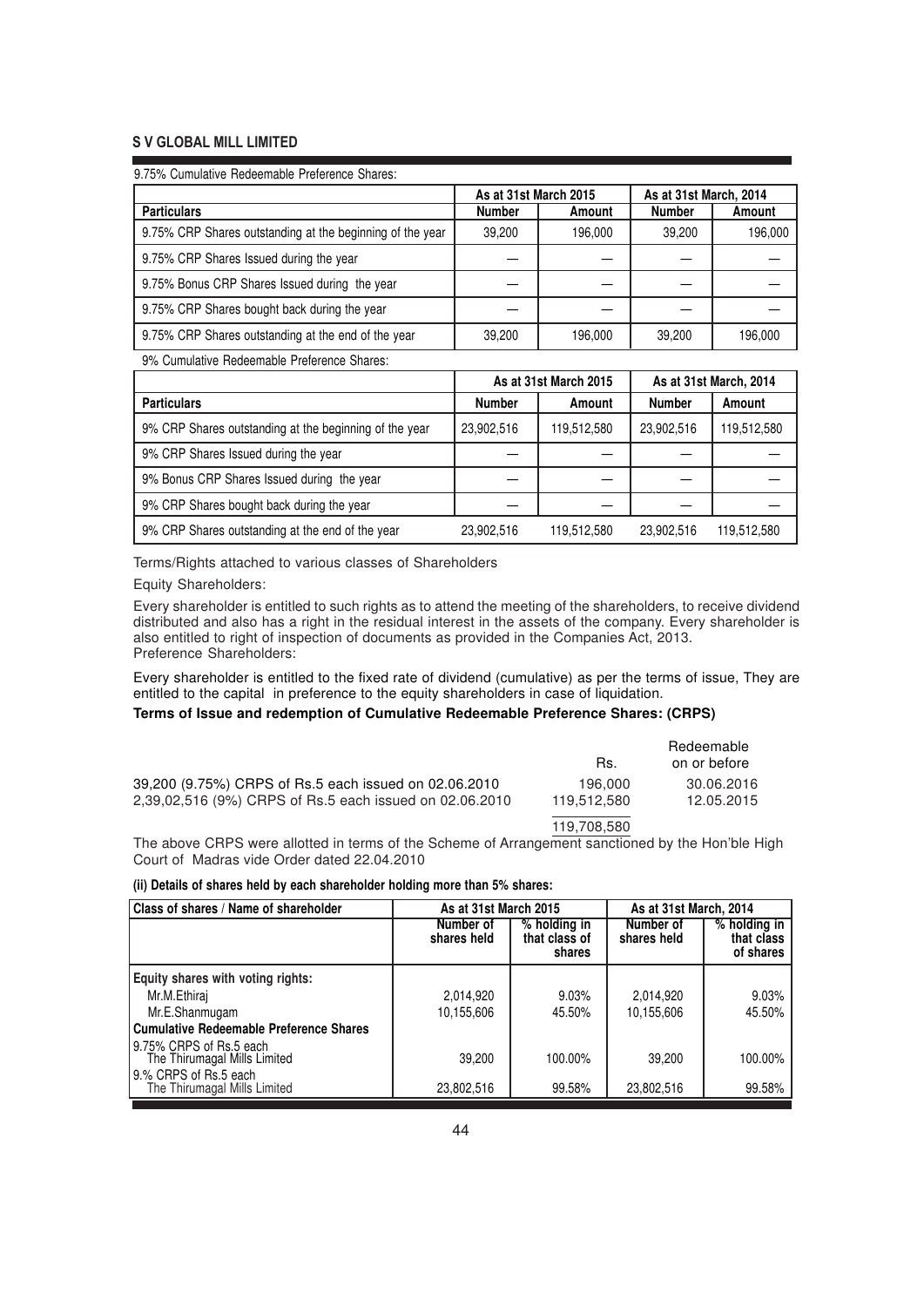### **Note 3. Reserves and Surplus**

| <b>Particulars</b>                                         | As at 31st March<br>2015<br>Rs. | As at 31st March<br>2014<br>Rs. |
|------------------------------------------------------------|---------------------------------|---------------------------------|
| Capital Reserve<br>(a)                                     | 144,517,565                     | 144,517,565                     |
| Surplus / (Deficit) in Statement of Profit and Loss<br>(b) |                                 |                                 |
| Opening balance                                            | (16,978,087)                    | (8,368,300)                     |
| Add:Profit/(Loss) for the year                             | 1,432,164,607                   | (8,609,787)                     |
|                                                            | 1,415,186,520                   | (16,978,087)                    |
| Less: Provision for Arrears of Preference Dividend         |                                 |                                 |
| (Ref note 18(5))                                           | 87,473,022                      |                                 |
| Closing balance                                            | 1,327,713,498                   | (16,978,087)                    |
| Total                                                      | 1,472,231,063                   | 127,539,478                     |

### **Note 4. Long Term Borrowings**

| <b>Particulars</b>                                                       | As at 31st March<br>2015<br>Rs. | As at 31st March<br>2014<br>Rs. |
|--------------------------------------------------------------------------|---------------------------------|---------------------------------|
| Loans and Advances from Related Parties<br>(Unsecured and interest free) | 59,10,784                       | 42,62,319                       |
| Total                                                                    | 59,10,784                       | 42,62,319                       |

### **Note 5. Deferred Tax Liability**

| <b>Particulars</b>                                                                                                       | As at 31st March<br>2015<br>Rs. | As at 31st March<br>2014<br>Rs. |
|--------------------------------------------------------------------------------------------------------------------------|---------------------------------|---------------------------------|
| Opening Balance - Deferred tax liability related<br>to Fixed assets<br>Add- (Deferred tax assets) Deferred tax liability | 24.042                          |                                 |
| related to Fixed assets                                                                                                  | (24, 042)                       | 24.042                          |
| <b>Closing Balance</b>                                                                                                   |                                 | 24.042                          |

### **Note 6. Other Current Liabilities**

| <b>Particulars</b>                                     | As at 31st March<br>2015<br>Rs. | As at 31st March<br>2014<br>Rs. |
|--------------------------------------------------------|---------------------------------|---------------------------------|
| Others - For expenses                                  | 4.714.273                       | 2,208,422                       |
| Dividend on Preference Shares Payable (ref note 18(5)) | 87,473,022                      |                                 |
| Total                                                  | 92,187,295                      | 2,208,422                       |

### **Note 8. Non Current Investment**

| <b>Particulars</b>                                                                                                                                                                            | As at 31st March<br>2015<br>Rs. | As at 31st March<br>2014<br>Rs. |
|-----------------------------------------------------------------------------------------------------------------------------------------------------------------------------------------------|---------------------------------|---------------------------------|
| <b>Investment in Equity Instruments</b><br><b>Unquoted and Valued at Cost</b><br>Adyar Property Holding Co Pvt Ltd<br>810 shares - Face value Rs.100 per share and paid up<br>Rs.65 per share | 1.000                           | 1.000                           |
| <b>Total</b>                                                                                                                                                                                  | 1.000                           | 1,000                           |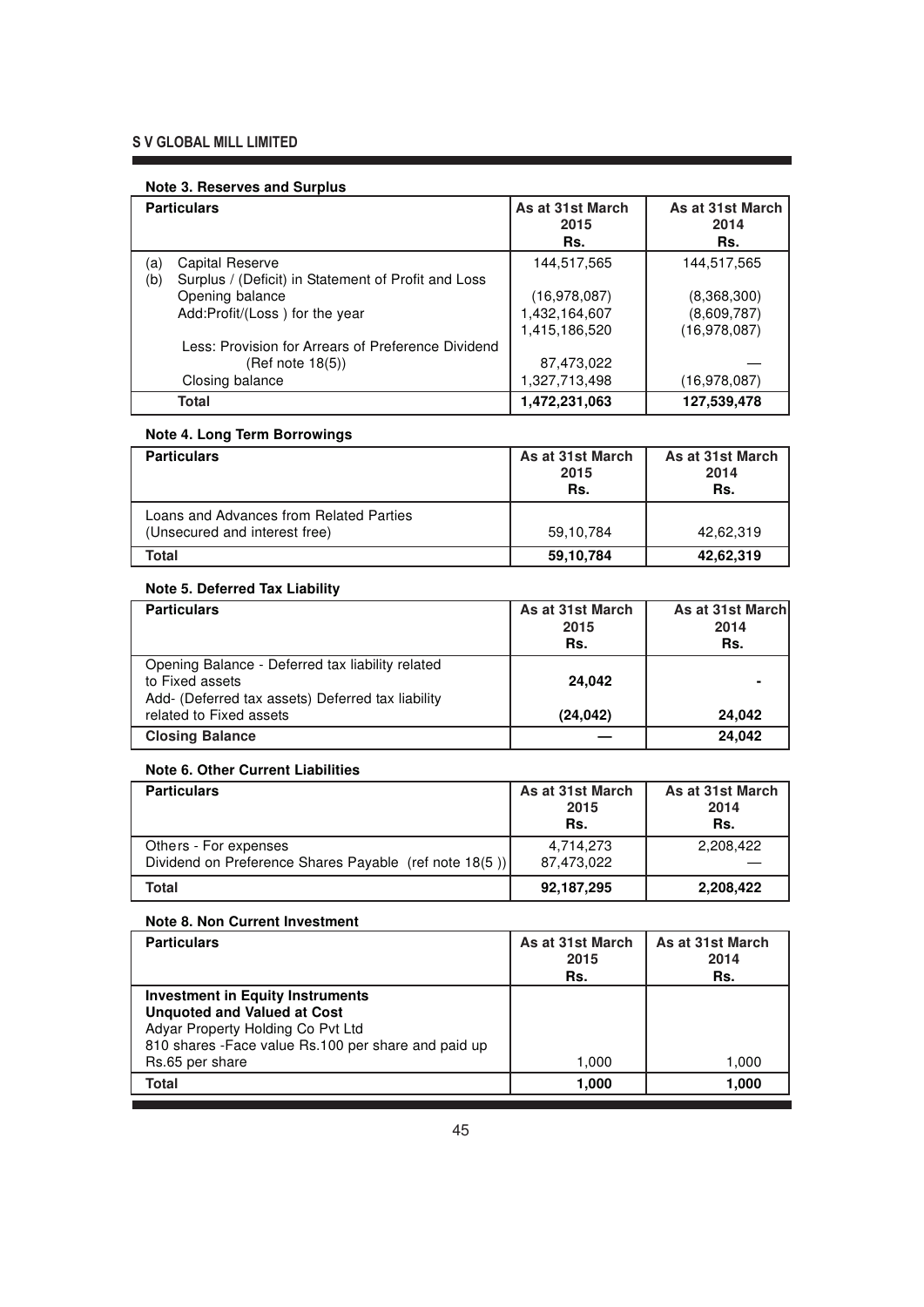| Sch. Il Depreciation for Financial Year 2014-2015 |                          |              |                          |              |                                |                     |                          |                  |                  |
|---------------------------------------------------|--------------------------|--------------|--------------------------|--------------|--------------------------------|---------------------|--------------------------|------------------|------------------|
| Note: 7                                           |                          |              |                          | FIXED ASSETS |                                |                     |                          |                  |                  |
|                                                   |                          | GROSS BLOCK  |                          |              |                                | <b>DEPRECIATION</b> |                          |                  | NET BLOCK        |
| <b>PARTICULARS</b>                                | As at                    | For the year |                          | As at        | As at                          | For the year        | As at                    | ಹ<br>As i        | As at            |
|                                                   | 31-03-2014               | Additions    | <b>Deletions</b>         | 31-03-2015   | $31 - 03 - 2014$               |                     | $31 - 03 - 2015$         | $31 - 03 - 2015$ | $31 - 03 - 2014$ |
| Land                                              | 25,065,036               |              | 86,453                   | 24,978,583   |                                |                     |                          | 24,978,583       | 25,065,036       |
| Building                                          | 524<br>4.902             |              |                          | 4,902,524    | 1,438,927                      | 1,169,047           | 2,607,974                | 2,294,550        | 3,463,597        |
| Plant & Machinery                                 | 551<br>503               |              |                          | 509,651      | 284,899                        | 199,269             | 484,168                  | 25,483           | 224,752          |
| Office Equipments                                 |                          | 116,183      |                          | 116,183      |                                | 7,042               | 7,042                    | 109,141          |                  |
| Computer                                          |                          | 136,472      |                          | 136,472      |                                | 50,171              | 50,171                   | 86,301           |                  |
| Furniture                                         | 965<br>10,921            |              |                          | 10,921,965   | 9,368,435                      | 1,007,432           | 10,375,867               | 546,098          | ,553,530         |
| Vehicles                                          | -351<br>799              |              |                          | 799,351      | 769,532                        |                     | 769,532                  | 29,819           | 29,819           |
| Total                                             | 527<br>42,198            | 252,655      | 86,453                   | 42,364,729   | 11,861,793                     | 2,432,961           | 14,294,755               | 28,069,975       | 30,336,734       |
| Previous Year                                     | 2,074<br>42,112          | 86,453       |                          | 42,198,527   | 11,289,435                     | 572,358             | 11,861,793               | 30,336,734       |                  |
| Capital Work in Progress                          | $\overline{\phantom{a}}$ | 13,059,217   | $\overline{\phantom{a}}$ | 13,059,217   | $\begin{array}{c} \end{array}$ | I                   | $\overline{\phantom{a}}$ | 13,059,217       | I                |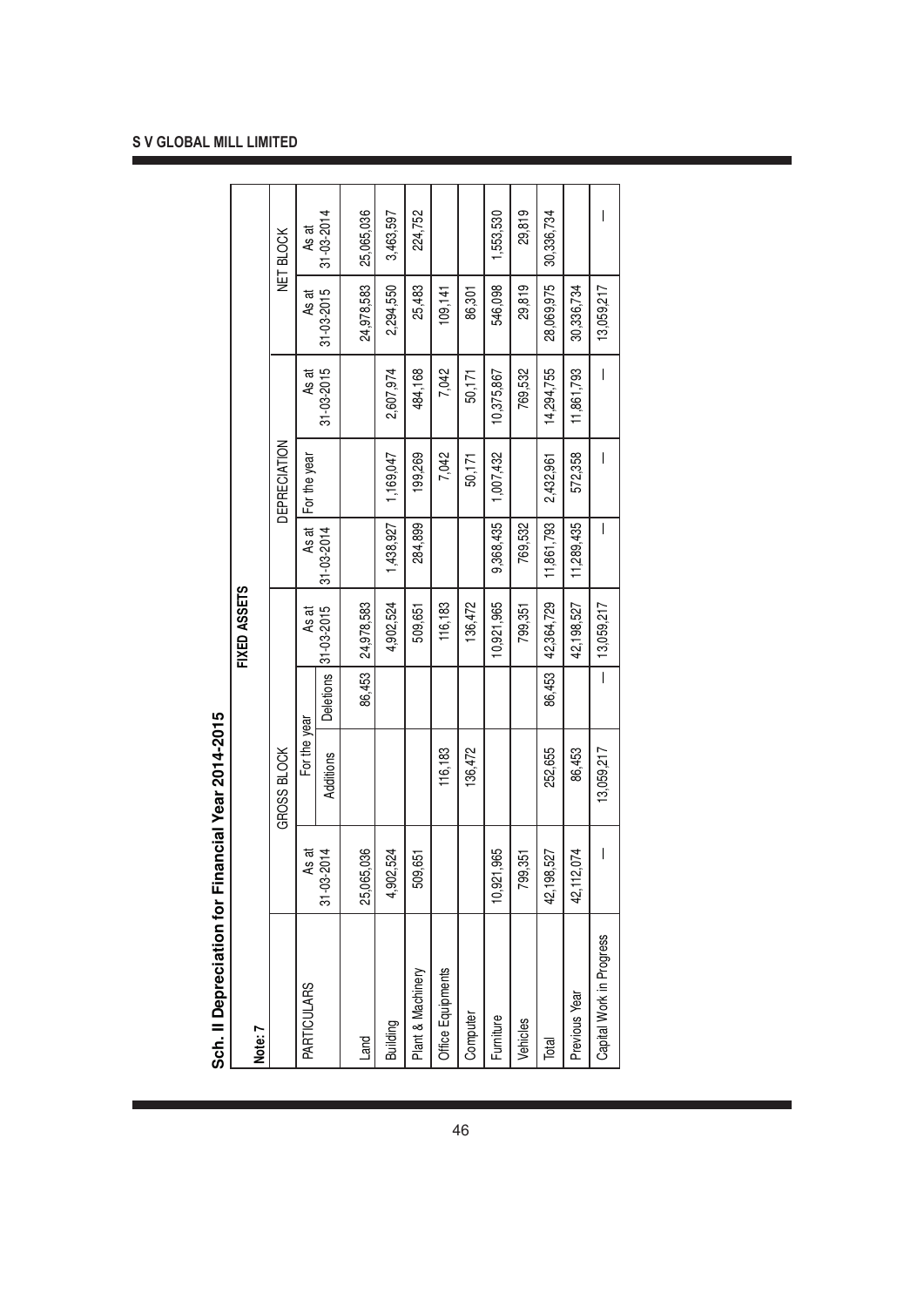| Note 9. Long Term Loans and Advances unsecured considered good |                                 |                                 |
|----------------------------------------------------------------|---------------------------------|---------------------------------|
| <b>Particulars</b>                                             | As at 31st March<br>2015<br>Rs. | As at 31st March<br>2014<br>Rs. |
| Capital Advance                                                | 213,419,601                     | 218,419,601                     |
| Advance for Purchase of Property                               | 335,000,000                     |                                 |
| Total                                                          | 548,419,601                     | 218,419,601                     |

### **Note 10. Inventories**

| <b>Particulars</b>                                                                        | As at 31st March<br>2015 | As at 31st March<br>2014 |
|-------------------------------------------------------------------------------------------|--------------------------|--------------------------|
| Stock In Trade - Land and Building.<br>(Valued at lower of Cost and Net Realisable value) | Rs.<br>91,313,239        | Rs.<br>91.313.239        |
| Total                                                                                     | 91,313,239               | 91,313,239               |

### **Note 11. Cash & Cash equivalents**

| <b>Particulars</b>                        | As at 31st March<br>2015<br>Rs. | As at 31st March<br>2014<br>Rs. |
|-------------------------------------------|---------------------------------|---------------------------------|
| Cash on hand<br><b>Balance with Banks</b> | 7.444                           | 208                             |
| - in Fixed deposits                       | 55,300,000                      | 25,000,000                      |
| - in Current accounts                     | 176,793                         | 39,973                          |
| Total                                     | 55,484,237                      | 25,040,181                      |

### **Note 12. Other Current Assets**

| <b>Particulars</b>                             | As at 31st March<br>2015<br>Rs. | As at 31st March<br>2014<br>Rs. |
|------------------------------------------------|---------------------------------|---------------------------------|
| Income Tax Account (Tax Deducted at Source)    | 2,125,085                       | 33,450                          |
| Interest Receivable                            | 2,208,728                       | 29,326                          |
| Compensation receivable from Govt of Karnataka | 724,299,840                     |                                 |
| Prepaid property tax                           | 31,118                          |                                 |
| Prepaid insurance                              | 127,046                         |                                 |
| Deposit with Corporates                        | 336,300,000                     |                                 |
| Deposit with TNEB                              | 195,686                         | 166,360                         |
| <b>Total</b>                                   | 1.065.287.503                   | 229.136                         |

### **Note 13: Other Income**

| <b>Particulars</b>                                    | For the year     | For the year     |
|-------------------------------------------------------|------------------|------------------|
|                                                       | ended 31st March | ended 31st March |
|                                                       | 2015             | 2014             |
|                                                       | Rs.              | Rs.              |
| Surplus from acquisition of land by Govt of Karnataka | 1,425,537,961    |                  |
| Interest receipts                                     | 32,572,005       | 160328           |
| <b>Rent Received</b>                                  | 511,266          | 615,000          |
| Other Income                                          | 250,000          | 352,300          |
| <b>Total</b>                                          | 1,458,871,232    | 1,127,628        |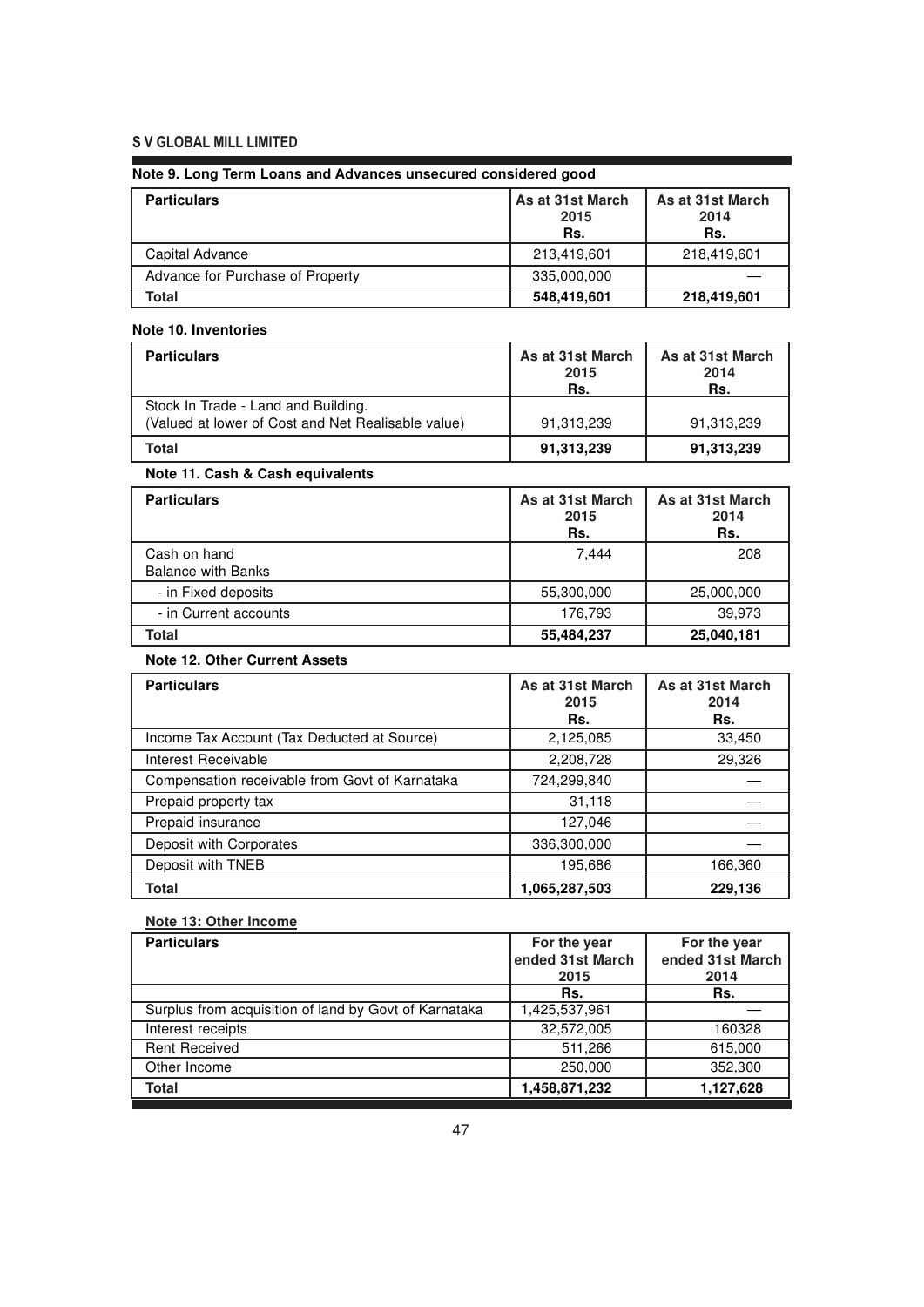### **Note 14: Employee Benefits Expense**

| <b>Particulars</b>                                                            | For the year<br>lended 31st March<br>2015 | For the year<br>ended 31st March<br>2014 |
|-------------------------------------------------------------------------------|-------------------------------------------|------------------------------------------|
|                                                                               | Rs.                                       | Rs.                                      |
| Salaries to employees                                                         | 2,305,897                                 | 1,977,763                                |
| Salary to Managing Director (including Rs.96000/-<br>relating to Prior years) | 144,000                                   |                                          |
| Welfare expenses                                                              | 1,891,817                                 | 280,721                                  |
| <b>Total</b>                                                                  | 4,341,714                                 | 2,258,484                                |

### **Note 15: Other Expenses**

| <b>Particulars</b>                                          | For the year<br>ended 31st March<br>2015<br>Rs. | For the year<br>ended 31st March<br>2014<br>Rs. |
|-------------------------------------------------------------|-------------------------------------------------|-------------------------------------------------|
| Power and Water                                             | 1,678,155                                       | 648,526                                         |
| Insurance                                                   | 113,499                                         | 115,733                                         |
| Rates & Taxes                                               | 1,339,281                                       | 1,353,579                                       |
| Service tax paid (under reverse charge)                     | 835,142                                         |                                                 |
| <b>CSDL/NSDL Fees &amp; ROC Fees</b>                        | 426,452                                         | 15,842                                          |
| Repairs to Buildings                                        | 2,557,360                                       | 583,281                                         |
| Repairs to machinery and equipments                         | 414,160                                         | 46,022                                          |
| <b>Audit Fees</b>                                           |                                                 |                                                 |
| - For Statutory Audit (Including Service Tax of Rs.15450/-) | 140,450                                         | 140,450                                         |
| - For Taxation matters (Including Service Tax of Rs.247/-)  | 2247                                            | 2247                                            |
| Printing & stationery                                       | 214,660                                         | 87,168                                          |
| Postage & courier                                           | 349,632                                         | 140,393                                         |
| Telephone Expenses                                          | 204,294                                         | 157,315                                         |
| Travelling and Conveyance expenses                          | 502,608                                         | 179,758                                         |
| Advertisement expenses                                      | 176,995                                         | 29,680                                          |
| <b>Certification Fees</b>                                   |                                                 | 22,472                                          |
| <b>Internal Audit Fees</b>                                  | 67,416                                          |                                                 |
| <b>Professional Fees</b>                                    | 290,590                                         | 251,493                                         |
| <b>Legal Fees</b>                                           | 5,055,918                                       | 204,500                                         |
| Security charges                                            | 1,899,635                                       | 1,014,996                                       |
| Donation                                                    | 20,000                                          | 1,000,000                                       |
| Vehicles upkeep                                             | 424,485                                         | 1,12,386                                        |
| Garden Maintenance                                          | 521,056                                         | 2,72,413                                        |
| Miscellaneous Expenses                                      | 1,166,085                                       | 504,277                                         |
| <b>Total</b>                                                | 18,400,120                                      | 6,882,531                                       |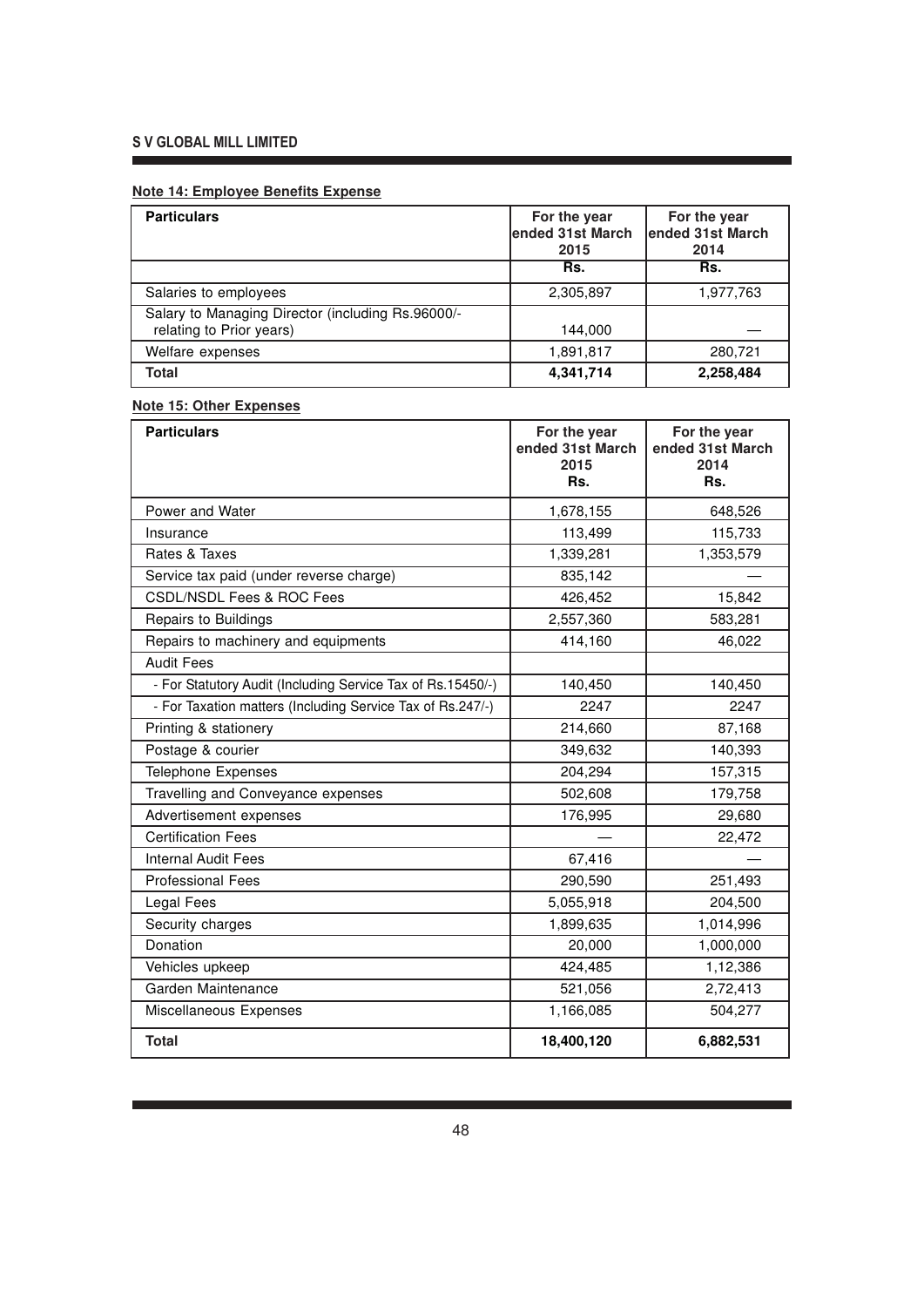### **Note 16: Deferred Tax Credit:**

| <b>Particulars</b>                 | For the year<br>2015<br>Rs. | For the year<br>ended 31st March   ended 31st March<br>2014<br>Rs. |
|------------------------------------|-----------------------------|--------------------------------------------------------------------|
| Related to Fixed Assets (Reversed) | 24042                       |                                                                    |
| Total                              | 24.042                      |                                                                    |

### **Note 17: Earnings per Share:**

| <b>Particulars</b>                                                                                                                                                                                | For the year<br>ended 31st March<br>2015<br>Rs. | For the year<br>ended 31st March<br>2014<br>Rs. |
|---------------------------------------------------------------------------------------------------------------------------------------------------------------------------------------------------|-------------------------------------------------|-------------------------------------------------|
| Net Profit / (Loss) as per Statement of Profit and Loss<br>attributable to Equity Shareholders (after provision for<br>arrears of cumulative dividend Rs. 87473022 to preference<br>shareholders) | 1,344,691,586                                   | (8,609,787)                                     |
| Weighted Average Number of Shares Outstanding<br>Earnings per Share:                                                                                                                              | 22,319,410                                      | 22,319,410                                      |
| (1) Basic                                                                                                                                                                                         | 60.248                                          | (0.386)                                         |
| (2) Diluted                                                                                                                                                                                       | 60.248                                          | (0.386)                                         |
| Face value per Equity Share                                                                                                                                                                       | 5                                               | 5                                               |

### **NOTE. 18: OTHER NOTES ON ACCOUNTS**

1. CORPORATE INFORMATION

S V Global Mill Limited was incorporated on 30<sup>th</sup> October 2007 under the Companies Act, 1956 and is listed in the Bombay stock Exchange. The company is engaged in the business of real estate property development and has undertaken the related activities during the year in this regard

2. In respect of Lands to the extent of 3 acres and 16 guntas acquired during the year 2013-14, by Government of Karnataka for public purpose for which the Company is entitled to compensation under the Right to Fair Compensation & Transparency in Land Acquisition Rehabilitation and Resettlement Act, 2013 (LARR 2013), the company has received the Final award and the total compensation amount of Rs.142.56 crores has been recognized as Income during the year. As per section 96 of the LARR Act, no Income Tax shall be levied on any award under the said Act.

#### 3. Related Party Disclosure:

(a) Parties where control exists:

Mr. M. Ethiraj (Father of Mr. E.Shanmugam) Mr. E. Shanmugam (Son of Mr.M Ethiraj)

Mrs S Valli (Daughter of Mr.M.Ethiraj, Sister of Mr.E.Shanmugam)

Other Related Parties: The Thirumagal Mills Limited Tiger Farms Private Limited Srinidhi Finance Private Limited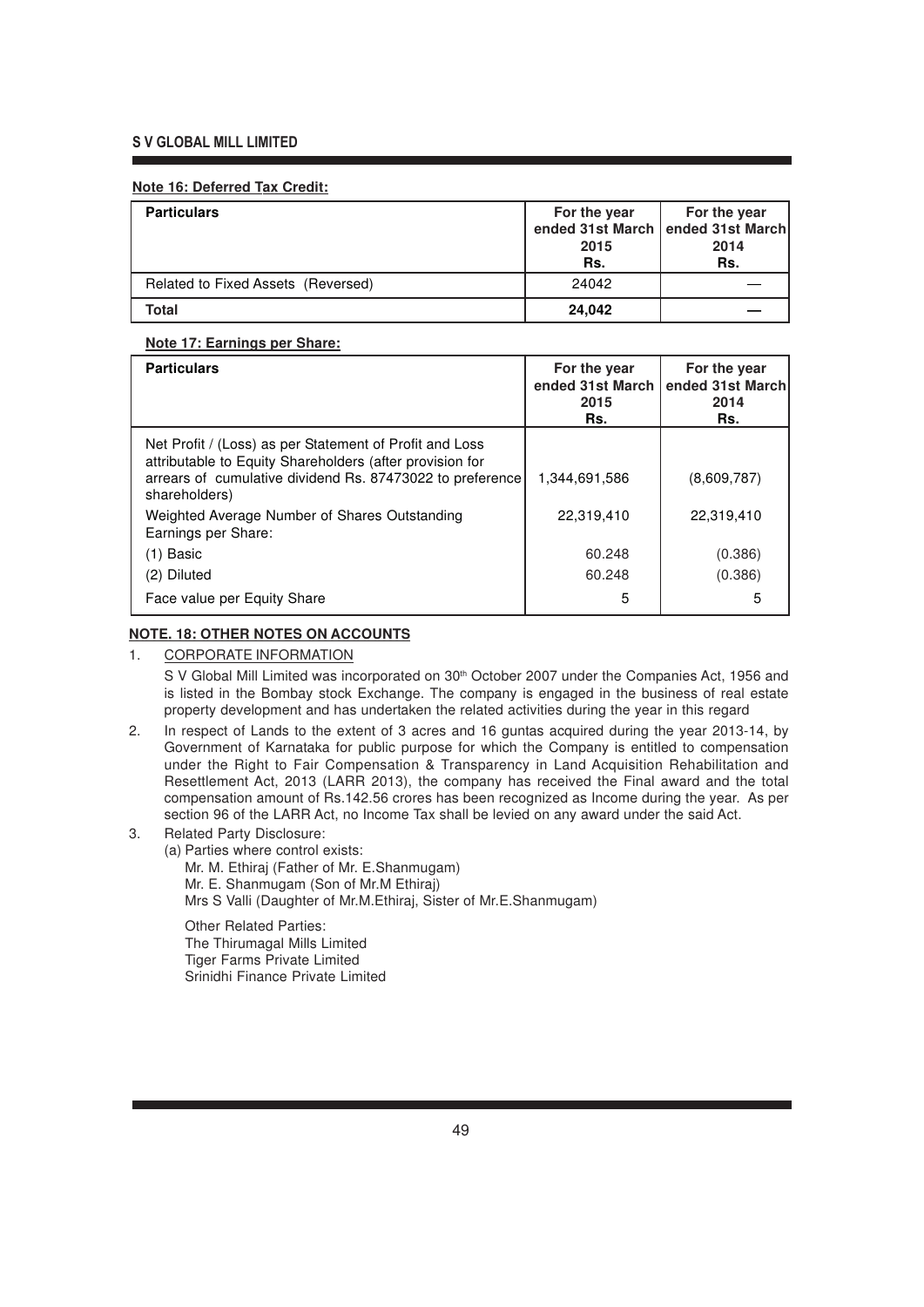| (b) |                     | Transactions during the year                 |                    | (Rs. In lakhs)                             |
|-----|---------------------|----------------------------------------------|--------------------|--------------------------------------------|
|     | Name of the company |                                              | Maximum Amount     | Outstanding as on                          |
|     |                     |                                              | Outstanding during | 31-03-2015                                 |
|     |                     |                                              | The year           |                                            |
|     | i)                  | Loans / advances taken from                  |                    |                                            |
|     |                     | Mr.M.Ethiraj (Chairman)                      | 16.18              | 11.18                                      |
|     |                     | Mr.E.Shanmugam (Managing Director)           | 47.93              | 47.93                                      |
|     | ii)                 | Deposit with<br>Srinidhi Finance Private Ltd | 2963.00            | 2963.00                                    |
|     |                     | (Interest at 14% Per Annum)                  |                    |                                            |
|     |                     | iii) Rent received during the year           |                    |                                            |
|     |                     | <b>Tiger Farms Private Limited</b>           | 1.20               |                                            |
|     |                     | Srinidhi Finance Private Limited             | 1.20               |                                            |
|     | iv)                 | Interest Received on Deposits:               |                    |                                            |
|     |                     | Srinidhi Finance Private Limited             | 32.53              |                                            |
|     | V)                  | Remuneration to Managing Director:           |                    |                                            |
|     |                     | Mr.E.Shanmugam                               | years)             | 1.44 (incl Rs.0.96 lakhs relating to prior |

#### 4. Dividend on Preference Shares (Provision)

| Name of the Related party | Dividend on 9.00%<br>preference shares | Dividend on 9.75%<br>preference shares |
|---------------------------|----------------------------------------|----------------------------------------|
| Thirumagal Mills Ltd      | 87085749                               | 167328                                 |
| Mr M Ethirai              | 105573                                 |                                        |
| Mr E Shanmugam            | 105573                                 |                                        |
| Mrs S Valli               | 1100                                   |                                        |

5. Provision for Dividend on cumulative preference shares

Provision for dividend on cumulative shares has been made at Rs. 0.45 per share on 9% preference shares of 2,39,02,516 from 01.10.2005 to 31.03.2015 and 0.4875 per share on 9.75% preference shares of 39,200 from 01.07.2006 to 31.03.2015.

6. Deferred Tax Asset:

The company has carry forward losses under the income tax law as at the reporting date. In the absence of virtual certainty supported by convincing evidence no Deferred Tax Asset has been recognized in the financial statements. Similarly Deferred Tax Asset in respect of timing difference on account of difference between book depreciation and tax depreciation has been recognized in the financial statements only to the extent of reducing the opening balance of Deferred Tax Liability of Rs.24042/- to NIL.

The company is in the process of approaching the Income Tax Department for apportioning the brought forward losses and business losses as per the Income Tax Act. Hence, on a conservative basis, the net deferred tax assets are not recognized in the balance sheet as on 31st March 2015 as a measure of prudence.

7. The Managing Director Mr E. Shanmugam is eligible for a Remuneration of up to Rs.5 lakhs per annum as per the Resolution of the Shareholders dated 29-09-2012. However, in view of the Losses during the years 2012-13 and 2013-14, the Managing Director was not paid any remuneration for these years. Now in view of profits during the current year and as per the arrangement with the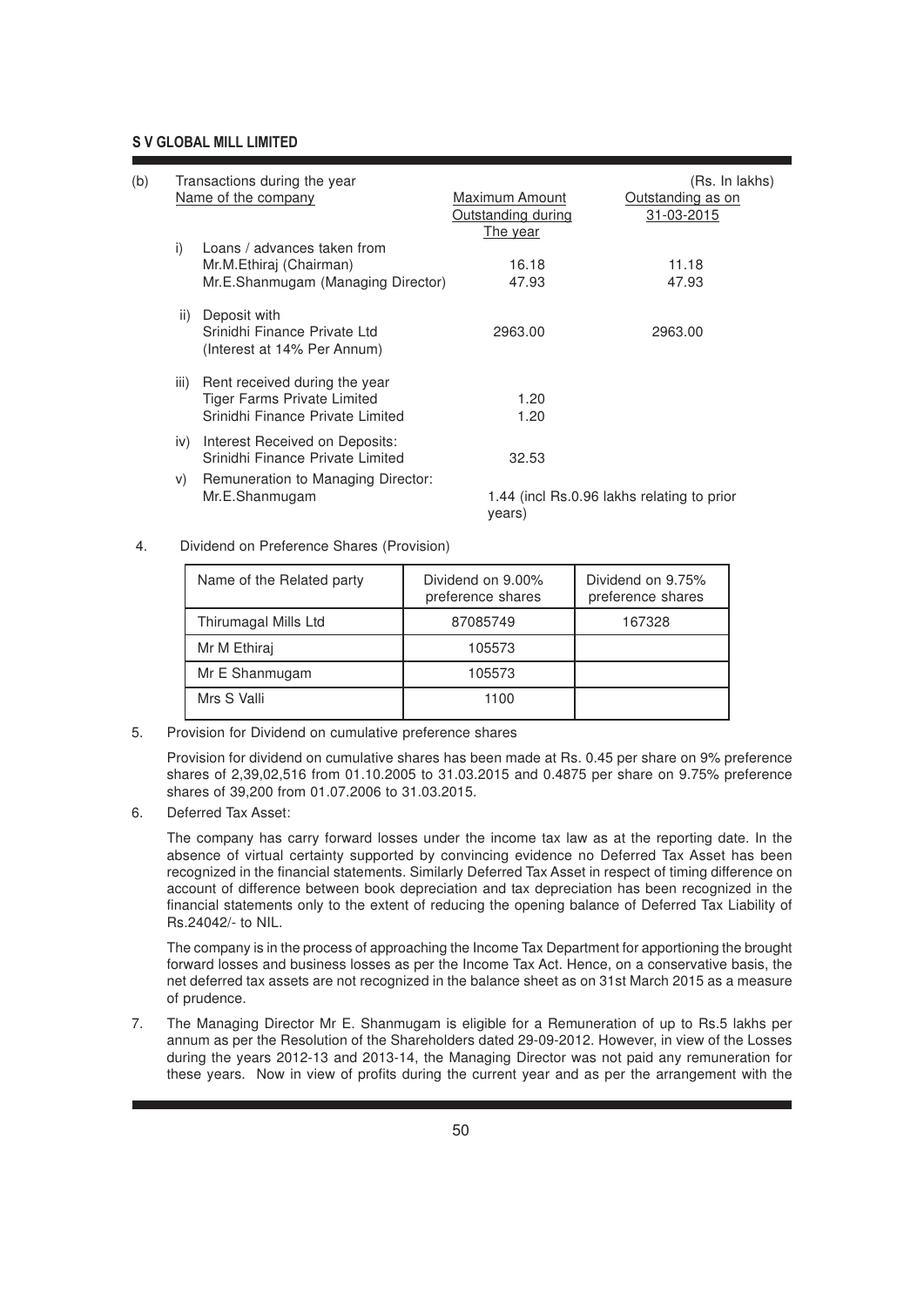Managing Director, a sum of Rs.48000/- per annum has been provided towards Remuneration for the financial years 2012-13, 2013-14 & 2014-15.

- 8. The company has not received any information from suppliers regarding their status under the Micro, Small and Medium Enterprises Development Act, 2006 and hence disclosures if any relating to amounts unpaid as at the yearend together with interest paid / payable as required under the said Act have not been made.
- 9. Labour case:

Labour disputes case (amount not ascertained) is pending with the High court of Karnataka, Bangalore, Karnataka State. However the company is contesting the case against the labour claims.

- 10. Capital expenditure commitments pending and remaining to be executed as on March 31, 2015 Rs.419.41 Lakhs.
- 11. The company has revised the useful life of fixed assets in accordance with Part C of Schedule II to the Companies Act, 2013. Consequently the impact on Statement of Profit and Loss for the year ended on March 31, 2015 is increase in depreciation charge by Rs.19.15 Lakhs.
- 12. Figures in the financial statements and in the Notes have been rounded off to the nearest rupee.
- 13. Previous year figures have been regrouped wherever necessary to conform to current period classification/ grouping.

#### **As per our report attached of even date**

**For M.KUPPUSWAMY PSG & CO LLP Chartered Accountants FRN : 001616S**

**M.K. KRISHNAN M.ETHIRAJ E.SHANMUGAM Membership No : 020116**

**Managing Director** 

**Place: Chennai V. KRISHNAN S.S. ARUNACHALAM Date: 27.05.2015 Chief Financial Officer Secretary**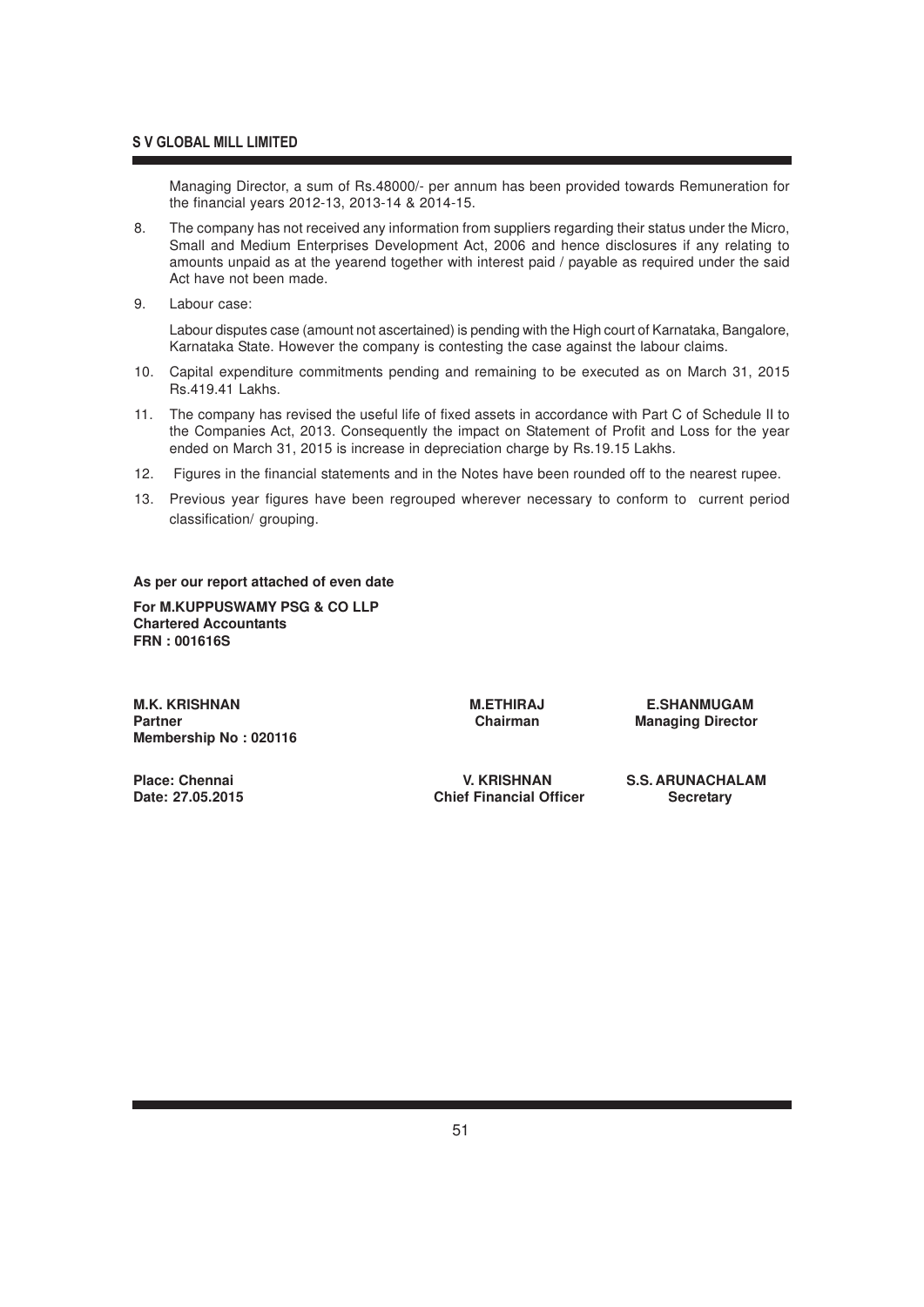|       | <b>ATTENDANCE SLIP</b>                                                                                                                                                                                                                                       |                                    |
|-------|--------------------------------------------------------------------------------------------------------------------------------------------------------------------------------------------------------------------------------------------------------------|------------------------------------|
|       | PLEASE COMPLETE THIS SLIP AND HAND IT OVER AT THE ENTRANCE OF THE MEETING HALL                                                                                                                                                                               |                                    |
|       | (in Block Letters)                                                                                                                                                                                                                                           |                                    |
| $2 -$ |                                                                                                                                                                                                                                                              |                                    |
| 3.    | (To be filled if the Proxy attends instead of the Member)                                                                                                                                                                                                    |                                    |
|       |                                                                                                                                                                                                                                                              |                                    |
|       | I hereby register my presence at the 8th Annual General Meeting of the Company<br>Old No. 3/1, (New No. 5/1) 6th Cross Street, CIT Colony, Mylapore, Chennai - 600 004<br>on Wednesday, the 23rd September 2015 at 10.30 a.m.                                |                                    |
|       |                                                                                                                                                                                                                                                              |                                    |
|       |                                                                                                                                                                                                                                                              | Member's/Proxy's Signature         |
|       | <b>S V Global Mill Limited</b><br>Registered Office: Old No. 3/1, (New No.5/1) 6th Cross Street, CIT Colony, Mylapore, Chennai - 600 004                                                                                                                     | Folio No.:                         |
|       | <b>PROXY FORM</b>                                                                                                                                                                                                                                            | DP ID No.:                         |
|       |                                                                                                                                                                                                                                                              |                                    |
|       | in the District of being a member/s of SV Global Mill Limited hereby appoint                                                                                                                                                                                 |                                    |
|       |                                                                                                                                                                                                                                                              |                                    |
|       |                                                                                                                                                                                                                                                              |                                    |
|       | as my/our proxy to vote for me/us on my/our behalf at the 8th Annual General Meeting<br>of the Company at Old No. 3/1, (New No. 5/1) 6th Cross Street, CIT Colony, Mylapore,<br>Chennai - 600 004 on Wednesday, the 23rd September 2015 at 10.30 a.m. and/or |                                    |
|       | at any adjournment thereof.<br>Signed this  day of ___________ 2015.                                                                                                                                                                                         | <b>Affix</b><br>Re. 1/-<br>Revenue |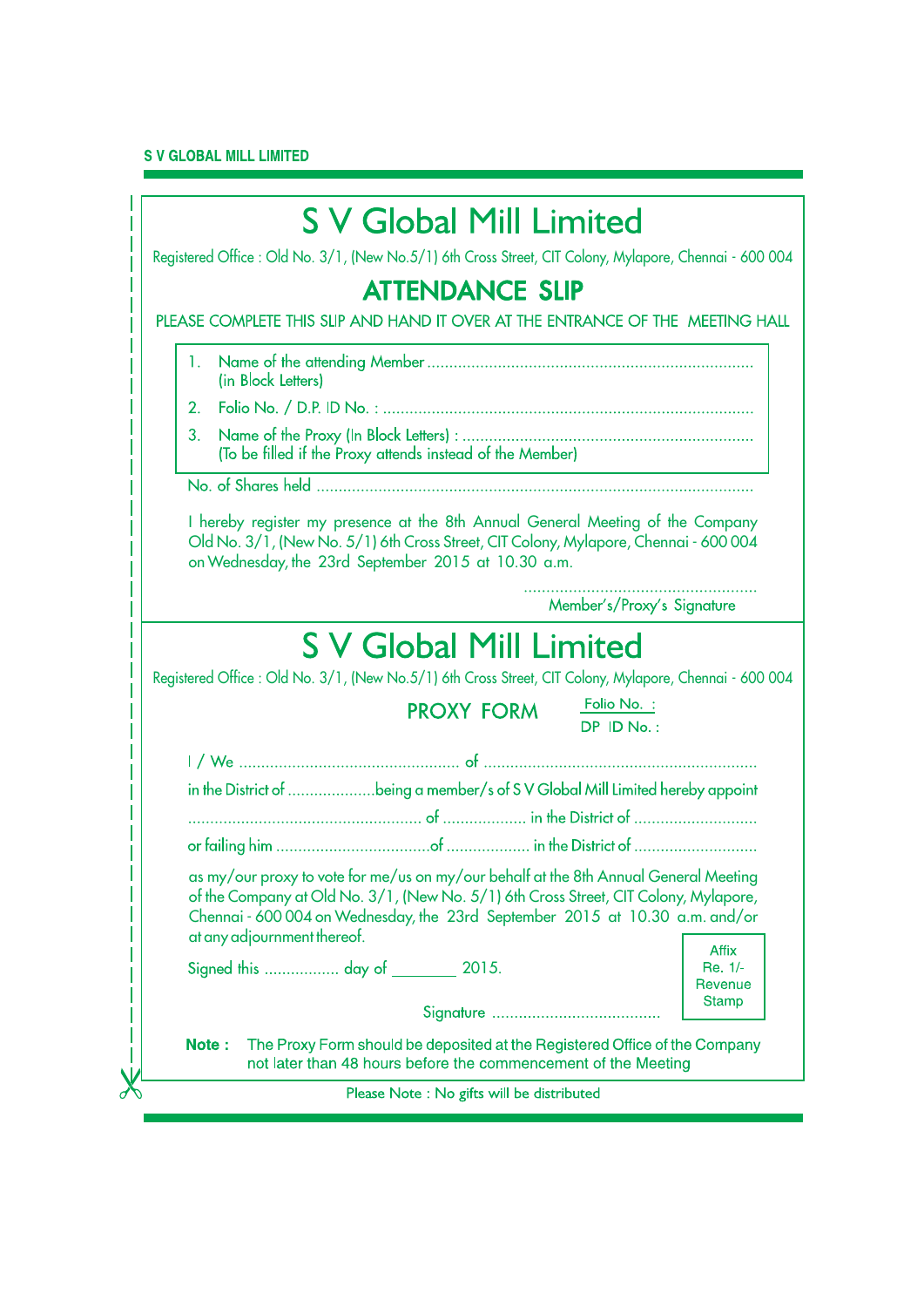## **BY REGISTER BOOK-POST / COURIER**

**To** 

If Undelivered please return to : SV GLOBAL MILL LIMITED

(Secretarial Dept.) Old No. 3/1, (New No. 5/1), 6th Cross Street, CIT Colony, Mylapore, Chennai - 600 004. Phone : 25389361